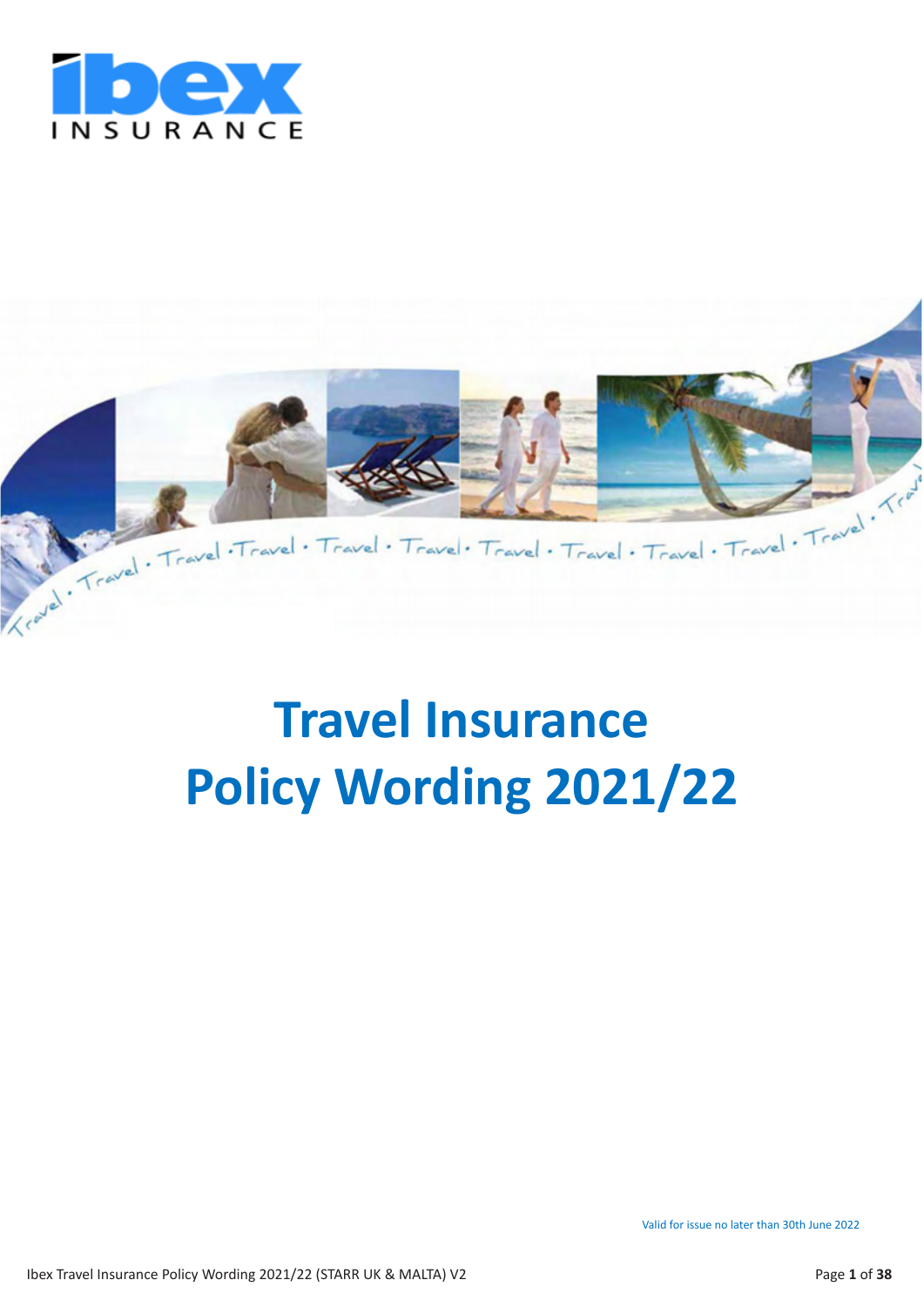## **Contents**

| <b>INTRODUCTION</b>                                                                                                                                                | 3              |  |  |  |
|--------------------------------------------------------------------------------------------------------------------------------------------------------------------|----------------|--|--|--|
| <b>IMPORTANT FEATURES</b>                                                                                                                                          |                |  |  |  |
| <b>ELIGIBILITY CRITERIA</b>                                                                                                                                        |                |  |  |  |
| <b>TERRITORIAL LIMITS</b>                                                                                                                                          |                |  |  |  |
| <b>SCHEDULE OF BENEFITS</b>                                                                                                                                        | $\overline{7}$ |  |  |  |
| <b>POLICY OPTIONS SCHEDULE OF BENEFITS</b>                                                                                                                         | 8              |  |  |  |
| <b>DEFINITIONS</b>                                                                                                                                                 | 9              |  |  |  |
| <b>MEDICAL HEALTH REQUIREMENTS</b>                                                                                                                                 | 12             |  |  |  |
| <b>SPORTS &amp; ACTIVITIES SECTION</b>                                                                                                                             | 13             |  |  |  |
| <b>TRAVELLING WHEN PREGNANT</b>                                                                                                                                    | 13             |  |  |  |
| <b>GENERAL CONDITIONS</b>                                                                                                                                          | 14             |  |  |  |
| <b>GENERAL EXCLUSIONS</b>                                                                                                                                          | 14             |  |  |  |
| Section 1 - CANCELLATION                                                                                                                                           | 17             |  |  |  |
| Section 2 - CURTAILMENT                                                                                                                                            | 18             |  |  |  |
| Section 3 - EMERGENCY MEDICAL EXPENSES AND REPATRIATION                                                                                                            | 18             |  |  |  |
| Section 4 - ADDITIONAL HOSPITAL BENEFIT                                                                                                                            | 20             |  |  |  |
| Section 5 - TRAVEL DELAY AND ABANDONMENT                                                                                                                           | 20             |  |  |  |
| Section 6 - PERSONAL ACCIDENT                                                                                                                                      | 21             |  |  |  |
| Section 7 - MISSED DEPARTURE                                                                                                                                       | 21             |  |  |  |
| Section 8 - BAGGAGE & PERSONAL EFFECTS                                                                                                                             | 22             |  |  |  |
| Section 9 - PERSONAL MONEY                                                                                                                                         | 23             |  |  |  |
| Section 10 - LOSS OF PASSPORT & TRAVEL DOCUMENTS                                                                                                                   | 24             |  |  |  |
| <b>Section 11 - HIJACK &amp; MUGGING BENEFIT</b>                                                                                                                   | 24             |  |  |  |
| <b>Section 12 - PERSONAL LIABILITY</b>                                                                                                                             | 25             |  |  |  |
| <b>Section 13 - LEGAL EXPENSES</b>                                                                                                                                 | 25             |  |  |  |
| <b>Section 14 - PET CARE EXPENSES</b>                                                                                                                              | 26             |  |  |  |
| <b>Optional Additional Covers</b><br>Only each is only applicable if you have paid the additional premium and each applicable option is shown on your Certificate. |                |  |  |  |
| Section 15 - BUSINESS PLUS COVER                                                                                                                                   | 26             |  |  |  |
| Section 16 - GOLF COVER                                                                                                                                            | 27             |  |  |  |
| Section 17 - WINTER SPORTS COVER                                                                                                                                   | 28             |  |  |  |
| Section 18 - CRUISE PLUS COVER                                                                                                                                     | 29             |  |  |  |
| Section 19 - SPORTS EQUIPMENT & CYCLE COVER                                                                                                                        | 31             |  |  |  |
| <b>Section 20 - GADGET COVER</b>                                                                                                                                   | 31             |  |  |  |
| <b>CLAIMS PROCEDURE</b>                                                                                                                                            | 35             |  |  |  |
| <b>COMPLAINTS PROCEDURE</b><br>36                                                                                                                                  |                |  |  |  |
| DATA PROTECTION & PRIVACY STATEMENTS<br>38                                                                                                                         |                |  |  |  |
| <b>CLAIMS EVIDENCE</b><br>39                                                                                                                                       |                |  |  |  |
|                                                                                                                                                                    |                |  |  |  |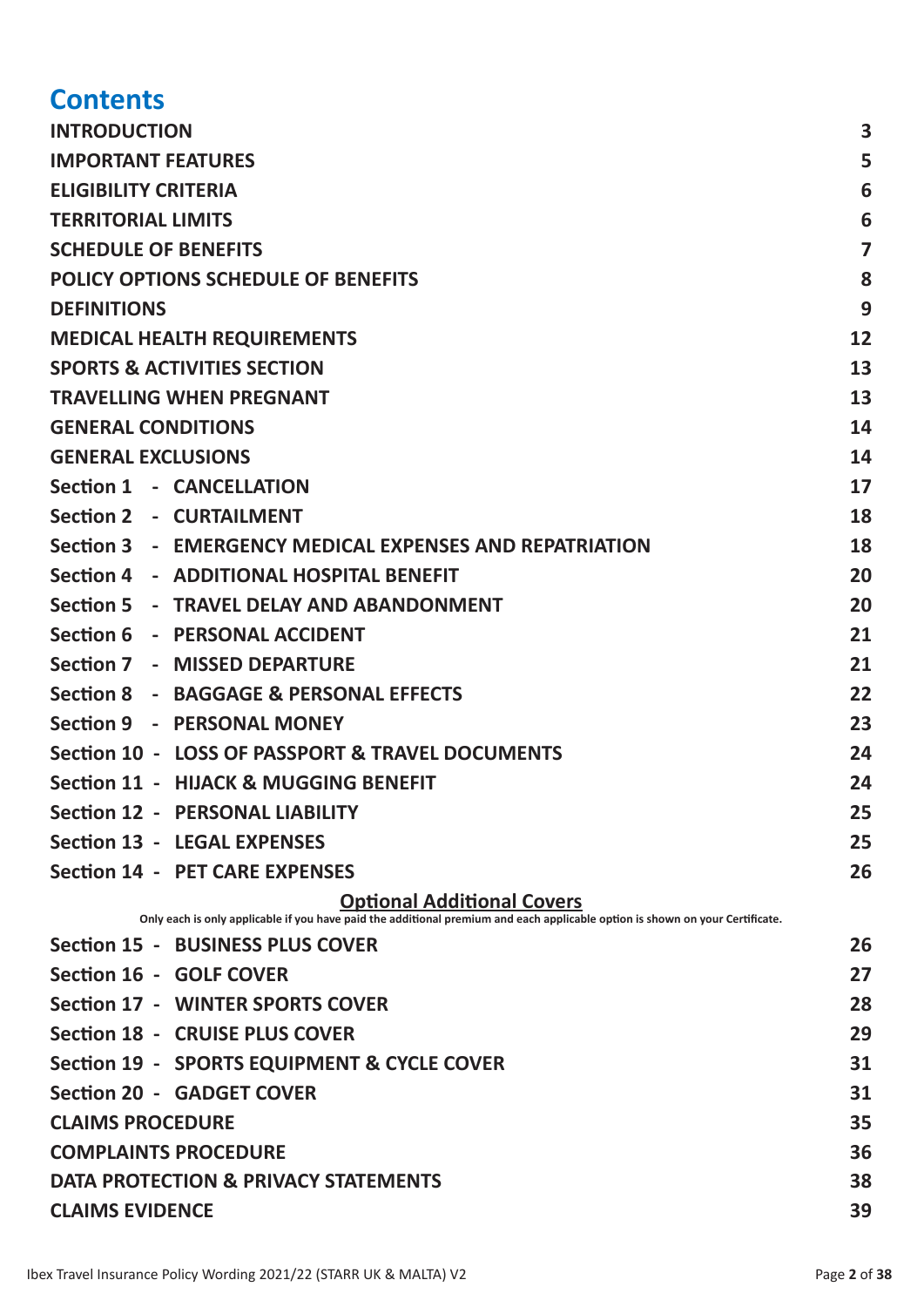### **INTRODUCTION**

#### **For Residents of Gibraltar Only**

Thank **you** for purchasing **your** Travel Insurance Policy. This Policy wording, including any **Policy documentation** issued by Ibex Insurance Services Limited for residents of Gibraltar, forms a contract of insurance between the Underwriters, Starr International (Europe) Limited, and those people specified on **your Policy documentation**.

This contract is only valid when **you** have valid **Policy documentation** and have paid the appropriate premium.

This insurance is arranged by Ibex Insurance Services Limited and all sections are underwritten by Starr International (Europe) Limited, registered office address 30 Fenchurch Avenue, London, EC3M 5AD, United Kingdom. Authorised by the Prudential Regulation Authority and regulated by the Financial Conduct Authority (FCA) and the Prudential Regulation Authority.

**You** can check these details on the Financial Services Register by visiting the FCA's website on www.fca.org.uk/register or by contacting them on +44 (0) 800 111 6768.

#### **FINANCIAL SERVICES COMPENSATION SCHEME**

**We** are covered by the Financial Services Compensation Scheme. **You** may be entitled to compensation from the scheme if **we** are unable to meet **our** obligations to **you** under this contract. If **you** are entitled to compensation under the scheme, the level and extent of the compensation would depend on the nature of this contract. Further information can be obtained from:

> **The Financial Services Compensation Scheme, PO Box 300, Mitcheldean, GU17 1DY, UK**

**Tel: +44 (0) 800 678 1100 Website: www.fscs.org.uk**

#### **For Residents of Spain and Portugal Only**

Thank **you** for purchasing **your** Travel Insurance Policy. This Policy wording, including any **Policy documentation** issued by issued by Ibex Portugal – Corretora De Seguros, Unipessoal, LDA ("Ibex Portugal") for residents of Spain and Portugal, forms a contract of insurance between the Underwriters, Starr Europe Insurance Limited, and those people specified on **your Policy documentation**.

This contract is only valid when **you** have valid **Policy documentation** and have paid the appropriate premium.

This insurance is arranged by Ibex Portugal – Corretora De Seguros, Unipessoal, LDA (for residents of Spain and Portugal) and all sections are underwritten by Starr Europe Insurance Limited, an insurance company registered in Malta with Company Registration number C 85380 and registered office at Dragonara Business Centre 5th Floor, Dragonara Road, St Julians, STJ 3141, Malta and authorised and regulated by the Malta Financial Services Authority (MFSA).

**You** can check these details on the Malta Financial Services Register by visiting the MFSA's website on www.mfsa.mt/financialservices-register/ or by contacting them on +356 2144 1155.

#### **PROTECTION AND COMPENSATION FUND**

The Malta Protection and Compensation Fund is a special fund which was established in terms of the Protection and Compensation Fund Regulations, 2003. The aims of the fund are:

- (i) to pay for any claims against an insurer which have remained unpaid because the insurer became insolvent. These claims must be in respect of protected risks situated in Malta or protected commitments where Malta is the country of commitment; and
- (ii) to compensate victims of road traffic accidents in certain specified circumstances.

Limited compensation may be available under the fund if the insurer becomes insolvent and unable to meet its obligations under the insurance contract. **You** may be entitled to compensation from the fund if **we** are unable to meet **our** obligations to **you** under this contract. If **you** are entitled to compensation under the fund, the level and extent of the compensation would depend on the nature of this contract. Further information can be obtained from:

> **The Malta Protection and Compensation Fund, Malta Financial Services Authority, Triq I-Imdina, Zone 1, Central Business District, Birkirkara, CBD1010, Malta Tel: +356 2144 1155 Website www.mfsa.mt**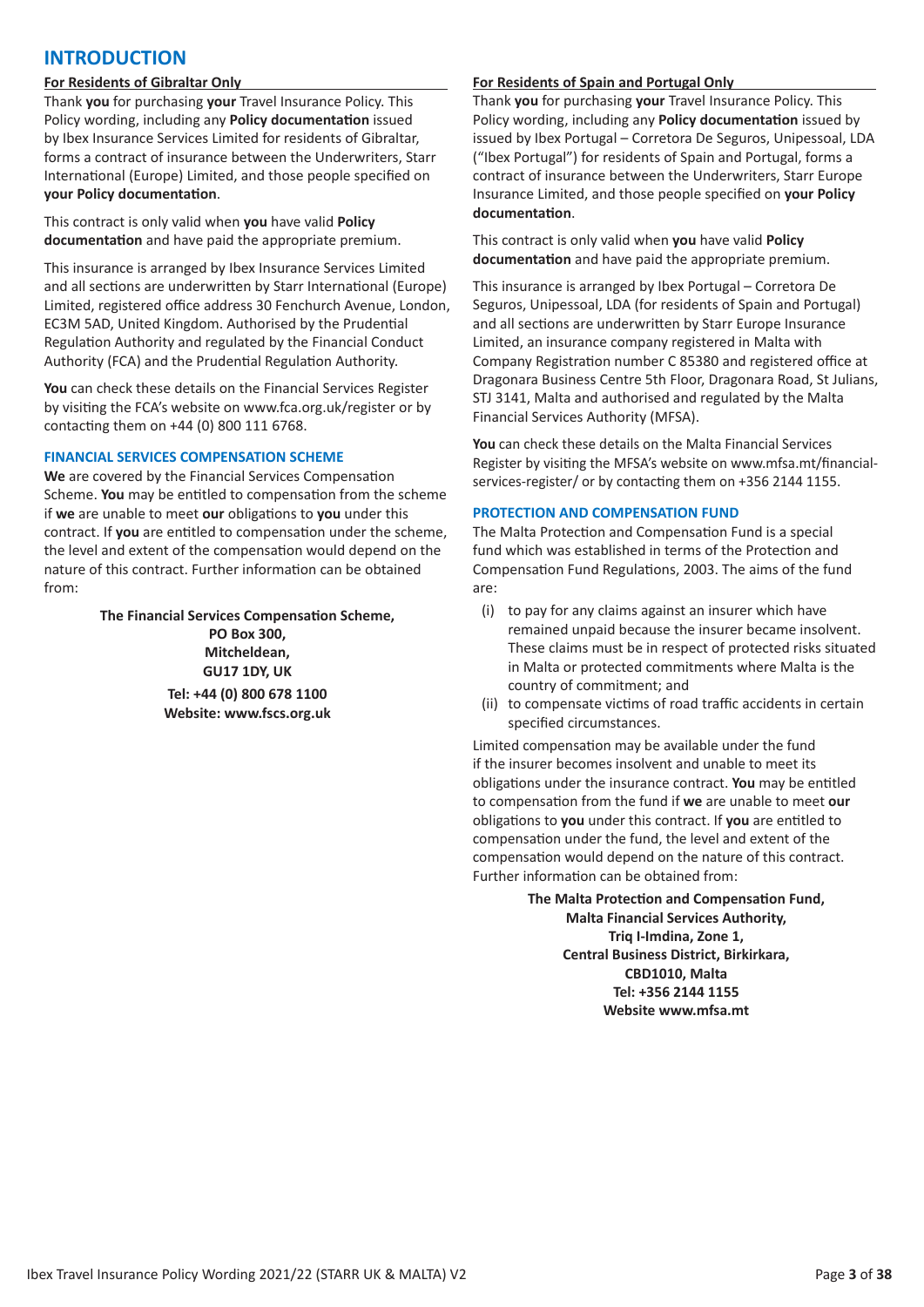#### **CHOICE OF LAW AND JURISDICTION**

This Policy, schedule and any endorsements shall be governed by and construed in accordance with the law of England and Wales. Each party agrees that the Courts of England and Wales shall have exclusive jurisdiction in respect of any dispute which may arise out of or in connection with this Policy or any claim.

#### **INTEREST**

No sum payable under this Policy shall carry interest.

#### **RIGHTS OF THIRD PARTIES ACT**

The Contracts (Rights of Third Parties) Act 1999 or any amendment thereto shall not apply to this Policy. Only **you** and **we** can enforce any terms of this Policy which may be varied or cancelled without consent of any third party.

#### **CANCELLATION RIGHTS**

**We** hope **you** are happy with the cover this Policy provides. However if after reading **your** Policy Documents and wording, this insurance does not meet with **your** requirements, there is a 14 day "cooling off period" during which **you** can return it to Ibex, either direct or via **your** intermediary, to activate this right, and any premium already paid will be refunded to **you** subject to point ii) below;

i) If **you** wish to cancel **your** Policy after the 14 day "cooling off period":

For Single **Trip** Policies: No refund is available. For Annual Multi **Trip** Policies: A refund of premium will be subject to a deduction for the amount of time **You** have been covered. Subject to point ii) below, this will be calculated in accordance with the following scale:

| <b>Policy Period in Force</b> | <b>Annual Premium Refundable</b> |
|-------------------------------|----------------------------------|
| One month or less             | 75%                              |
| Two months                    | 62.5%                            |
| Three months                  | 50%                              |
| <b>Four Months</b>            | 37.5%                            |
| Five months                   | 32.5%                            |
| Six months                    | 25%                              |
| Seven months                  | 20%                              |
| Eight months                  | 10%                              |
| Nine or more months           | Nil                              |

ii) Any applicable refund is provided subject to **you** having not travelled, no claim has been made or is intended to be made and no incident likely to result in a claim has occurred and the Policy has not expired.

**We** reserve the right to deduct from the rebate of premium the necessary costs incurred in processing the original sale and cancellation. Renewal of the insurance Policy shall be at **our** sole option and discretion. **We** shall not be bound to accept renewal of any insurance and may at any time cancel any insurance document for a valid reason by sending 14 days notice to **you** at **your** last known address.

Valid reasons for **us** cancelling **your** policy may include but are not limited to:

- where **you** are required in accordance with the terms of this policy, to co-operate with **us**, or send **us** information or documentation and **you** fail to do so in a way that substantially affects **our** ability to process **your** claim, or deal with **your** policy;
- where there are changes to **your** circumstances which mean **you** no longer meet **our** criteria for providing travel insurance;
- where **you** have used threatening or abusive behaviour or language or **you** have intimidated or bullied **our** staff, suppliers or intermediaries;
- where **we** reasonably suspect fraud;
- where **you** have not paid **your** premium or any additional premium due to **Us** despite **our** reasonable attempts to make arrangements to collect this from **you**; or
- where there is a material failure by **you** to
	- exercise the duty of care regarding **your** safety or property,
	- to declare **your** pre-existing medical conditions.

#### **PAYMENT FOR MEDICAL TREATMENT ABROAD**

If **you** are admitted to a hospital/**specialist clinic** while abroad, **our Assistance Service** will, wherever possible, arrange for medical expenses covered by the Policy to be paid direct to the hospital/**specialist clinic**. To take advantage of this benefit someone must contact **our Assistance Service** for **you** as soon as possible. Private medical treatment is not covered unless authorised specifically by **our Assistance Service**.

#### **SPECIAL NOTICE**

This is not a private medical insurance and only gives cover in the event of an accident or sudden **illness** that requires emergency treatment whilst abroad. In the event of any medical treatment becoming necessary which results in a claim under this insurance, **you** will be expected to allow insurers or their representatives unrestricted reasonable access to **your** medical records and information.

#### **POLICY EXCESS**

The Policy **excess** will be deducted in the event of a claim under certain sections of the Policy. The **excess** will be charged per insured person per Policy section, for each incident that results in a claim. If **you** have selected the Double **Excess** option and this is shown on **your Policy documentation**, then all **excess** values are doubled.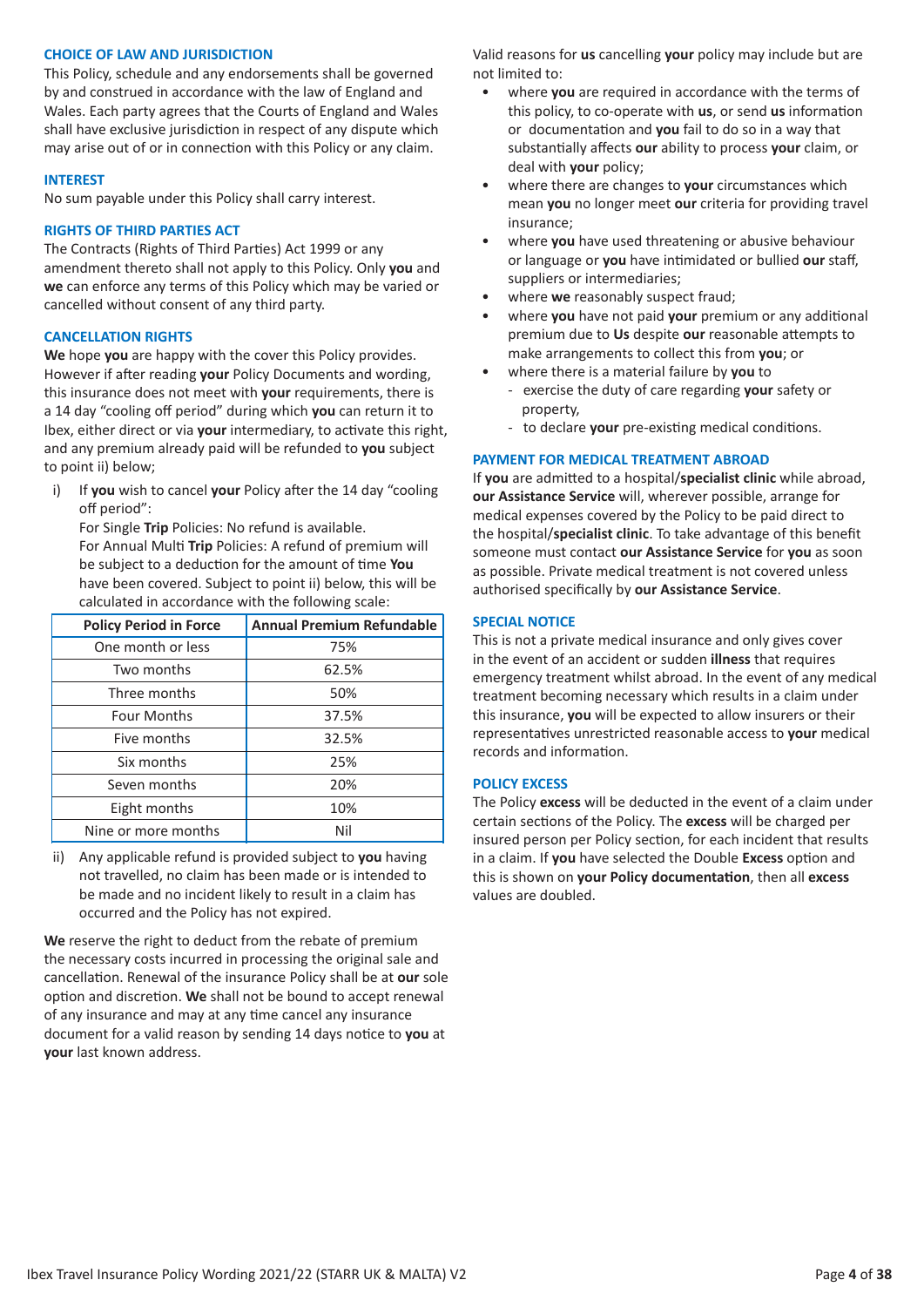### **IMPORTANT FEATURES**

**We** would like to draw **your** attention to some important features of **your** insurance. Please read the following, which should assist **you** in achieving a trouble-free and enjoyable **trip**. If **you** have any query whatsoever please contact **your** intermediary or the Ibex Customer Services staff, who will be happy to assist.

#### **Tel: + 35020077822**

- **1. You** should carefully read the terms and conditions stated in **your Policy documentation**. It gives full details of what is and is not covered and the conditions of the cover. Cover can vary from one Policy to another, so **you** should familiarise yourself with this particular insurance. Contact either **your** intermediary or the Ibex Customer Services staff if the cover provided is inadequate for **your** needs or if **you** have questions about this insurance Policy.
- **2.** Conditions and exclusions Specific conditions and exclusions apply to individual sections of **your** insurance, whilst general exclusions and conditions will apply to the whole of **your** insurance.
- **3.** Health This insurance contains restrictions regarding the health of the people travelling and of other people upon whose health the **trip** depends. **You** are advised to read the document carefully.
- **4. COVID-19** This insurance also covers medical expenses necessarily incurred by **You** for treatment of **COVID-19**, or symptoms thereof, subject to the terms and conditions of the Policy. For the avoidance of doubt, **COVID-19** coverage is only applicable to Section 1.2 Cancellation Cover as a Result of **COVID-19**, Section 3 Emergency Medical Expenses & Repatriation and Section 4 Additional Hospital; and to no other section of this Policy.
- **5.** Property claims These claims are paid based on the value of the goods at the time **you** lose them and not on a 'new for old' or replacement cost basis. Deductions will be made in respect of wear, tear and depreciation.
- **6.** Excesses Under some sections of this insurance, claims will be subject to an **excess**. This means each person will be responsible for paying the first part of their claim under each applicable section.
- **7. You** have an obligation to notify **us** as soon as possible at any time during the **period of insurance** of any changes in **your** circumstances (medical or otherwise) prior to travel and each time **you** make arrangements to travel, which may pose an increased risk to **us**, so that **we** may reassess **your** coverage relating to any trips **you** have booked or may wish to book in the future. Please refer to General Conditions 1, 2 & 3.
- **8.** If **you** wish to apply to have **your** Policy extended prior to travel to cover any medical conditions, contact **us**. ('See MEDICAL HEALTH REQUIREMENTS').
- **9.** Limits of Cover This insurance has limits on the amount the insurer will pay under each section. Some sections also include other specific limits, for example, for any one item or for **valuables** in total. Ensure the limits (including single item limits) of the Policy are sufficient to cover the items **you** intend to take with **you** including **money** and **valuables**.
- **10.** Reasonable Care **You** need to take all reasonable care to protect yourself and **your** property, as **you** would if **you** were not insured. Any amounts the insurers will pay for property left **unattended** in a public place or **unattended** vehicle is very limited, as specified in the wording.
- **11.** Sports & Activities **You** may not be insured if **you** are going to take part in sports & activities where there is a generally recognised risk of injury. If **you** intend to participate in Sports or Activities, refer to the "Sports & Activities" Section to check if **your** sport or activity is covered a standard, or may be covered upon acceptance by **us** and **your** payment of an additional premium, and **you** must ensure this is detailed on **your** schedule.
- **12. You** will not be covered if **you** ride on a motorcycle over 125cc, or without a helmet, whilst **you** are away.
- **13. You** will not be covered for watches or jewellery, unless **your** claim is as a result of a mugging or any form of physical violence to **you**.
- **14.** Ensure all passports and visas are valid.
- **15. You** will not be covered if **you** choose to travel to a specific area or event to which the Travel Advice Unit of the UK Foreign, Commonwealth and Development Office. www. fco.gov.uk - Tel +44 (0)845 850 28 29 (or the equivalent EEA Authority for the country in which **You** are ordinarily reside) or the World Health Organisation (www.who.int) has advised the public not to travel.
- **16.** Obtain all appropriate vaccinations and travel advice from **your** local GP or travel clinic. Online travel health advice, can be found on: www.fitfortavel.nhs.uk.
- **17.** If **you** are travelling to a country in the European Union, **you** should arrange to have an EHIC (European Health Insurance Card) issued and carry this with **you** when **you** travel (if used in the event of a claim, an **excess** waiver would apply).
- **18. We** strongly recommend **you** take **your Policy documentation** with **you** when **you** travel (or bring a copy on **your laptop** or tablet).
- **19.** Allow sufficient time for **your** journey from **home** to **your** departure point in order to meet the specified check-in time.
- **20.** Alcohol Claims **We** do not expect **you** to avoid alcohol during **your trip**, but will not cover any claim arising from excessive alcohol consumption, by which **we** mean where **you** have drunk so much alcohol that **you** have notably impaired **your** faculties and/or judgement and **you** need to make a claim.
- **21.** Fraudulent Claims It is a criminal offence to make a fraudulent claim.
- **22. You** are required by the provisions of the Consumer Insurance (Disclosure and Representations) Act 2012 to take care to:
	- supply accurate and complete answers to all the questions **we** or the administrator may ask as part of **your** application for cover under the Policy.
	- to make sure that all information supplied as part of **your** application for cover is true and correct.
	- tell **us** of any changes to the answers **you** have given as soon as possible.

**You** must take reasonable care to provide complete and accurate answers to the questions **we** ask when **you** take out, make changes to and renew **your** Policy. If any information **you** provide is not complete and accurate, this may mean **your** Policy is invalid and that it does not operate in the event of a claim or **we** may not pay any claim in full.

**23.** Customer Service **We** always try to provide a high level of service. However, if **you** think **we** have not lived up to **your** expectations, please refer to the "COMPLAINTS PROCEDURE".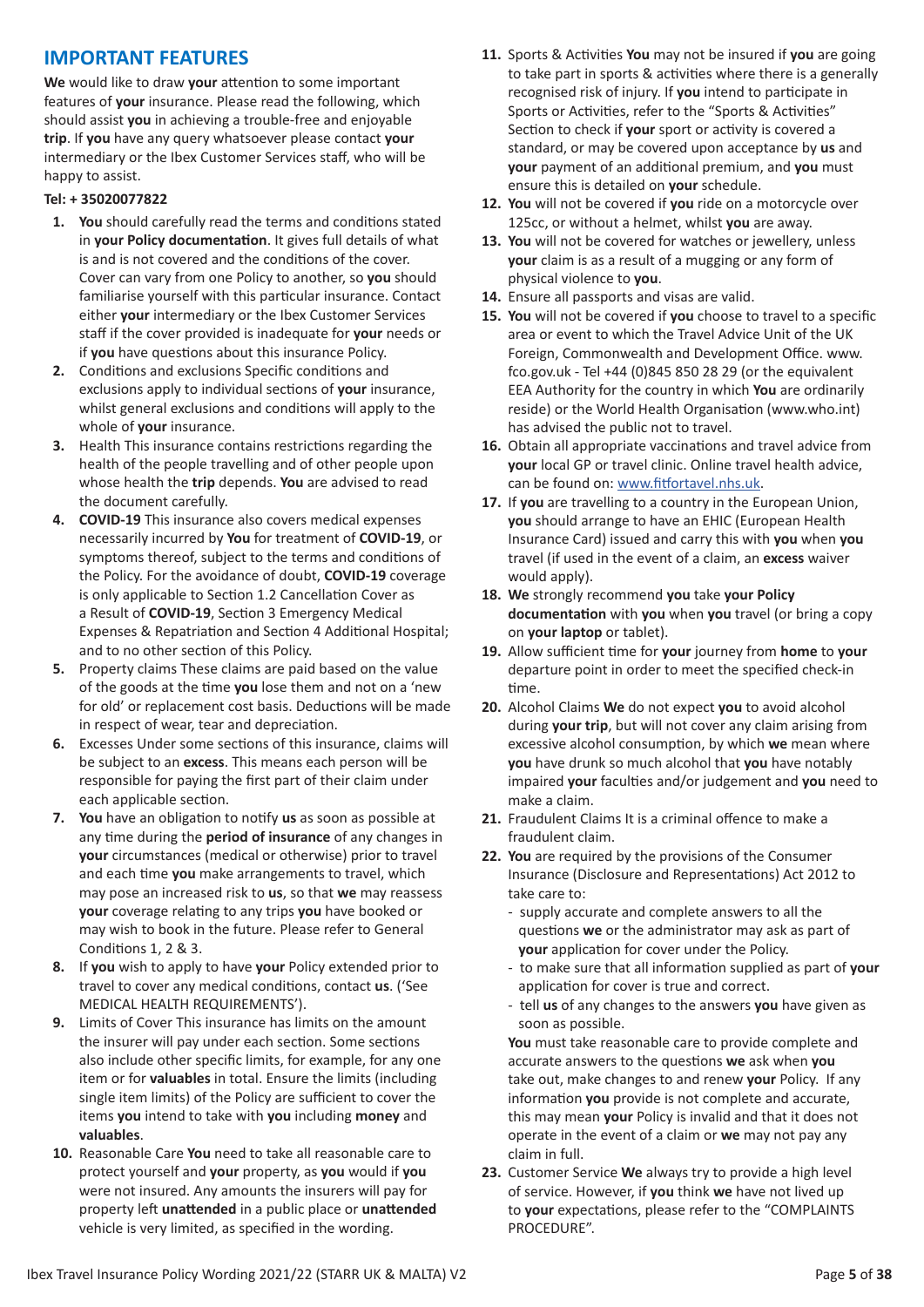### **ELIGIBILITY CRITERIA**

- **1.** This Policy is only available if **you** are permanently resident in either Gibraltar, Portugal, or Spain.
- **2.** By purchasing this Policy, **you** have confirmed **you** understand that all claims, complaints and sales will be handled using the English Language.
- **3. You** and **your** travelling companions named on this Policy meet the age limits for cover:

Aged 79 or under for Annual Multi **Trip** policies; or Aged 79 or under for Single **Trip** policies 70 in respect of **Winter Sports**.

For Annual Multi **Trip** policies the age limit applies at the start date of **your** Policy. For Single **Trip** Policies the age limit applies on the day **you** first travel.

- **4. You** may not be insured if **you** are going to take part in sports & activities where there is a generally recognised risk of injury. Please refer to the to the "SPORTS & ACTIVITIES" Section and check that this insurance covers **you**, or ask **us**.
- **5.** If **you** have any pre-existing medical conditions, **you** must declare these fully to **us** during the application process as part of the medical screening process.

### **TERRITORIAL LIMITS**

**You** are covered for trips to countries within the following areas provided that **you** have paid the appropriate premium, as shown on **your Policy documentation** issued by **Us**;

**Area 1: Europe:** Albania, Andorra, Armenia, Austria, Azerbaijan, Azores, Belgium, Belarus, Bosnia-Herzegovina, Bulgaria, Channel Islands, Corsica, Croatia, Cyprus, Czech Republic, Denmark (including Faroe Islands), Egypt, Estonia, Finland, France (including Corsica), Georgia, Germany, Gibraltar, Greece (including Greek Islands), Hungary, Iceland, Ireland, Italy (including Aeolian Islands, Sardinia & Sicily), Latvia, Liechtenstein, Lithuania, Luxembourg, Macedonia, Madeira, Malta, Moldova, Monaco, Montenegro, Morocco, Netherlands, Norway (including Jan Mayen, Svalbard Islands), Poland, Portugal (including Azores & Madeira), Romania, Russia (West of Urals), San Marino, Serbia (including Kosovo), Slovakia, Slovenia, Spain (including Balearic and Canary Islands), Sweden, Switzerland, Tunisia, Turkey, Ukraine, United Kingdom (including Great Britain, Northern Ireland and the Isle of Man) and Vatican City.

**Area 2: Worldwide excluding USA, Canada & the Caribbean. Area 3: Worldwide including USA, Canada & the Caribbean.**

Stop-overs in a country within a higher area are insured provided they do not exceed 48 hours in each direction.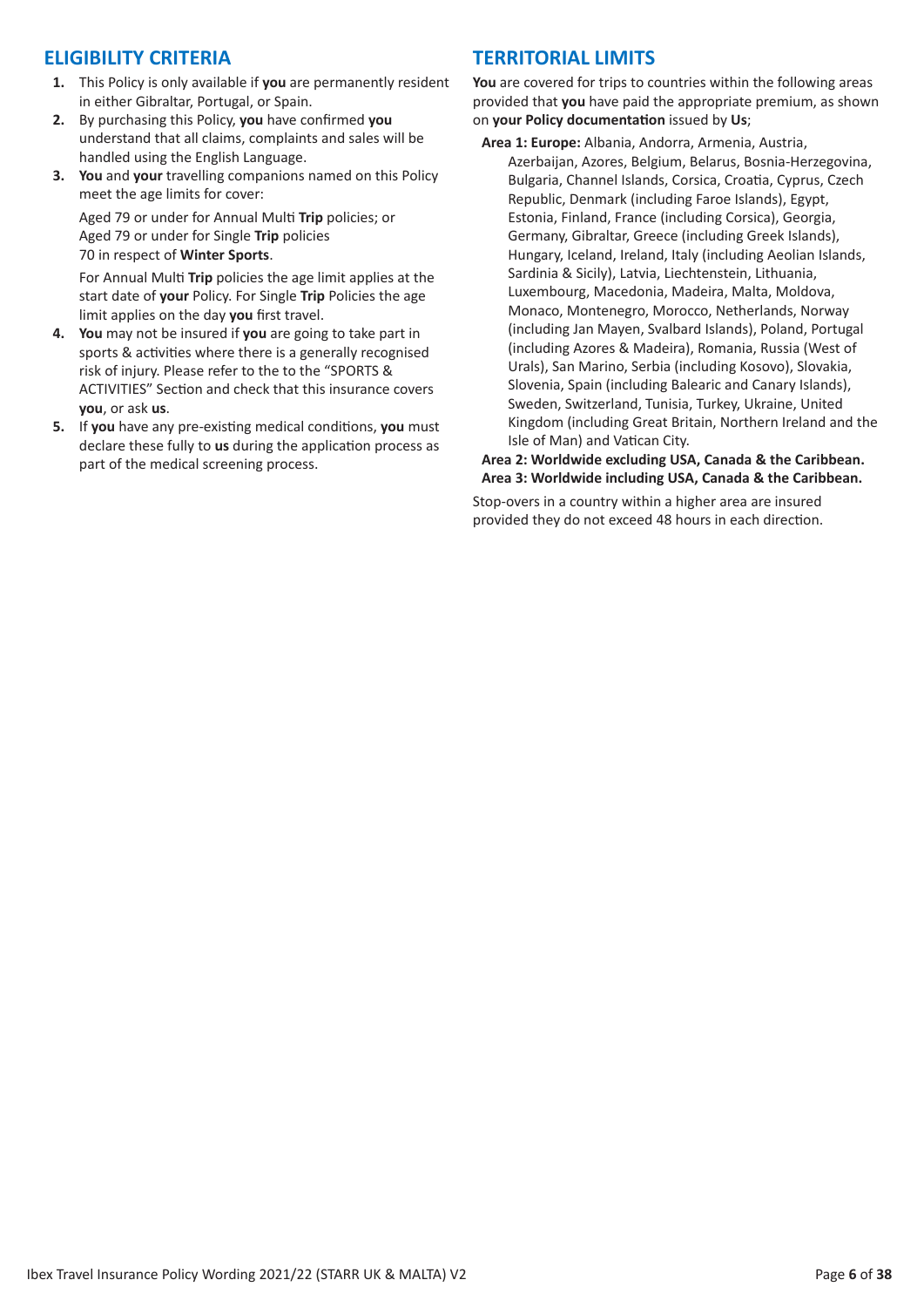### **SCHEDULE OF BENEFITS**

Provided **you** have paid the appropriate premium as shown on **your Policy documentation**, **you** are covered in accordance with the full Policy wording shown herein up to the limits and sub-limits applicable to **your** selected **Level of Cover** within the geographical area of cover, as shown on **your Policy documentation**. The currency in which **you** pay **your** premium, being either €Euros or £GBP, determines the currency that applies to **your** Policy for the purposes of the benefit limits and excesses.

|                | <b>Cover Per Person / Per Section / Per Trip</b><br>Level of Cover $\rightarrow$                  |                         | <b>Standard</b>    | <b>Super</b>  |                      | <b>Super Plus</b>    |                      |  |
|----------------|---------------------------------------------------------------------------------------------------|-------------------------|--------------------|---------------|----------------------|----------------------|----------------------|--|
| <b>Section</b> |                                                                                                   | Limits $€/£$            | Excess $E/E$       | Limits $€/£$  | Excess $\epsilon$ /£ | Limits $\epsilon$ /£ | Excess $\epsilon$ /£ |  |
|                | <b>Cancellation</b>                                                                               | 2,000                   |                    | 5,000         |                      | 10,000               | $70*$                |  |
| 1.1            | Pre-Booked Excursion Limit                                                                        | 250                     | $70*$              | 250           | $70*$                | 250                  |                      |  |
| 1.2            | <b>Cancellation Cover as a result of COVID-19</b>                                                 | 2,000                   | $70*$              | 5,000         | $70*$                | 10,000               | $70*$                |  |
| $\overline{2}$ | <b>Curtailment</b>                                                                                | 2,000                   | 70                 | 5,000         | 70                   | 5,000                | 70                   |  |
|                | <b>Emergency Medical Expenses &amp; Repatriation</b>                                              | 5,000,000               |                    | 10,000,000    |                      | 10,000,000           |                      |  |
|                | <b>Emergency Dental Treatment</b>                                                                 | 280                     | 70                 | 280           | 70                   | 280                  | 70                   |  |
| 3              | Additional Travel & Accomodation Expenses<br>in respect of COVID-19                               | 2,000                   | 70                 | 2,000         | 70                   | 2,000                | 70                   |  |
|                | Funeral Expenses & Repatriation of Remains                                                        | 5,000                   | Nil                | 5,000         | Nil                  | 5,000                | Nil                  |  |
| 4              | <b>Additional Hospital Benefit - Up to</b>                                                        | 1,000                   | Nil                | 2,000         | Nil                  | 2,000                |                      |  |
|                | Per 24 hours                                                                                      | 25                      |                    | 25            |                      | 25                   | Nil                  |  |
|                | <b>Travel Delay &amp; Abandonment</b>                                                             |                         |                    |               |                      |                      |                      |  |
| 5              | Travel Delay - Up to                                                                              | 140                     |                    | 300           |                      | 300                  | Nil                  |  |
|                | Per 12 hours                                                                                      | 28                      | Nil                | 30            | Nil                  | 30                   |                      |  |
|                | Abandonment (after 24h travel delay)                                                              | 2,000                   | 70                 | 5,000         | 70                   | 5,000                | 70                   |  |
|                | <b>Personal Accident</b>                                                                          |                         |                    |               |                      |                      |                      |  |
| 6              | <b>Permanent Disability</b>                                                                       | 15,000                  | Nil                | 25,000<br>Nil |                      | 35,000               | Nil                  |  |
|                | Loss of Limb(s) or Loss of Sight                                                                  | 7,000                   |                    | 14,000        |                      | 14,000               |                      |  |
| $\overline{7}$ | <b>Missed Departure</b><br>(Including missed UK or internal departure<br>connection & assistance) | 400                     | 70                 | 1,000         | 70                   | 1,000                | 70                   |  |
|                | <b>Baggage &amp; Personal Effects</b>                                                             |                         |                    |               |                      |                      |                      |  |
|                | Lost, Stolen or Damaged Items                                                                     | 750                     |                    | 2,000         | 3,500                |                      |                      |  |
|                | Maximum payment for:                                                                              |                         | 70                 |               |                      |                      | 70                   |  |
| 8              | One Article, Pair, Set or Collection                                                              | 70                      |                    | 350           | 70                   | 350                  |                      |  |
|                | <b>Total All Valuables</b>                                                                        |                         | <b>Not Covered</b> | 250           |                      | 250                  |                      |  |
|                | Spectacles or Sunglasses                                                                          | 70                      | 70                 | 70            |                      | 70                   |                      |  |
|                | Loss, Stolen or Damaged on a Beach                                                                | 100                     |                    | 100           |                      | 100                  |                      |  |
|                | Delayed Baggage                                                                                   | 35<br>Nil<br>Nil<br>100 |                    | 100           | Nil                  |                      |                      |  |
|                | <b>Personal Money</b>                                                                             |                         |                    | 500           | 70                   | 500                  | 70                   |  |
| 9              | Cash Limit                                                                                        |                         | <b>Not Covered</b> | 150           | 28                   | 150                  | 28                   |  |
|                | Loss or Stolen on a Beach                                                                         |                         |                    | 100           | 70                   | 100                  | 70                   |  |
| 10             | <b>Loss of Passport &amp; Travel Documents</b>                                                    | 210                     | 70                 | 500           | 70                   | 500                  | 70                   |  |
| 11             | Hijack & Mugging - Up to                                                                          | 1,400                   | Nil                | 7,000         | Nil                  | 7,000                | Nil                  |  |
|                | Per 24 hours                                                                                      | 70                      |                    | 280           |                      | 280                  |                      |  |
| 12             | 2,000,000<br><b>Personal Liability</b>                                                            |                         | 140                | 2,000,000     | 140                  | 2,000,000            | 140                  |  |
| 13             | <b>Legal Expenses</b>                                                                             | 10,000                  | 280                | 25,000        | 280                  | 25,000               | 280                  |  |
| 14             | Pet Care Expenses - Up to                                                                         |                         |                    | 250           | Nil                  | 250                  |                      |  |
|                | Per day                                                                                           | <b>Not Covered</b>      |                    | 50            |                      | 50                   | Nil                  |  |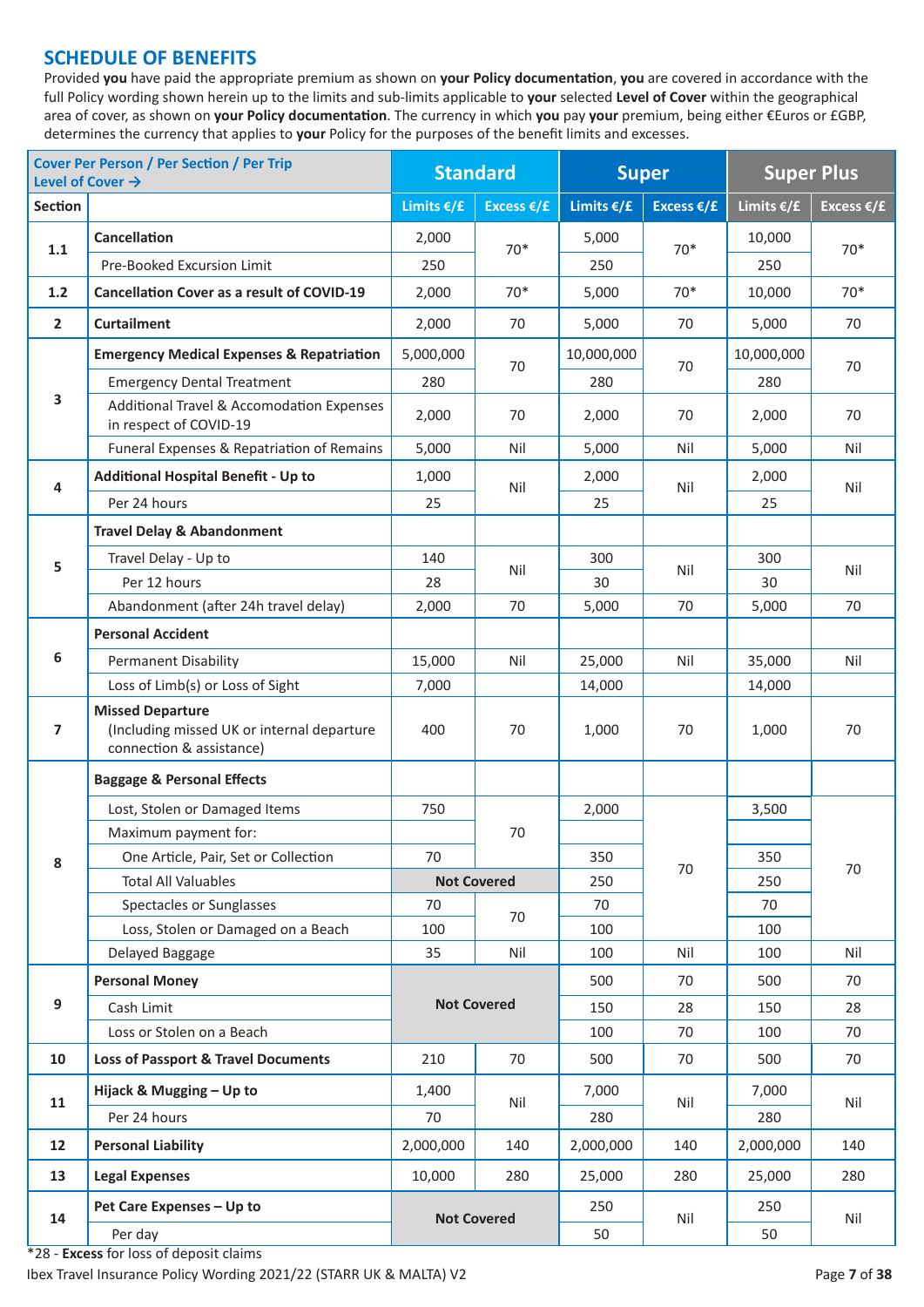### **Policy Options Schedule of Benefits**

While this Policy covers **you** as standard for leisure, business trips, **cruise** trips and various sports and activities as listed, there are a range of optional extended benefits available to **you** upon payment of an additional premium, per option. Each cover will only apply if **you** have paid the additional premium, per option, and each selected option is shown on **your** certificate.

| <b>Cover Per Person / Per Section / Per Trip</b><br>Level of Cover $\rightarrow$ |                                                              | <b>Standard</b>        |                    | <b>Super</b> |                      | <b>Super Plus</b> |                      |
|----------------------------------------------------------------------------------|--------------------------------------------------------------|------------------------|--------------------|--------------|----------------------|-------------------|----------------------|
| Section                                                                          |                                                              | Limits $€/£$           | Excess €/£         | Limits $€/£$ | Excess $\epsilon$ /£ | Limits €/£        | Excess $\epsilon$ /£ |
|                                                                                  | <b>Business Plus Cover</b>                                   |                        | 70                 |              | 70                   |                   | 70                   |
|                                                                                  | Replacement Business Colleague<br>(cancellation/curtailment) | 1,400                  |                    | 2,800        |                      | 2,800             |                      |
| 15                                                                               | Business Equipment, Laptops, Documents<br>& Samples          | 700                    |                    | 1,400        |                      | 1,400             |                      |
|                                                                                  | Single Item Limit                                            | 400                    |                    | 500          |                      | 500               |                      |
|                                                                                  | Replacement Business Documents & Samples                     | 420                    |                    | 720          |                      | 720               |                      |
|                                                                                  | <b>Business Money</b>                                        | 500                    |                    | 1,000        |                      | 1,000             |                      |
|                                                                                  | Cash Limit                                                   | 250                    |                    | 500          |                      | 500               |                      |
|                                                                                  | <b>Golf Cover</b>                                            |                        | 70                 |              | 70                   |                   | 70                   |
|                                                                                  | <b>Golf Equipment</b>                                        | 2,100                  |                    | 3,500        |                      | 3,500             |                      |
| 16                                                                               | Green/Club Fees                                              | 280                    |                    | 560          |                      | 560               |                      |
|                                                                                  | Golf Hire                                                    | 140                    |                    | 210          |                      | 210               |                      |
|                                                                                  | Hole-in-one                                                  | 70                     |                    | 140          |                      | 140               |                      |
|                                                                                  | <b>Winter Sports Cover</b>                                   |                        |                    |              |                      |                   |                      |
| 17                                                                               | Piste Closure & Avalance Delay - Up to                       | 280                    | Nil<br>560         |              | Nil                  | 560               | Nil                  |
|                                                                                  | Per day                                                      | 28                     |                    | 28           |                      | 28                |                      |
|                                                                                  | Winter Sports Hire - Up to                                   | 280                    | 70<br>560          |              | 70                   | 560               | 70                   |
|                                                                                  | Per day                                                      | 28<br>28               |                    | 28           |                      |                   |                      |
|                                                                                  | Winter Sports Pack - Up to                                   | 210                    | 70                 | 70<br>420    |                      | 420               | 70                   |
|                                                                                  | Per day                                                      | 21                     |                    | 21           |                      | 21                |                      |
|                                                                                  | Winter Sports Equipment                                      |                        | 70                 |              | 70                   |                   | 70                   |
|                                                                                  | Owned                                                        | 420                    |                    | 700          |                      | 700               |                      |
|                                                                                  | Hired                                                        | 210<br>420             |                    |              |                      | 420               |                      |
|                                                                                  | <b>Cruise Plus Cover</b>                                     |                        |                    |              |                      |                   |                      |
|                                                                                  | <b>Missed Cruise Departure</b>                               | 300<br>70<br>300<br>70 |                    |              | 300                  | 70                |                      |
|                                                                                  | Cabin/Stateroom Confinement                                  | 300                    | Nil                | 300          | Nil                  | 300               | Nil                  |
| 18                                                                               | Per day                                                      | 50                     |                    | 50           |                      | 50                |                      |
|                                                                                  | <b>Unused Pre-Booked Excursions</b>                          | 300                    | 70                 | 300          | 70                   | 300               | 70                   |
|                                                                                  | Missed Port Itinerary Change Benefit                         | 300                    | Nil                |              | Nil                  | 300               | Nil                  |
|                                                                                  | Per day                                                      | 50                     |                    | 50           |                      | 50                |                      |
|                                                                                  | Cruise Connection                                            | 1,500                  | 70                 | 1,500        | 70                   | 1,500             | 70                   |
|                                                                                  | <b>Sports Equipment &amp; Cycle Cover</b>                    |                        |                    |              | 70                   |                   | 70                   |
|                                                                                  | Owned or Hired Sports & Cycle Equipment                      |                        |                    | 1,500        |                      | 1,500             |                      |
| 19                                                                               | Single Article Limit                                         |                        | <b>Not Covered</b> | 500          |                      | 500               |                      |
|                                                                                  | Hire or Replacement Equipment                                |                        |                    | 400          | Nil                  | 400               | Nil                  |
|                                                                                  | Per day                                                      |                        |                    | 20           |                      | 20                |                      |

**Continued Overleaf**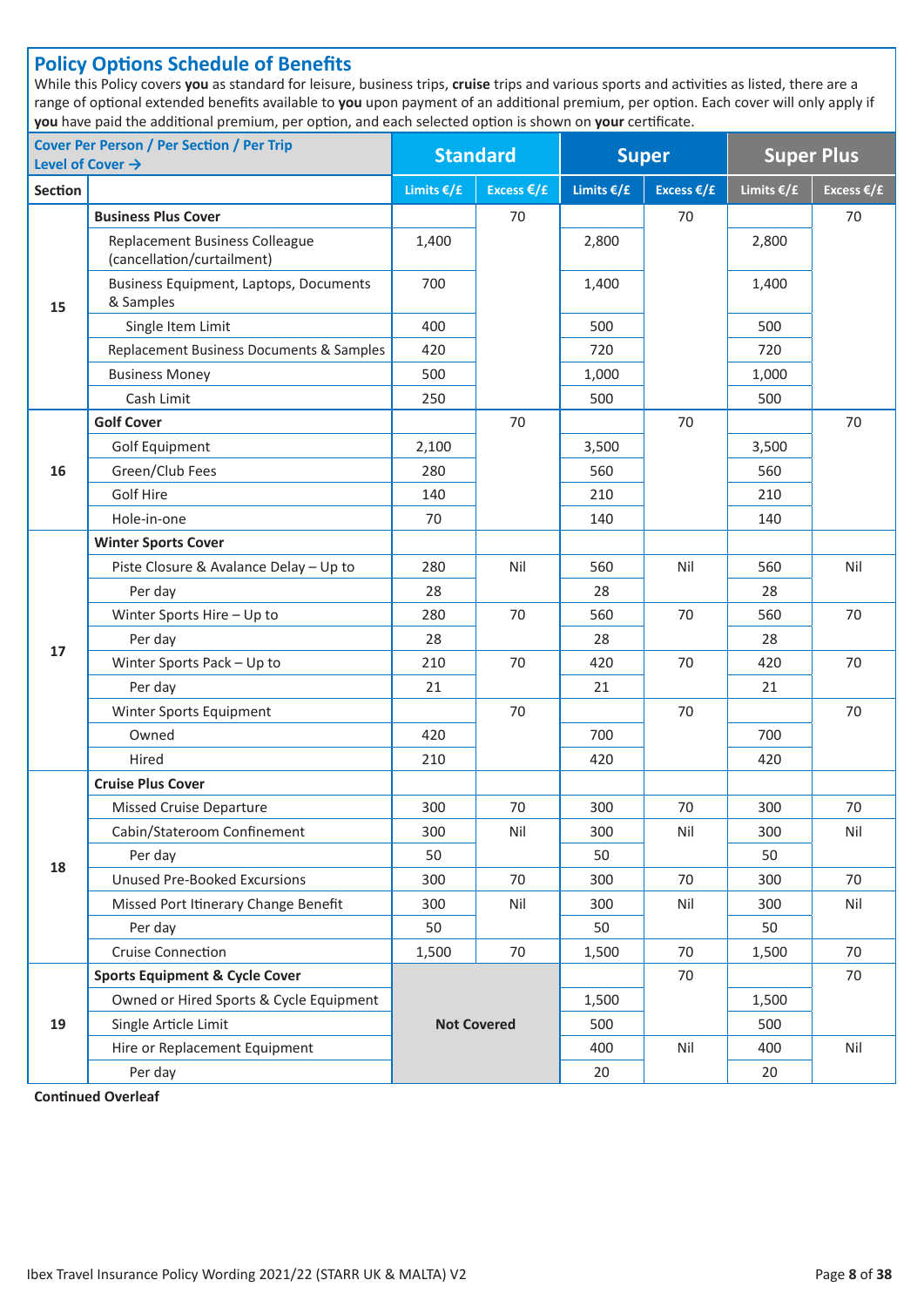|                                   | <b>Gadget Cover</b>             |                      |       | 70                  |       | 70                  |
|-----------------------------------|---------------------------------|----------------------|-------|---------------------|-------|---------------------|
|                                   | Number of Gadgets (per person)  |                      | 5     | (100)               | 5     | (100)               |
| Overall Limit<br>Maximum per Item |                                 |                      | 2,000 | for Loss<br>Claims) | 2,000 | for Loss<br>Claims) |
|                                   |                                 |                      | 750   |                     | 750   |                     |
| 20                                | Screen Repair - Maximum Payable | <b>Not Covered</b>   |       |                     |       |                     |
|                                   | Non-iPhone                      |                      | 100   |                     | 100   |                     |
|                                   | iPhone                          |                      | 200   |                     | 200   |                     |
|                                   | Samsung Curved Screen           |                      | 400   |                     | 400   |                     |
| <b>Unauthorised Usage Costs</b>   |                                 |                      | 500   |                     | 500   |                     |
|                                   | Per Incident                    |                      | 100   |                     | 100   |                     |
|                                   |                                 | <b>Excess Option</b> |       |                     |       |                     |

Double Excess Doubles All Excesses on the Policy

### **DEFINITIONS**

*Whenever the following words appear in this Policy they will always have these meanings:*

**Accident:** A **bodily injury** that occurs as a direct result of a sudden unintentional, unforeseen and unexpected action caused by an external, visible means occurring solely and directly and independently of any other cause which occurs at an identifiable time and place on a **trip** during **your period of insurance**.

**Additional Sports Equipment:** Items taken on a **trip** used exclusively for a sport or activity declared to **us** and shown on **your Policy documentation**.

**Adverse Weather:** Weather of such severity that; the police, or other appropriate authority, warn by means of public communications networks including, but not limited to, popular websites, television or radio against all but essential travel and/ or; it causes major disruption to transport services i.e. rail, road or bus which is reported in the media. This does not include volcanic ash clouds due to volcanic eruptions.

**Assistance Service:** The emergency medical assistance company named in the **Policy documentation**.

**Bodily Injury:** an identifiable physical injury caused by sudden, unexpected, external and visible means including injury as a result of unavoidable exposure to the elements.

**Business Documents and Samples:** Any documents and samples which are vital to the carrying out of business used for the sole purpose of **your** business **trip**.

**Business Equipment:** Any equipment, as declared to **us** and used for the sole purpose of **your** business **trip**.

**Close Business Associate:** Any person that **you** work closely with whose absence from business for one or more complete days at the same time as **your** absence prevents the effective continuation of that business and necessitates the cancellation or **curtailment** of the **trip** as certified by a director of the business.

**Common Law Partner:** A person living with another person as husband or wife (including same sex partner) at the same address for at least six consecutive months prior to the date of application.

**Complications of Pregnancy:** Shall only be deemed to include the following: toxaemia, gestational hypertension, pre-eclampsia, ectopic pregnancy, hydatidiform mole (molar pregnancy), postpartum haemorrhage, retained placenta membrane, placental abruption, hyperemesis gravidarum, placenta praevia, stillbirths, miscarriage, medically necessary emergency caesarean sections/ medically necessary termination and any premature births more than 8 weeks (or 16 weeks in the case of a known multiple pregnancy) prior to the expected delivery date.

**Computers: Laptop**, tablets, portable **computers**, iPads, notebooks and computer equipment.

**COVID-19:** Coronavirus disease including Severe Acute Respiratory Syndrome Coronavirus 2 (SARS-CoV-2) including any related and/ or similar conditions howsoever caused or any mutation of these.

**Country of Residence:** Gibraltar, Spain or Portugal, as stated on **your Policy documentation**, being the country where **you** reside for the majority of the year and from where the trips begin and end.

**Couple:** 2 adults living together at the same address as spouses, civil partners or a similar long term relationship.

**Cruise/Cruising:** Living or traveling on a **cruise** ship for any period of time.

**Curtail/ Curtailment:** means cutting **your** planned **trip** short by early return to **your country of residence** or admission to hospital as an inpatient so that **you** lose the benefit of accommodation **you** have paid for, or being confined to **your** accommodation.

**Documents:** Travel tickets, passports and driving licence held by **you** for social, domestic and/or pleasure purposes.

**Excess:** An amount deducted per insured person, per Policy section, for each incident that results in a claim.

**Family:** Any person that is related to **you** by blood or marriage.

**Golf Equipment:** Golf clubs, golf balls, golf bag, golf trolley, golf shoes and water proof clothing.

**Home: Your** residential address in **your country of residence** within Gibraltar, Spain or Portugal.

**Immediate Relative:** Mother, father, sister, brother, wife, husband, fiancé(e), common- law partner/civil partner, co-habiting partner, daughter, son, grandparent, grandchild, parent-in-law, son-in-law, daughter-in law, sister-in-law, brother-in law, step-parent, stepchild, step-brother or step-sister, or legal guardian.

**Infectious or contagious disease:** Any disease capable of being transmitted from an infected person, animal or species to another person, animal or species by any means.

**Illness:** Any disease, infection or bodily disorder which is unexpectedly contracted by **you** whilst on **your trip** or unexpectedly manifests itself for the first time during **your trip**.

**Isolation period:** the period of days **you** are required to self-isolate by the relevant government authority of the country of **your trip**.

**Laptop:** a portable or notebook computer (that is not an iPad or tablet computer), that is battery and AC-powered, which is small enough to rest on the user's lap and having a screen that closes or is secured over the keyboard like a lid.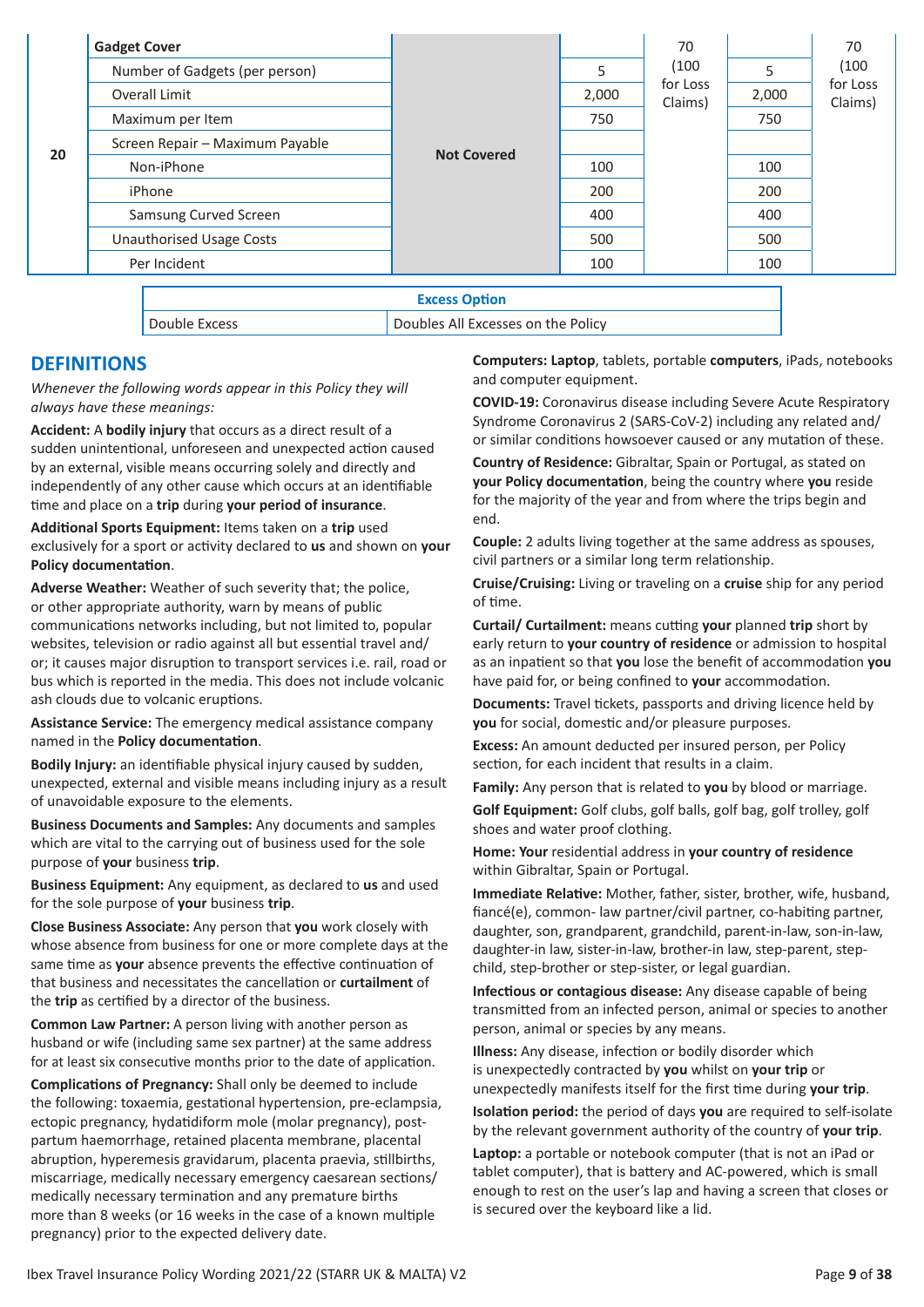**Level of Cover:** The applicable sections of cover and the respective limits identified within the present **Schedule of Benefits** chosen by **you** under this insurance Policy as indicated on **your** Policy documents. The Levels of Cover available are 'Standard', 'Super' and 'Super Plus'.

**Manual Work:** Work that is physical, including, but not limited to construction, installation, assembly and building work. This does not include:

- i. Purely managerial /supervisory, sales or administrative capacity;
- ii. Bar, restaurant and catering trade staff, musicians and singers;
- iii. Fruit pickers (who do not use machinery), casual light work, light agricultural work; supervised conservation work, voluntary charity work labour where there is no financial gain; in such circumstances there will be no cover for hands-on involvement with the installation, assembly, maintenance, repair or use of electrical, mechanical or hydraulic plant, heavy power tools and industrial machinery, or work above two storeys or 3 metres above ground level (whichever is the lower).
- iv. Supervised animal sanctuary work but no cover can be provided in relation to any interaction with dangerous wild animals such as lions, tigers or big cats of any kind.

Note: Personal Accident cover due to **your** participation in the work activity in relation to iii. and iv. is excluded. Personal Liability cover due to **your** participation in any work activity is excluded and in the event of an injury the **excess** under Section 2 - Emergency Medical Expenses & Repatriation will be increased to €/£200.

#### **Medical Condition:** Any **medical condition(s)** where **you**:

- A: in the past 24 months (prior to the date **your** Policy is issued, the date **you** extended the original **Period of Insurance**, or the date **your trip** is booked - whichever is later)
	- have had or are waiting for any consultations, investigations or follow ups;
	- are having or have had advice, medication or treatment (routine or otherwise including special diets);
	- have been on a waiting list or knew **you** needed surgery, in-patient treatment or tests at a hospital or clinic at the date **you** bought the policy or the booking date of **your trip**,

This includes long standing conditions, surgery (including any elective procedures), as well as injuries that may be exacerbated by the activity/**trip you** propose to undertake; and/or

- B: have ever been diagnosed with or treated for any of the following:
	- Any heart or Circulatory condition
	- A stroke, TIA or high blood pressure
	- A breathing condition (Inc. Asthma)
	- Any type of Cancer

**Medical Practitioner:** A registered practising member of the medical profession who is not related to **you** or to any person with whom **you** are travelling or intending to stay with.

**Money:** Any legal currency including traveller's cheques.

**Outward journey:** The departure/sea crossing/coach/ train departure from **your country of residence** to **your** final destination, which may include several connections.

**Period of Insurance:** The **period of insurance** is specified on **your Policy documentation**. If **your** return is unavoidably delayed for an insured reason, cover will be extended for the period of the delay. If the period of travel exceeds, or was intended to exceed, the **trip** limit specified on **your Policy documentation**, then no cover will apply in respect of the entire period of travel (including the insured period under the Policy).

Ibex Travel Insurance Policy Wording 2021/22 (STARR UK & MALTA) V2 Page 10 of 38 **a) Single Trip Policies:** The maximum duration per **trip** is 180

days. Section 1, Cancellation cover is effective from the time and date of issue of the **Policy documentation** and terminates on commencement of the planned **trip**. For all other sections, cover commences when **you** leave **your home** or business (whichever is the later) to commence the **trip** and terminates on whichever occurs first of the following:

- **1.** The expiry of the **period of insurance**;
- **2. Your** return **home** as planned, at the end of the **trip**;
- **3. Your** first return **home** prior to the planned return at the end of the **trip**.

Mid **Trip** Return **Home**: If **you** have purchased a **Period of Insurance** of 90 days or more, **you** may return to **your country of residence** for short term visits of up to 14 days, as long as they are not subject to a claim and **you** are not travelling to receive treatment. Cover is temporarily suspended for the duration of these visits.

Extending **Your** Single **Trip** Policy: **You** may extend **your period of insurance** on an incremental continuous basis whilst **you** are on a **trip** upon notification to, and payment of additional premium, to **your** intermediary and written confirmation from Ibex Customer Services (after referral to **us**) provided that a claim does not exist and **your period of insurance** has not expired. In no event can the total duration of cover including any extensions exceed 180 days.

Contact Ibex Customer Services on Tel: +350 200 77 822, or purchase **your** new Policy prior to the expiry of **your** existing Policy and make sure **you** keep details of all **your** prior policies in the event of a claim.

**Gibraltar residents:** Trips will only be covered for travel outside of Gibraltar and must have pre- booked and pre-paid accommodation for 1 night or more.

**Spain or Portugal residents:** For trips within **your country of residence you** must have pre-booked and pre-paid accommodation for 1 night or more that is at least 80 Km away from **your home**.

- **b) Annual Multi-Trip Policies:** Cover for trips starting within the **Period of Insurance** and a maximum duration per **trip** of 31 days, (Or 45, 60 or 90\* (\*under Age 66 years only) days if **you** have paid the applicable additional premium and it is shown on **your** schedule) Section 1, Cancellation cover for each **trip** is effective from either the start date on the **Policy documentation** or the time and date at which each **trip** is booked (whichever is the later), and terminates on whichever occurs first of the following:
	- **1.** The commencement of each **trip**, or
	- **2.** The expiry of the **period of insurance**.

For all other sections, cover commences when **you** leave **your home** or business (whichever is the later) to commence each **trip** and terminates on whichever occurs first of the following:

- **1.** The expiry of the **period of insurance**;
- **2. Your** return **home** as planned, at the end of each **trip**;
- **3. Your** first return to **your country of residence** prior to the planned return at the end of each **trip**;
- **4. Your** period of travel exceeding the **trip** limit specified in **your Policy Documentation**.

**Gibraltar residents:** Trips will only be covered for travel outside of Gibraltar and must have **pre-booked accommodation** for 1 night or more.

**Spain or Portugal residents:** For trips within **your country of residence you** must have pre-booked and pre-paid accommodation for 1 night or more that is at least 80 Km away from **your home**.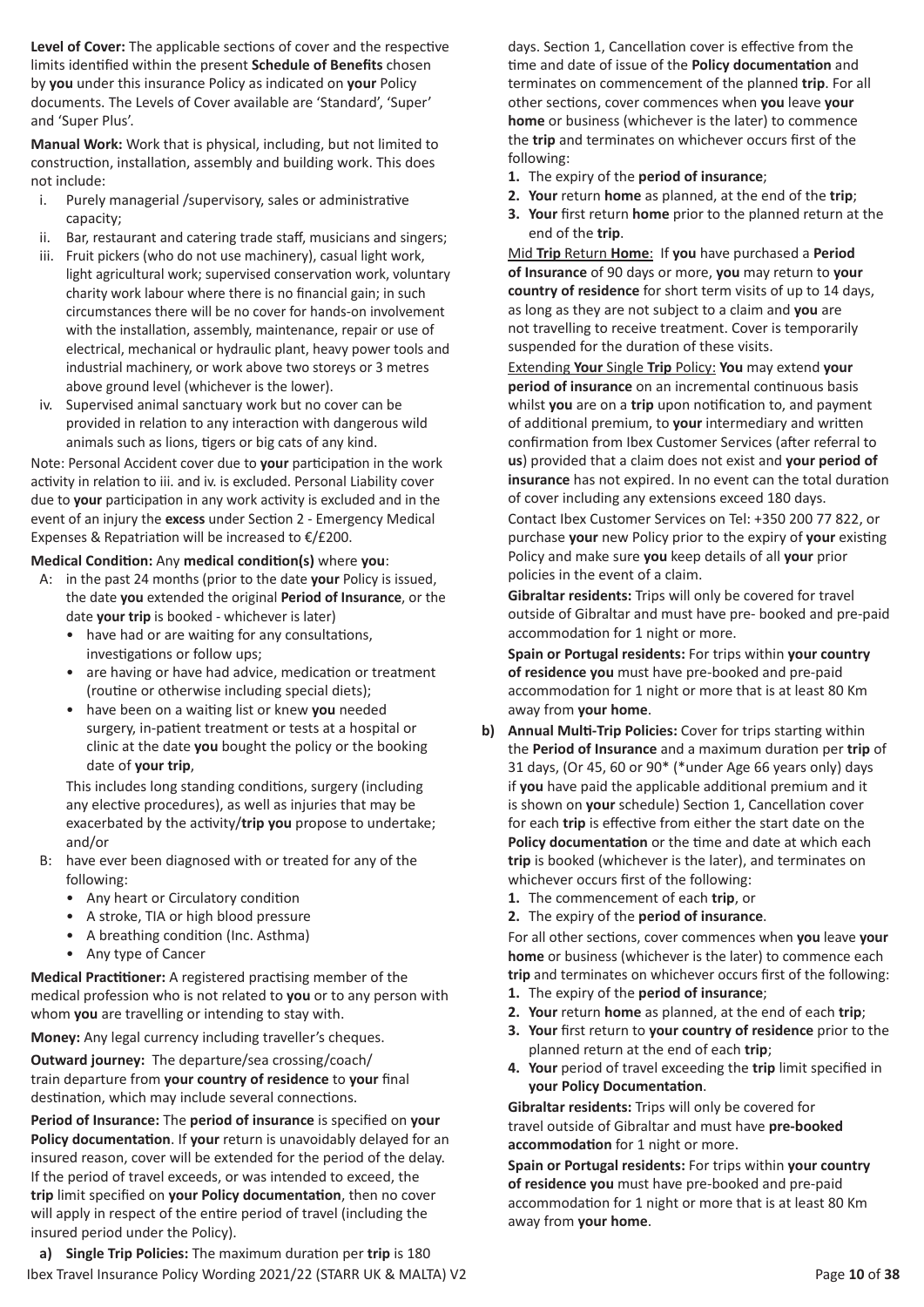- **c) One-way trips only:** The **period of insurance** will cease upon whichever occurs first of the following:
	- **1.** The expiry of the **period of insurance**, or
	- **2.** 48 hours from when **you** first leave immigration control in the country of **your** final ticketed and declared destination.

**Personal Baggage: Your** suitcases (or similar luggage carriers) and contents usually taken on a **trip**, together with articles worn or carried by **you** for **your** individual use during **your trip**. Excludes **money** as covered under Section 9.

**Policy Documentation:** This will include the certificate of insurance, Policy schedule, wording, summary, medical screening documentation (if applicable) and any other associated confirmation agreed in writing by **us** and issued by **us** in respect of this Policy, which sets out the names of the persons insured, destination and/or the territorial limits of coverage, the **period of insurance**, any alterations of coverage or Policy options selected by **you** and any other special conditions and terms. This along with this Policy wording, any endorsements or special terms issued by **us**, **your** application and declarations made to **us** or **our** agents, form the contact of insurance between **you** and **us**.

**Pre-Booked Accommodation:** A hotel, hostel, bed and breakfast, rented holiday **home**, camping or caravan site, for which an invoice, bill, receipt or voucher can be produced.

**Public Transport:** The following regular scheduled forms of transport: train, coach, taxi, bus, aircraft and sea vessel, on which **you** are a fare paying passenger.

**Replacement Business Colleague:** A person working for the same company and in the same office as **you** and nominated in order to continue the proper functioning of **your trip**.

**Return Journey:** The return flight/ sea crossing / coach / train departure from **your** final accommodation to commence the **return journey** to **your country of residence**, which may include several connections until reaching **your country of residence**.

**Sailing/Boating:** Within 12 nautical miles/22.2Km of the shoreline (considered Inshore/Territorial waters) and inland.

**Schedule of Benefits:** The Schedules of Benefits as shown on pages 7-8 that summarises the benefits, coverage, limits and excesses applicable to each **Level of Cover**, all of which are subject to the full terms of this Policy wording and any applicable endorsements issued by **us** and attached to **your Policy documentation**.

**Specialist Clinic:** a facility to which **you** have been referred by a **Medical Practitioner** that is staffed by healthcare professionals with a high degree of knowledge, skill, and competence in a specific area of medicine, surgery or nursing.

**Sports Equipment:** Items of a personal nature specifically designed and intended to be used for participation in a particular sport, game or leisure activity.

**Travelling companion:** The person with whom **you** have booked or arranged to travel on the planned **trip**. In the case of a tour, **travelling companion** shall mean the person(s) shown on **your** booking form.

**Terrorism:** An act, including but not limited to the use of force or violence and/or the threat thereof, of any person or group(s) of persons, whether acting alone or on behalf of or in connection with any organisation(s) or governments, committed for political, religious, ideological or similar purposes including the intention to influence any government and/or to put the public, or any section of the public, in fear.

**Trip:** Any holiday (including **cruise** holiday), leisure or business **trip** within the geographical region shown on **your Policy** 

**documentation** which begins and ends in **your country of residence** (unless a One Way **Trip**) for which **you** have paid the appropriate premium.

**Unattended:** Where **you** are not in full view of **your** property and are not in a position to prevent loss, theft or damage occurring.

**Utilisation of nuclear, chemical or biological weapons of mass destruction:** The use of any explosive nuclear weapon or device; or the emission, discharge, dispersal, release or escape of: fissile material emitting a level of radioactivity, or any pathogenic (disease producing) micro-organism(s) and/or biologically produced toxin(s) (including genetically modified organisms and chemically synthesised toxins), or any solid, liquid or gaseous chemical compound which, when suitably distributed; which is capable of causing incapacitating disablement or death amongst people or animals.

**Valuables:** Personal jewellery, watches, precious stones, audio, video and electronic equipment of any kind, camcorders and accessories, all photographic/ digital/ optical/ audio/ video media, iPods/ MP3/4 players, e-book readers, or similar (only used to store or stream digital video and audio) and electronic games, telescopes, binoculars and furs.

#### **We/Us/Our:**

The insurers:

**For Residents of Gibraltar:** Starr International (Europe) Limited, or

**For Residents of Spain and Portugal:** Starr Europe Insurance Limited

**We** are solely obligated and liable for all covers and benefits provided under the terms of this Policy wording, certificate and any endorsements.

**Winter Sports:** Means cross country skiing (Nordic skiing), big foot skiing, glacier skiing, glacier walking (under 2000m), recreational racing, snowmobiling, tobogganing on snow, monoskiing, off-piste skiing or snow-boarding when **you** are skiing with the guidance of a local or within the ski area boundaries of a recognised ski resort and following ski patrol guidelines, on-piste skiing, on-piste snow-boarding, snow blading & snow sledging, sledging, all provided local safety guidelines and warnings are observed.

**Winter Sports Equipment:** Skis, (including bindings), ski and snowboard boots, ski poles and snowboards.

**You/Your:** Each insured person for whom the premium has been paid, is shown on **your Policy documentation** and who meets the "Eligibility Criteria" stated on page 6. Each person is separately insured.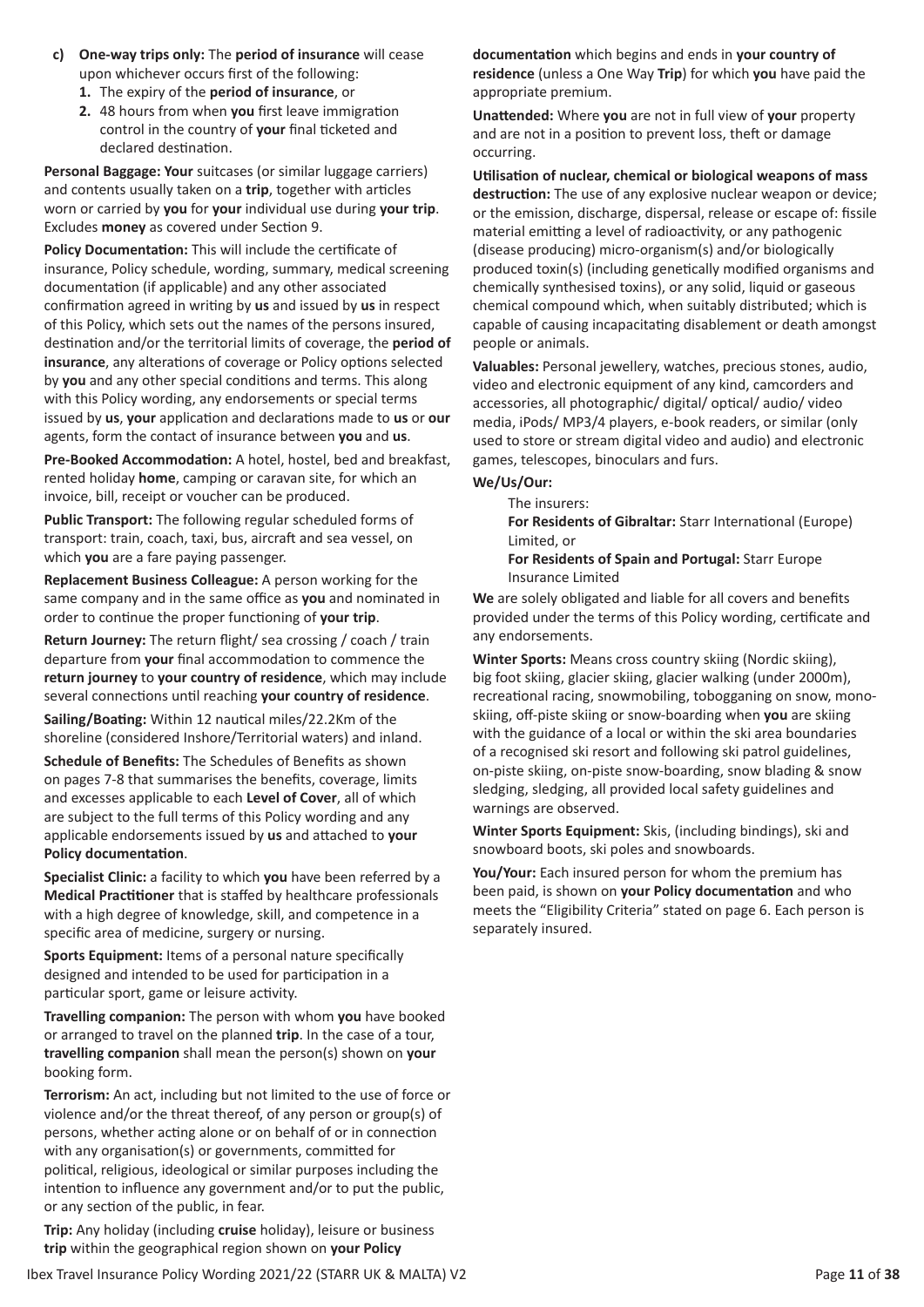### **MEDICAL HEALTH REQUIREMENTS**

**We** will not pay for any claim arising directly or indirectly as a result of a **medical condition** (see 'DEFINITIONS') suffered by **you**, unless declared to **us**, agreed by **us** on **your Policy documentation** and an additional premium paid if required.

**You** must notify **us** immediately should **you** become aware of any change regarding **your** health between taking out this insurance and the start of **your trip** i.e. if **you** develop a new **medical condition**; this includes any condition under investigation or review where a diagnosis has not been received, or if an existing condition deteriorates. Please call **your** intermediary or Ibex Customer Services Tel: +350 200 77 822

**We** will not pay additional costs incurred following any change in **medical condition**, unless this has been declared to and accepted by **us** in writing. (This means that if **you** make further payments e.g. book another **trip** or pay the final balance of a **trip** previously booked, or if there is an increase in the cancellation charges due to **you** not contacting **us** immediately, **we** are not liable for these additional costs).

**We** will notify **you** in writing of any amendments to **your** Policy conditions and advise **you** of any additional premium that may be required. In certain cases, **we** may be unable to offer cover.

**We** cannot extend cover for claims relating to **your travelling companion**, an **immediate relative** or **close business associate** or a person with whom **you** have arranged to stay. Please refer to Section 1 Cancellation and Section 2 **Curtailment** for full terms and conditions.

### **SPORTS & ACTIVITIES SECTION**

**You** are covered to participate in the following sports and activities (provided **you** are not participating on a professional basis) and subject to **your** compliance with local laws and regulations and the use of recommended safety equipment (such as helmet, harness, knee and/or elbow pads).

#### **Please Note:**

- i. \*\*No cover is available for Scuba Diving in Cyprus.
- ii. Please note the Policy terms and conditions will still apply in all other respects.

abseiling (excluding Personal Accident cover), aerobics, angling, archery\*, athletics\*(not including marathon running), badminton, ballooning, banana **boating**, baseball\*, basketball, bat and ball, biathlon, billiards, beach games, black water rafting, **boating** (any craft less than 10 meters long, inside 12 mile limit), boardsailing (within territorial waters/inland), body boarding, bowling, bowls, boxing training (no contact), bungee jumping (maximum 3 jumps), camel riding\*, canal **boating**\* (inland only), canoeing (grades 1-3), catamaran **sailing**\* within territorial waters/inland (no racing) (crafts less than 10 m), cattle drive\*, clay pigeon shooting, climbing (indoor only / climbing wall), cricket\*, croquet, cross country running\*\*\*, crown green bowling, curling, cycling (recreational, non-touring, not BMX, competition or stunting)\*, cyclo-cross (non touring)\*, dancing, darts, deer stalking\*, deep sea fishing (recreational inside 12 mile limit), dinghy racing/**sailing** (inside 12 mile limit), diving (recreational), dog sledding, elephant ride/ trekking, fell running/walking, fishing (angling), flag American football, flying (in light aircraft, not piloting) football (recreational or incidental), Gaelic football, gliding (as a passenger, not piloting), go-karting (below 250cc), golf, grey hounds racing, glass bottom boat, gym, hand ball, helicopter ride (passenger), hiking/trekking (below 4000m), hill walking, hockey, horse/reindeer drawn sleigh, horse riding (excluding competitions/racing/jumping/hunting), horse/mule trekking, hot air ballooning (passenger), ice cricket\*, ice-skating\* (on rink, recreational only, excluding competitions),

jet skiing\*, kayaking (Up to grade 3 & Inland waters only), kayaking (grades 1-3 rivers/sea), kite surfing (over water)\*, lacrosse, light aircraft rides (passenger), martial arts training, motorcycling under 125cc\* (on road, as a means of transport only and wearing a helmet, must have appropriate license – max 31 days in respect of touring trips), netball, orienteering, paint balling\*, parascending (towed by boat), pistol shooting, pony trekking, pool, power/ speed **boating**\* (Passenger only – excluding Personal Accident cover), racquet ball, rafting (grades 1-3), rambling, rifle range shooting\*, ringos, roller blading/skating, rounders, rowing, rugby league\*, rugby union\*, **sailing**/**boating**\* within territorial waters/ inland (no racing) (crafts less than 10 m), safari – vehicle/on foot (organised tour & excluding the use of firearms), sea fishing (coastal waters only, not deep sea), \*\*scuba diving (max. 15m depth), skateboarding (recreational), sledging, sleigh ride (pulled by reindeer, horses or dogs), snooker, snorkelling, snow-shoeing, soccer, softball, squash\*, surfing\*, swimming, swimming with dolphins, table tennis, tai chi (non-contact), sphereing, spinning, tennis, ten-pin bowling\*, tobogganing (summer), touch football, trampolining (recreational), trekking (under 4000m), tubing, tug-o-war, volleyball, wake boarding, walking, walking up Sydney Harbour Bridge, water polo, water-skiing, water tubing, white water canoeing/rafting (up to grade 3 rivers only), wheelchair basketball, windsurfing (on a lake)\*, whale watching, yoga, ziplining.

#### **'ADVENTURE PACK' ACTIVITIES OPTION**

*(THE SPORTS & ACTIVITIES SECTION LIST ABOVE IS EXTENDED TO INCLUDE THE FOLLOWING ACTIVITIES BELOW WHEN THE APPROPRIATE PREMIUM HAS BEEN PAID, AND ENDORSEMENT HAS BEEN MADE ON* **YOUR** *POLICY SCHEDULE)*

camel trekking, cycling (including event training), deep sea fishing, fencing\* (excluding Personal Accident cover), flying\* (piloting of light aircraft as PPL holder (excluding Personal Accident cover), football (amateur competition/tour), gliding (as pilot with necessary license), gymnastics, horse trekking (max 7 days – no polo, no competitions, no hunting or jumping), high diving, kayaking (grade 4 and over), kite buggying\*, kite landboarding\*, kite surfing/boarding\* (all kite activities exclude Personal Accident cover), marathon running (not exceeding Olympic distance), mountain biking (recreational only, not competition or downhill), rafting (grade 4 and over), **sailing**/yachting\* (Racing/Crewing) within territorial waters, for up to 14 days within the **period of insurance** (with professional skipper) [Subject to referral to Ibex Customer Services and agreement from **us**], sand yachting\* (excluding Personal Accident cover), scuba diving\*/\*\* (increased from 15 meters to 40 meters depth (qualified only, not diving alone, excluding Personal Accident cover).

#### **In respect of all activities listed above under Sports & Activities/ Adventure Pack:**

- \* No cover for Personal Liability.
- \*\* No cover for Scuba Diving in Cyprus
- \*\*\* Excluding Competitive events.

You are NOT covered for any other Sports and Activities, unless declared to and agreed by **us** on **your Policy documentation** and an additional premium paid if required.

**You** are NOT covered for search and rescue.

**You** are NOT covered for any sports and activities where **you** have not used the appropriate safety equipment and followed the organiser's guidelines.

If any activity in which **you** are participating is not listed or **you** need to pay an additional premium for those activities listed in the 'Adventure Pack' Activities Option. Please call Ibex Customer Services Tel: +350 200 77 822 prior to travel.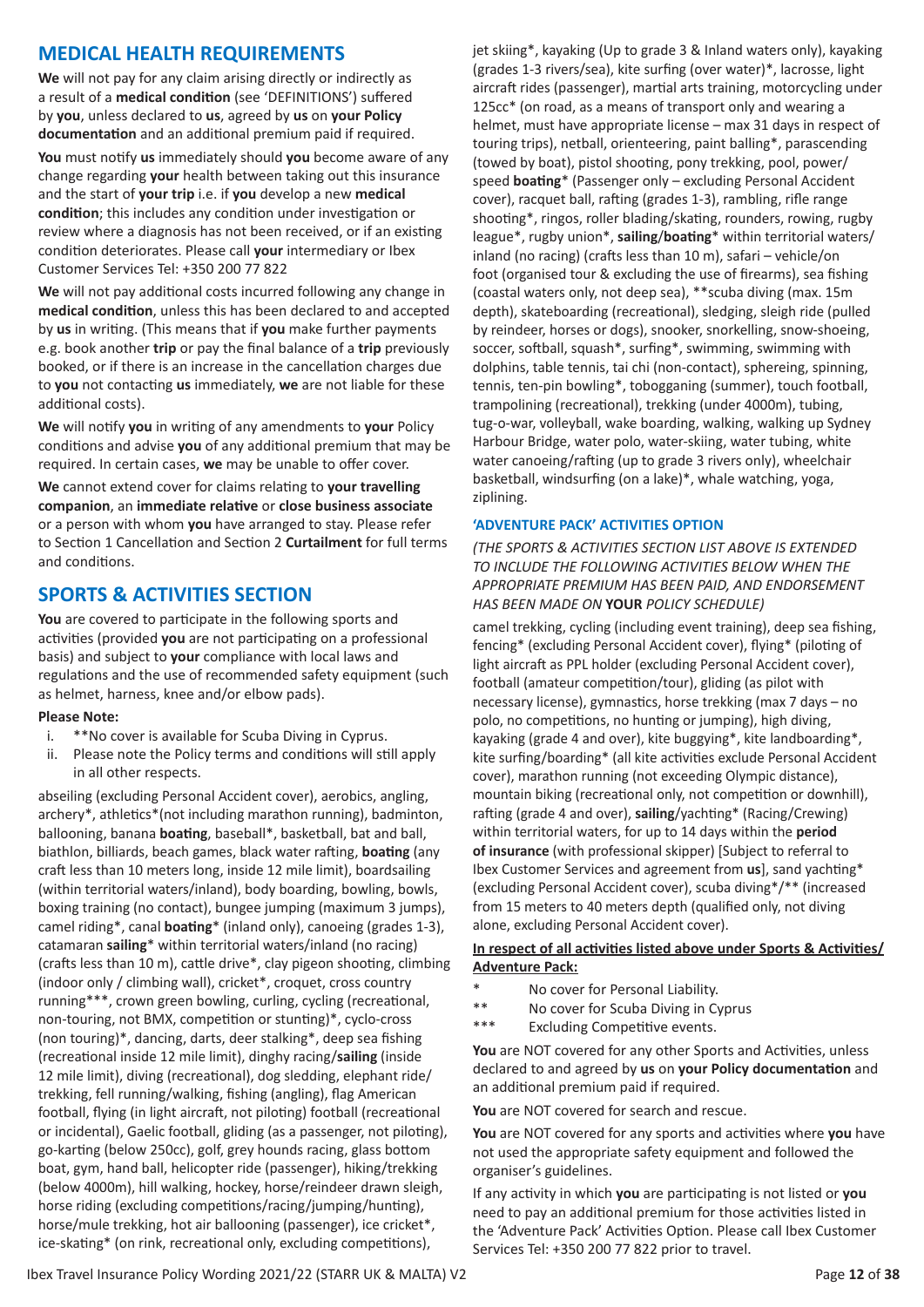### **TRAVELLING WHEN PREGNANT**

Pregnancy is not a **medical condition**. **You** may decide to travel until **you** are quite late into **your** pregnancy. Airlines and ferry/shipping companies including **cruise** liners have their own restrictions due to health and safety requirements. **You** should check with them or any other mode of transport **you** propose to take before **you** book. Please make sure that **your Medical Practitioner** and midwife are aware of **your** travel plans, that there are no known complications and that **you** are not travelling against any medical advice. **We** have the right to request a medical certificate to confirm this.

**We** will only pay claims due to a complication of pregnancy.

### **GENERAL CONDITIONS**

**You** must comply with the following conditions to have the full protection of **your** Policy. If **you** do not comply **we** may at **our** option cancel the Policy or refuse to deal with **your** claim or reduce the amount of any claim payment.

- **1.** It is a condition of this insurance that reasonable care must be taken to provide full and accurate information to **us** truthfully and to the best of **your** knowledge and contact **us**, as shown, if required. It is very important that the information given to **us** when buying a Policy, when completing a claim form and giving declarations to **us** is correct. If a Policy is purchased or a form or declaration is completed on **your** behalf, it is **your** responsibility to check that the answers given to all questions are true and complete. **You** are advised to keep copies of any correspondence **you** send to **us**. If **you** do not do so then any related claim may be reduced or rejected or **your** Policy may become invalid.
- **2. You** must notify Ibex Customer Services Tel: +350 200 77 822 as soon as possible about any change in circumstances which affects **your** Policy, including **you**, a person **you** are travelling with, a **close business associate** or relative receiving confirmation of a new or changed **medical condition** or currently being under medical investigation, change in sporting activity or leisure activities **you** intend to participate in during **your trip** or any additional persons(s) to be insured under this Policy. **We** have the right to reassess **your** coverage, Policy terms and/or premium after **you** have advised **us** of any such change this may include **us** accepting a claim for the cancellation charges applicable at that time if no suitable or alternative cover for **your** changed circumstances can be provided. If **you** do not advise **us** of any change then any related claim may be reduced or rejected or **your** Policy may become invalid.
- **3. You** must notify Ibex Customer Services Tel: +350 200 77 822 if **your** plans for **your trip** include travel to areas affected or threatened by war or similar risks as set out in General Exclusion 2. **We** reserve the right not to cover such trips or, if **we** will cover them, to apply special terms or conditions and/or charge an additional premium as **we** think appropriate. No cover for such trips shall attach unless **you** accept such terms, including any additional premium, before **you** depart.
- **4. You** must advise the claims handlers of any possible claim as soon as possible. **You** must supply them with full details of all the circumstances and any other information and **documents we** may require.
- **5. You** must keep any damaged articles that **you** wish to claim for and, if requested, send them to the claims handlers at **your** own expense. If **we** pay a claim for the full value of an article, it will become **our** property.
- **6. you** must agree to have medical examination(s) if required. In the event of **your** death, **we** are entitled to have a post mortem examination. All such examinations will be at **our** expense.
- **7. You** must assist **us** to obtain or pursue a recovery or contribution from any third party or other insurers (including any governmental refund) by providing all necessary details and by completing any forms.
- **8. You** must pay **us** back within 1 month of demand any amounts that **we** have paid on **your** behalf that are not covered by this insurance.
- **9. You** must take all reasonable steps to avoid or minimise any loss that might result in **you** making a claim under this insurance.
- **10. You** must comply with all the terms, provisions, conditions and endorsements of this insurance. Failure to do so may result in a claim being declined.
- **11.** Except for claims under Section 6 Personal Accident and for any of the fixed daily benefits provided under any other section this insurance shall only be liable for its proportionate share of any loss or damage that is covered by any other insurance.
- **12. We** may take action in **your** name but at **our** own expense to recover for **our** benefit the amount of any payment made under this insurance.
- **13. We** may at **our** option discharge any liability under this insurance by replacing or repairing any article or articles lost or damaged, or by issuing **you** with a credit voucher.
- **14.** No refund of premium will be allowed after the 14 day cooling off period following the date of purchase of this insurance nor after any travel has begun nor if an incident has occurred, a claim has been made or is intended to be made.
- **15.** This insurance is non-transferable. If a **trip** is cancelled for any reason other than that described in Section 1 - Cancellation or Section 2 **Curtailment** then the cover for that **trip** terminates immediately and no refund of premium in whole or part will be made.
- **16.** If **you** or anyone acting on **your** behalf makes any claim knowing it to be false or fraudulent in any way then this insurance shall become void, premiums non-refundable and all claims shall be forfeited.
- **17. We** shall not provide any cover or pay any claim or provide any benefit to the extent that this cover, payment of a claim or benefit would expose **us** to any sanction, prohibition or restriction under United Nations resolutions or the trade or economic sanctions, laws or regulations of the European Union, United Kingdom or the United States of America.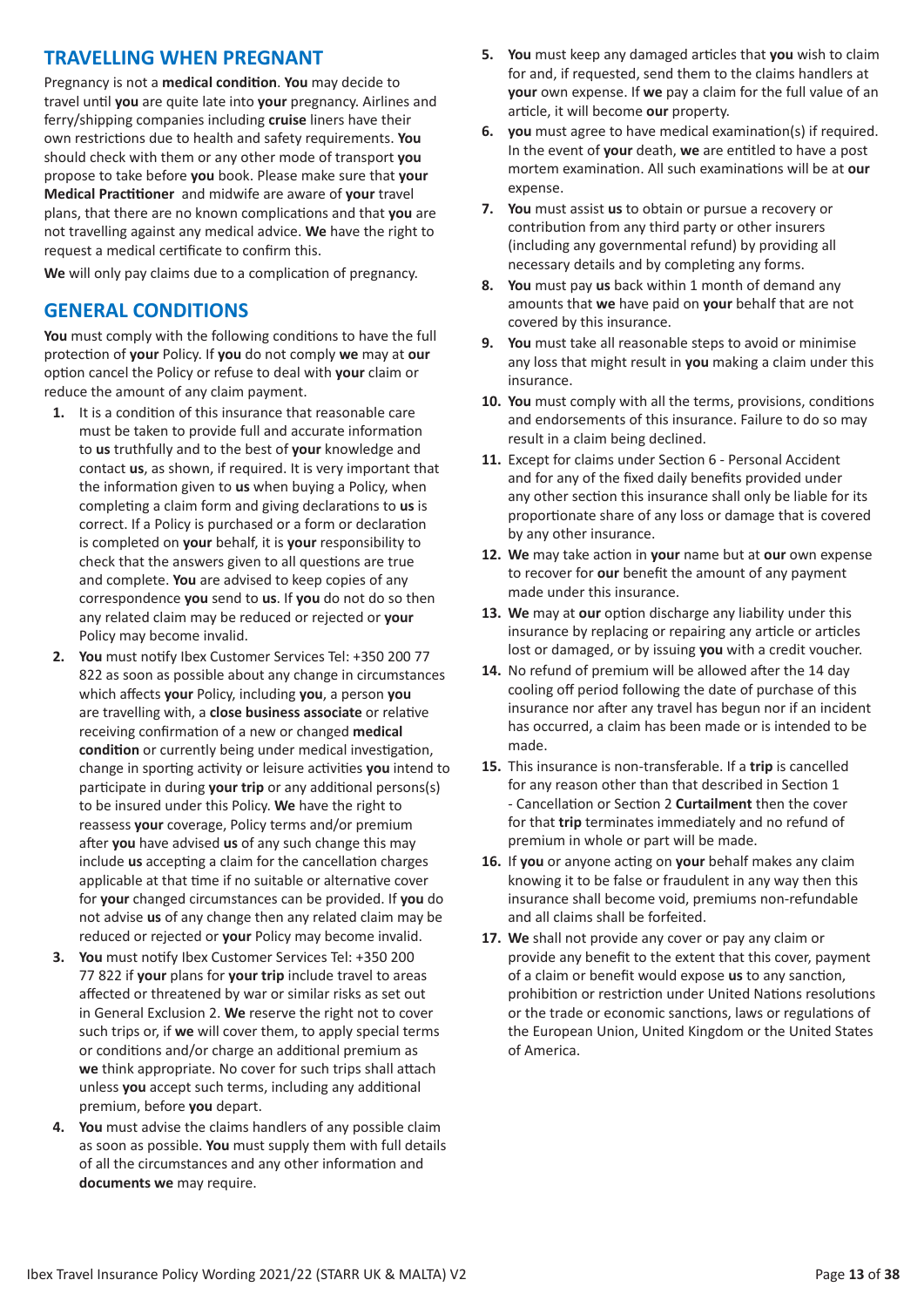### **GENERAL EXCLUSIONS**

**You** are not covered for anything caused as a consequence of the following unless agreed in writing by **us**:

- **1.** Any claim where the terms under 'MEDICAL HEALTH REQUIREMENTS' have not been followed;
- **2.** Loss or damage directly or indirectly occasioned by, happening through or in consequence of war, civil war, invasion, acts of foreign enemies, hostilities (whether war be declared or not), rebellion, revolution, insurrection, military or usurped power or confiscation or nationalisation, or requisition or destruction of or damage to property by or under the order of any government or public or local authority.;
- **3. You** are not covered for any direct or indirect consequence of **terrorism** as defined. **We** will, however, cover any loss or damage, caused by any act of **terrorism** provided that such act did not happen directly or indirectly because of biological, chemical, radioactive or nuclear pollution or contamination or explosion. Cover is provided under sections 3,4 and 6 of the policy caused by any act of **terrorism** provided that such act did not happen directly or indirectly because of biological, chemical, radioactive or nuclear pollution or contamination or explosion unless **you** planned to travel to areas that were publicly known to be affected or threatened by such risks.
- **4.** Loss, damage, expense or indemnity incurred as a result of travelling to an area that the Foreign, Commonwealth and Development Office (or the equivalent EEA Authority for the country in which **You** are ordinarily reside) have advised against all or all but essential travel provided that such loss, damage, expense or indemnity is directly or indirectly related to any such circumstances that are the reason for the advice;
- **5.** Loss, damage, expense or indemnity directly or indirectly resulting from or attributable to radioactive contamination of any nature;
- **6. You** being exposed to the **utilisation of nuclear, chemical or biological weapons of mass destruction**;
- **7.** Any claim which arises directly or indirectly from not being allowed to board a flight, train, sea vessel, coach or bus, for any reason whatsoever;
- **8. You** travelling against the advice of a **Medical Practitioner**;
- **9. You** travelling against any health requirements stipulated by the carrier, their handling agents or any other **public transport** provider;
- **10.** Any claim which arises directly or indirectly from depression, stress, anxiety or mental disorder;
- **11.** Suicide, attempted suicide, self-inflicted injury, excessive consumption of alcohol, use of drugs, alcohol or drug abuse, alcoholism, drug addiction, solvent abuse, or **your** deliberate exposure to unnecessary danger (except in an attempt to save human life);
- **12. Your** alcohol intake whilst taking any combination of medication or drugs known (or would reasonably be suspected) to cause drowsiness, impaired vision or judgment when combined with alcohol whether such drugs are prescribed or not;
- **13.** Any claim which is as a result of **you** operating a moving vehicle after consumption of alcohol, intoxicating substances, narcotics or drugs (other than prescribed drugs taken in strict accordance as directed by a **Medical Practitioner** and not for the treatment of substance abuse). In respect of this exclusion a "vehicle" shall include motorised devices including but not limited to cars, motorcycles, mopeds, scooters, watercraft and aircraft and non-motorised bicycles and scooters.
- **14.** Any claim which is as a result of **you** having been diagnosed as suffering from acute alcohol intoxication, alcohol dependency or alcohol withdrawal;
- **15.** Any claim arising from sexually transmitted diseases;
- **16.** The crewing of a vessel (except for recreational use as described under the 'Sports & Activities' Section, for **sailing** and catamaran **sailing**) or taking part in expeditions;
- **17. Your** participation or engagement in **Manual work**, professional sports, motor rallies and motor competitions;
- **18.** Any claim arising as a result of **you** driving a motor vehicle, riding a motorcycle or mechanically assisted bicycle, unless **you** have an appropriate license, are insured under a motor insurance Policy, are following the local safety laws and, in respect of motorcycling the engine capacity is 125cc or lower, **you** are on road and wearing a helmet;
- **19.** Driving a mechanically propelled vehicle, watercraft or aircraft in any kind of race;
- **20.** Organised sports (except those listed under the 'Sports & Activities' Section) or professional sports;
- **21. You** are not covered for any sports and activities where **you** have not used the appropriate safety equipment and followed the organiser's guidelines;
- **22.** Sports and activities not described in the 'SPORTS & ACTIVITIES' Section or declared to and agreed by **us** and an additional premium paid if required and shown on **your Policy documentation**; **We** reserve the right to apply special terms and conditions (which may include additional premiums) and coverage will be subject to **your** compliance with them;
- **23. Winter Sports** (unless the appropriate premium has been paid and is shown on **your Policy documentation**, which covers **you** under a separate section of the Policy), competition in events on snow or ice; big air; aerials or stunting; freestyle skiing; ski jumping; heli-skiing; ice hockey; the use of bob sleighs or skeletons; racing, speed or endurance tests or dangerous pursuits. In no event is cover granted for **Winter Sports** if **you** are aged 70 or over;
- **24.** Scuba diving if **you** are;
	- i. not qualified for the dive undertaken unless **you** are accompanied by a properly qualified instructor, or
	- ii. diving to a greater depth than 15m (or 40m under the 'Adventure Pack' activity option, subject to payment of the appropriate additional premium as shown on **your Policy Documentation**), or
	- iii. diving alone; or
	- iv. diving in Cyprus.
- **25. You** are not covered for search and rescue. Emergency evacuation/ repatriation will only be covered for medical emergencies and only as authorised by the **Assistance Service**;
- **26.** Mountaineering or rock-climbing normally requiring the use of ropes or guides;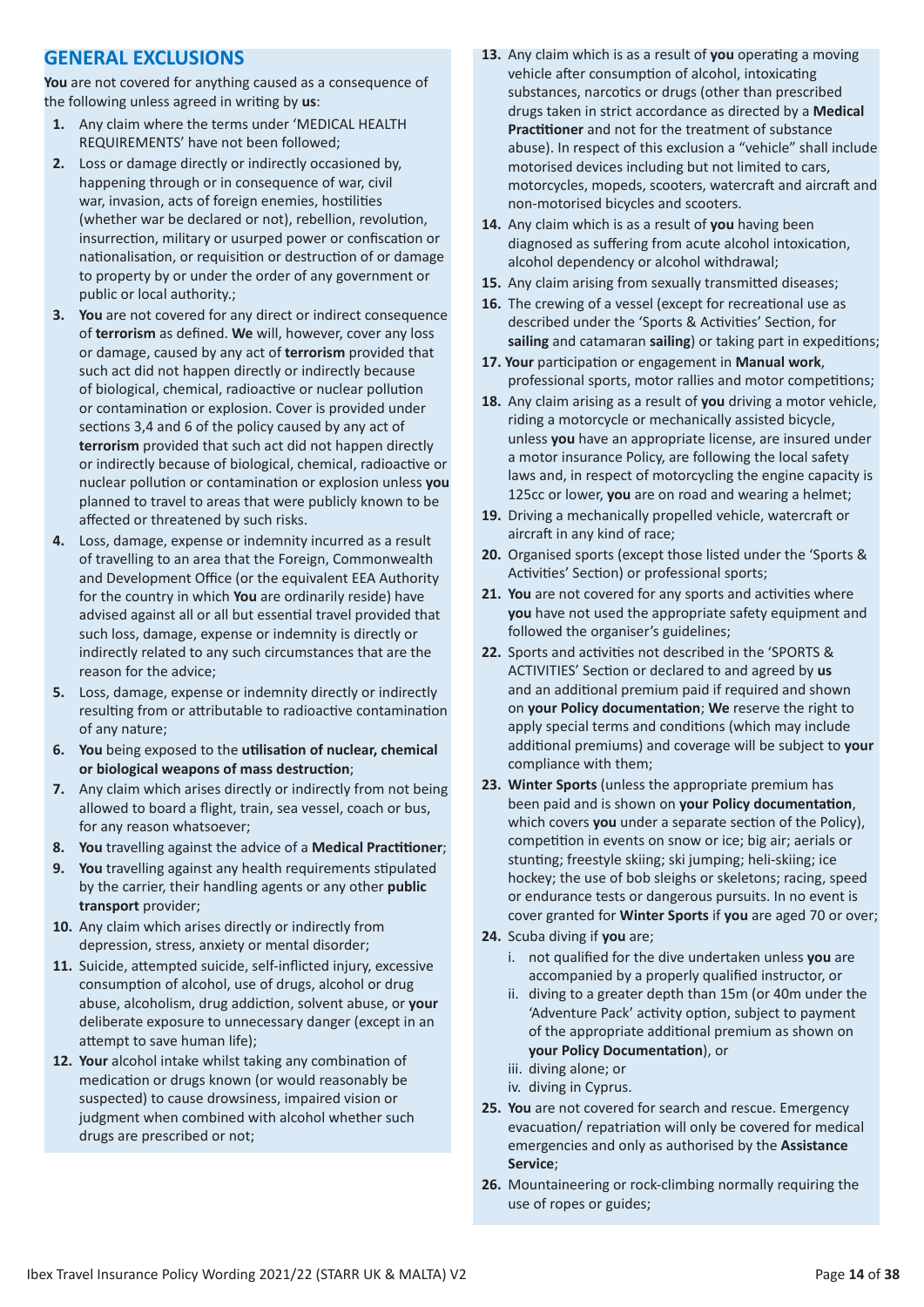- **27.** Racing or race training of any kind (other than on foot or **sailing**) except as provided for under the 'SPORTS & ACTIVITIES Section', or 'Adventure Pack' activity option;
- **28.** Bankruptcy/insolvency/liquidation of a tour operator, travel agent, transport company or accommodation supplier;
- **29.** Consequential loss of any kind. Examples of such loss, damage or additional expense would be the cost of replacing locks after losing keys, costs incurred in preparing a claim or loss of earnings following **bodily injury**, **illness** or disease;
- **30.** Any costs incurred on behalf of other party members who are not specified on the **Policy documentation**;
- **31.** Any costs recoverable from another source;
- **32.** Any payment which **you** would normally have made during **your** travels, if no claim had arisen;
- **33.** Air travel (other than as a fare-paying passenger on a regular scheduled airline or licensed charter aircraft);
- **34.** Any malicious, criminal or illegal act committed by **you** or **your travelling companion**;
- **35. You** breaking or failing to comply with any law whatsoever;
- **36.** Any government regulation or act;
- **37.** Any expenses for which **you** cannot provide original receipts or bills or any loss which has not been proven;
- **38.** Any claim covered by an employer's insurance for the benefit of an employee, or **business equipment**, samples, **documents** or laptops insured elsewhere, or laptops aged 24 months or older (or 36 months or older if **you** paid the additional premium for the Gadget Cover Option and this is shown on **your Policy documentation**);
- **39.** Any claims giving rise from an event which is known about, a material fact or which is not unforeseen, that is, foreseen or expected to occur or has already occurred;
- **40.** Any loss, damage, liability, cost or expense caused deliberately or accidentally by:
	- i. the use of, or inability to, use any application, software, or programme in connection with electronic equipment (for example a computer, smartphone, tablet or internet-capable electronic device);
	- ii. any computer virus;
	- iii. any computer related hoax relating to i and/or ii above. However, subject to the terms and conditions of **your** policy, **you** are covered up to the amount(s) stated in the schedule for:
	- Cancellation and **Curtailment** (Section 1),
	- Medical Expenses (Section 2) and
	- Personal Accident Benefit (Section 4)

as a result of **your** serious **illness** or injury or death, or that of a Business Colleague or Relative for claims arising under Section 1 (Cancellation and **Curtailment**), due to any of i, ii or iii above.;

- **41.** Operational duties as a member of the armed forces;
- **42.** Events after the expiry of the **period of insurance**;
- **43.** Loss, destruction or damage directly occasioned by pressure waves caused by aircraft and other flying objects travelling at sonic or supersonic speeds;
- **44. Your** failure to obtain any recommended vaccines, inoculations or medications prior to **your trip** departure and take the complete course of any recommended medications, wherever such precautions are strongly recommended (or would have been but **you** failed to seek suitable advice) in the light of **your** age, personal medical history, circumstances and travel plans;
- **45. You** taking part in civil commotions or riots of any kind;
- **46.** The bankruptcy or insolvency of a tour operator, travel agent, transport company or accommodation supplier;
- **47.** A tour operator failing to supply advertised facilities;
- **48. Your** financial incapacity, whether directly or indirectly related to the claim except as provided for under Section 1 Cancellation or Section 2 **Curtailment** (3);
- **49.** Delay, detention, seizure or confiscation by customs or other officials;
- **50.** Loss or theft of, or damage to, items of baggage, gadgets or sports/golf/**business equipment** under more than one section in respect of any one item;
- **51.** The cost of this Policy;
- **52.** Failure to obtain the necessary passport, visa or permit for **your trip**.
- **53.** Claims in any way caused by or resulting from an **infectious or contagious disease**, an outbreak of which has been declared a Public Health Emergency or International Concern (PHEIC) by the World Health Organization (WHO). This exclusion shall apply to claims made after the date of any such declaration(s), other than where a relevant diagnosis has been made by a qualified **medical practitioner** before the date of any such declaration(s). This exclusion will continue to apply until the WHO cancels or withdraws any relevant PHEIC.

This general exclusion applies to all sections of cover with the exception of cover provided under Section 1.2 Cancellation Cover as a Result of **COVID-19**, Section 3 – Emergency Medical Expenses and Repatriation and Section 4 - Additional Hospital Benefit (including covered expenses necessarily incurred by an Insured Person for the treatment of **COVID-19** or symptoms thereof) as long as, prior to **your trip** commencing,

- i) the Foreign, Commonwealth and Development Office (or the equivalent EEA Authority for the country in which **You** are ordinarily reside) had NOT advised against all (but essential) travel to **your** intended destination.
- ii.) **You** have received the recommended number of doses of an approved **COVID-19** vaccine (including any booster) recommended by the Government of the country in which **you** ordinarily reside, 14 days prior to **your trip** commencing. This vaccination requirement shall not apply where **you** were ineligible for vaccination, or unable to receive the vaccine for medical reasons, and this is shown on **your** medical records.
- **54.** Any fear or threat of **COVID-19**, or any claim, in any way caused of contributed to, or resulting from **COVID-19** for:
	- i) restrictions in movement of people, goods or animals;
	- ii) any travel advice or warning, or fear or threat of such advice or warning.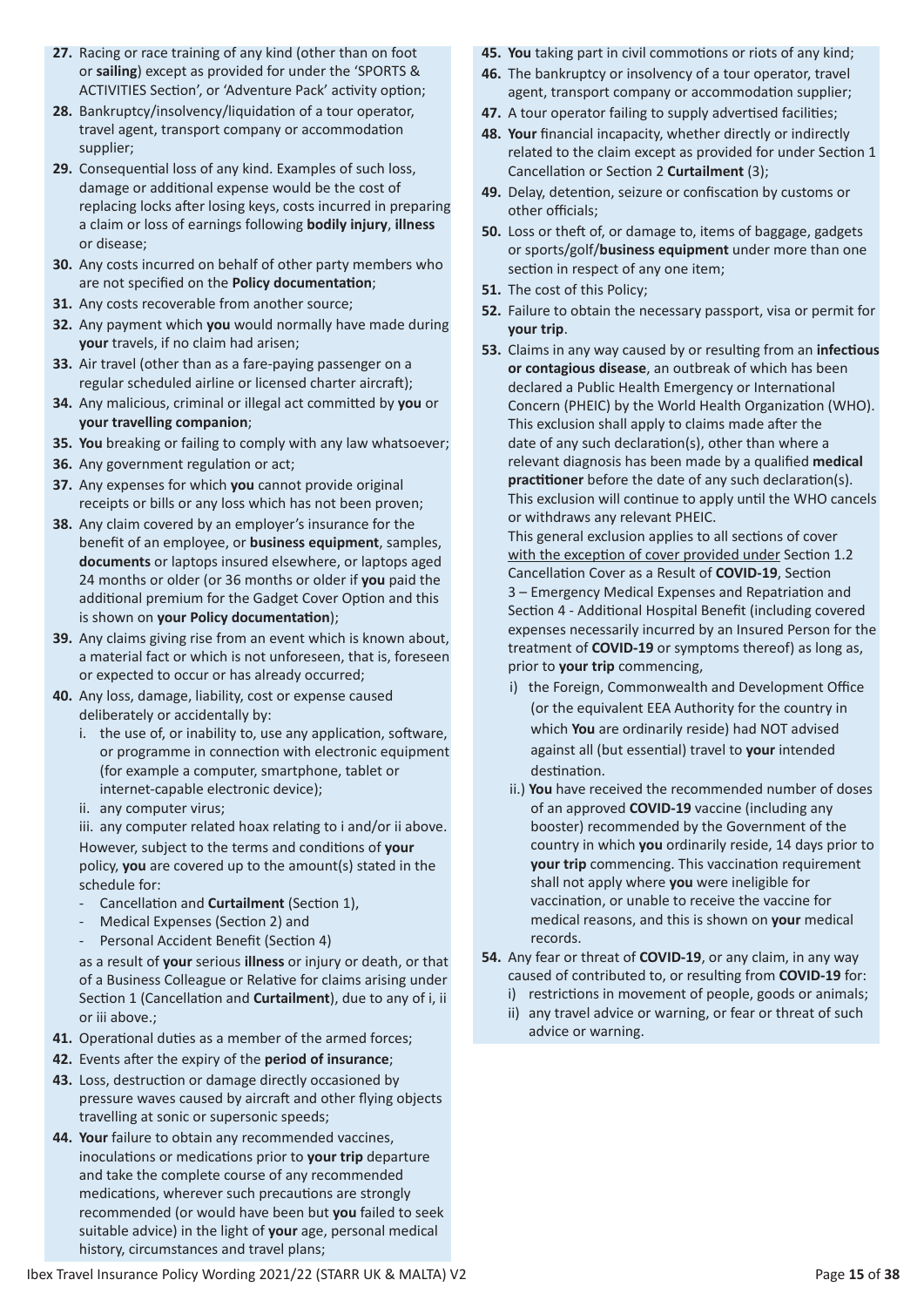### **Section 1.1 - CANCELLATION**

*On an Annual Multi-Trip Policy, cover under this section starts from the date of inception shown on* **your** *certificate or the date travel is booked, whichever is later. For all other Policy types, cover starts from the date of purchase as shown on* **your** *certificate.*

#### **Covered**

**You** are covered up to the amount specified on **your** Policy schedule for travel and **pre-booked accommodation**, prebooked excursions up to €/£250, cancellation costs, relating only to those people specified on the **Policy documentation**. Cancellation must be necessary and unavoidable and not as a result of disinclination to undertake **your** planned **trip**. Cover is only provided due to a cause listed below occurring during the **period of insurance**:

- **1. Accidental bodily injury**, serious **illness**, death or being subject to quarantine (this cover does not apply to quarantine due to, or symptoms of, coronavirus **COVID-19**) of **you**, any person with whom **you** are intending to travel or stay, an **immediate relative** of yours or a **close business associate** of yours;
- **2. You** being called for jury service, attending court as a witness (but not as an expert witness or where **your** employment would normally require **you** to attend court);
- **3. You** or any person with whom **you** have arranged to travel being made redundant (after booking **your trip**) where **you**/they have been employed for two continuous years with the same employer at the time of being made redundant and are under the normal retirement age for someone holding that position;
- **4. Your home** or place of business being made uninhabitable within 14 days prior to the date of travel, or the police asking to see **you** after a theft from **your home**, which occurred within 14 days of travel;
- **5.** Abandonment of **your trip** as a result of more than 24 hours travel delay on **your** outward flight, sea crossing, coach or train departure from **your country of residence** (see Section 5 'TRAVEL DELAY AND ABANDONMENT').

#### **Not Covered**

- **1.** The Policy **excess** of €/£70 (except for loss of deposit only claims where the **excess** is €/£28 per insured);
- **2.** Anything not listed as covered under Covered points 1-5 above;
- **3.** Medically related claims where a certificate has not been obtained from a **Medical Practitioner**, confirming that cancellation of the **trip** is necessary on medical grounds;
- **4.** Any claim arising directly or indirectly as a result of a **medical condition** (see 'DEFINITONS') suffered by **you**, unless declared to **us**, agreed by **us** on **your Policy documentation** and additional premium paid if required;
- **5.** Medically related claims as a result of **your travelling companion**, an **immediate relative** or **close business associate** of **you** or the person with whom **you** have arranged to stay on the **trip**, having suffered a condition or for which they have received medication, medical advice or treatment within six months prior to the date this Policy was issued or the date the **trip** was booked (whichever is later);
- **6. Complications of Pregnancy** if there have been Complications of Pregnancy with this or any previous pregnancy;
- **7.** Any directly or indirectly related claims if at the time this insurance was arranged and each time **you** make arrangements for a **trip**;
	- **i. You** or **your** travelling companions are planning to travel against the advice of a **Medical Practitioner**, or
	- **ii. You** or **your** travelling companions are travelling specifically to seek, or **you** know **you** will need, medical treatment while **you** are away, or
	- **iii. You** or **your** travelling companions are on a waiting list for treatment or investigation, or
	- **iv. You**, **your** travelling companions or any person upon whom **your trip** depends have been given a terminal diagnosis, or
	- **v. You** or **your** travelling companions have any medical condition for which the recommended treatment or prescribed medication as directed by a Medical Practitioner is not being taken, or
	- **vi. You** or **your** travelling companions are aware of any **medical condition** which **you**/they have but for which a diagnosis has not yet been reached;
- **8.** Additional cancellation costs incurred as a result of not immediately telling the travel agent, tour operator or provider of transport or accommodation that **you** need to cancel the **trip**. **We** will only pay the cancellation charges that would have applied at the time **you** knew it was necessary to cancel **your trip**, if a valid claim exists;
- **9.** Any costs incurred on behalf of other party members who are not specified on the **Policy documentation**;
- **10.** Any costs recoverable from another source (e.g. air passenger duty which can be claimed by **you** through **your** travel agent or airline);
- **11.** Any claim as a consequence of prohibitive regulations of the Government of any country;
- **12.** Any claim arising from any circumstances known about at the date of booking the **trip** or the date the Policy was issued, which could reasonably have been expected to give rise to the cancellation of the **trip**;
- **13.** Anything listed in "GENERAL EXCLUSIONS".

#### **Conditions**

- **1.** It is a requirement of this insurance that if **you** become aware of any circumstances which make it necessary for **you** to cancel **your trip**, **you** must advise **your** tour operator or travel agent in writing within 48 hours or as soon as possible after that. The maximum amount **we** will pay will be limited to the applicable cancellation charges at that time;
- **2.** Frequent flyer or similar reward programmes claims for expenses paid for using such programmes will be admitted in respect of flight costs only and shall be limited to the cost of an economy ticket for the same airline, route and, as far as possible under the airline's booking conditions, flight time.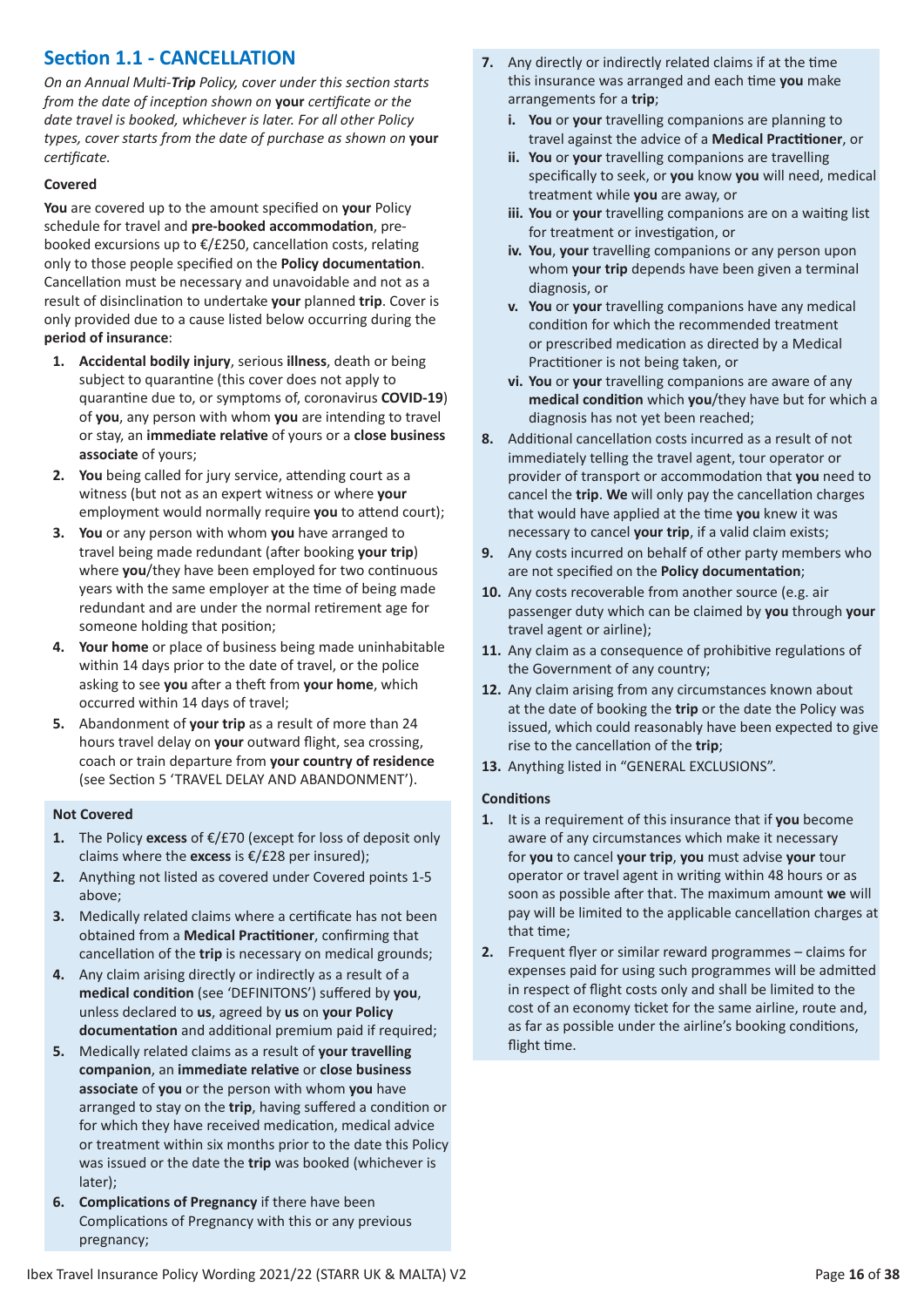### **Section 1.2 - CANCELLATION COVER AS A RESULT OF COVID-19**

#### **Covered**

**You** are covered, notwithstanding General Exclusions 53 and 54, for cancellation as a result of an insured person testing positive for **COVID-19** within 14 days of the **trip** departure date, or an insured person being admitted to hospital due to testing positive for **COVID-19** within 28 days of the **trip** departure date.

#### **Not Covered**

- **1.** If **you** are advised to quarantine or **you** choose to selfisolate due to a person **you** have come into contact with having **COVID-19**;
- **2.** If a medical professional advises **you** not to travel as **you** have underlying health conditions that place **you** 'at a higher risk' from **COVID-19**;
- **3.** If the Foreign, Commonwealth & Development Office (FCDO) advice against all (or all but essential) travel to **your** intended destination;
- **4.** If local government restrictions or directives prohibiting or restricting entry (for example, self isolation, quarantine or lockdown measures) to **your** intended destination or on **your** return **home**;
- **5.** For any costs of **COVID-19** testing;
- **6.** For any claim where a relative, **travelling companion** or close business colleague not insured on the policy contracts or shows symptoms of **COVID-19**

#### **Conditions**

- **1.** If **you** wish to cancel **your trip** because **you** have tested positive for **COVID-19**, **you** must provide, at **your** own expense, a positive official test result confirming **your** diagnosis of **COVID-19**. The test must be an approved PCR Test with a CE mark.
- **2.** For the cover to be valid **you** must not have had symptoms or a positive diagnosis of **COVID-19** at the point which **you** booked **your trip** or purchased **your** policy.
- **3**. **You** must have received the recommended number of doses of an approved **COVID-19** vaccine (including any booster) recommended by the Government of the country in which **you** ordinarily reside, 14 days prior to **your trip** commencing. This vaccination requirement shall not apply where **you** were ineligible for vaccination, or unable to receive the vaccine for medical reasons, and this is shown in **your** medical records.

### **Section 2 – CURTAILMENT**

#### **Covered**

**You** are covered up to the amount specified on **your** Policy schedule for:

- **A.** The value of the portion of **your** unused travel and **prebooked accommodation** costs (including unused prebooked excursions) which were paid for before **your** departure from **your country of residence**, or where there is a contract to pay that cannot be recovered from anywhere else, calculated from the date of **your** return to **your home**, and
- **B.** Reasonable additional travelling expenses (on the same basis as **your** original booking) authorised by **us** and incurred by **you** for returning to **your home** earlier than planned,

If it is necessary to **curtail** the planned **trip** because of any of the following events listed below involving **you** or a **travelling companion** that first occur during the **period of insurance**;

- **i. Accidental bodily injury** to or serious **illness** or death of: - **you**,
	- any person with whom you intend to travel,
	- an *immediate relative* of yours, or of the person with whom **you** intend to travel or a **close business associate**;
- **ii. Complications of Pregnancy** of **you** or **your travelling companion**, provided there have been no **Complications of Pregnancy** with this or any previous pregnancy;

**iii. Your home** or place of business being made uninhabitable or the police asking to see **you** after a theft from **your home**.

#### **Conditions**

- **1. You** must contact the **Assistance Service** for assistance/ advice if **you** need to cut short **your trip** for an insured reason.
- **2. You** must use or revalidate **your** original ticket for **your** early return. If this is not possible **you** must provide evidence that additional costs were necessary. Any refunds due on unused original tickets will be deducted from **your** claim. If **you** do not have an original return ticket, **you** will not be reimbursed for costs incurred for **your** early return.
- **3.** If **you** require the **Assistance Service** to pay for arrangements, they may first need to contact the relevant **Medical Practitioner** to confirm **your** claim falls within the terms of **your** cover.
- **4.** If **you** make **your** own arrangements **you** must supply all necessary documentation to substantiate that **your** claim falls within the terms of cover. If **you** wish to return **home** differently to **your** original plans and claim any additional costs under this insurance, **you** must contact **our Assistance Service** and obtain their agreement to the new arrangements. Failure to do so will affect the assessment of **your** claim.
- **5.** This Policy does not provide compensation for loss of enjoyment.

- **1.** The Policy **excess** of €/£70;
- **2.** if **you** are advised to quarantine or **you** choose to selfisolate due to a person **you** have come into contact with having **COVID-19**;
- **3.** As a result of Foreign, Commonwealth & Development Office (FCDO) advice against all (or all but essential) travel to **your** intended destination;
- **4.** As a result of local government restrictions or directives prohibiting or restricting entry (for example, self isolation, quarantine or lockdown measures) to **your** intended destination or on **your** return **home**;
- **5.** For any costs of **COVID-19** testing;
- **6.** For any claim where a relative, **travelling companion** or close business colleague not insured on the policy contracts or shows symptoms of Covid 19
- **7.** Claims that are not confirmed as medically necessary by the **Assistance Service**, and where a medical certificate has not been obtained from the attending **Medical Practitioner** confirming the necessity to **curtail**;
- **8.** Any claim arising directly or indirectly as a result of a **medical condition** (see 'DEFINITIONS') suffered by **you**, unless declared to **us**, agreed by **us** on **your Policy documentation** and additional premium paid if required;
- **9.** Medically related claims as a result of **your travelling companion**, an **immediate relative** or **close business associate** of **you** or the person with whom **you** have arranged to stay on the **trip**, having suffered a condition or for which they have received medication, medical advice or treatment within six months prior to the date this Policy was issued or the date the **trip** was booked (whichever is later);
- **10. Complications of Pregnancy** if there have been **Complications of Pregnancy** with this or any previous pregnancy;
- **11.** Additional travelling expenses incurred which are not authorised by the **Assistance Service**;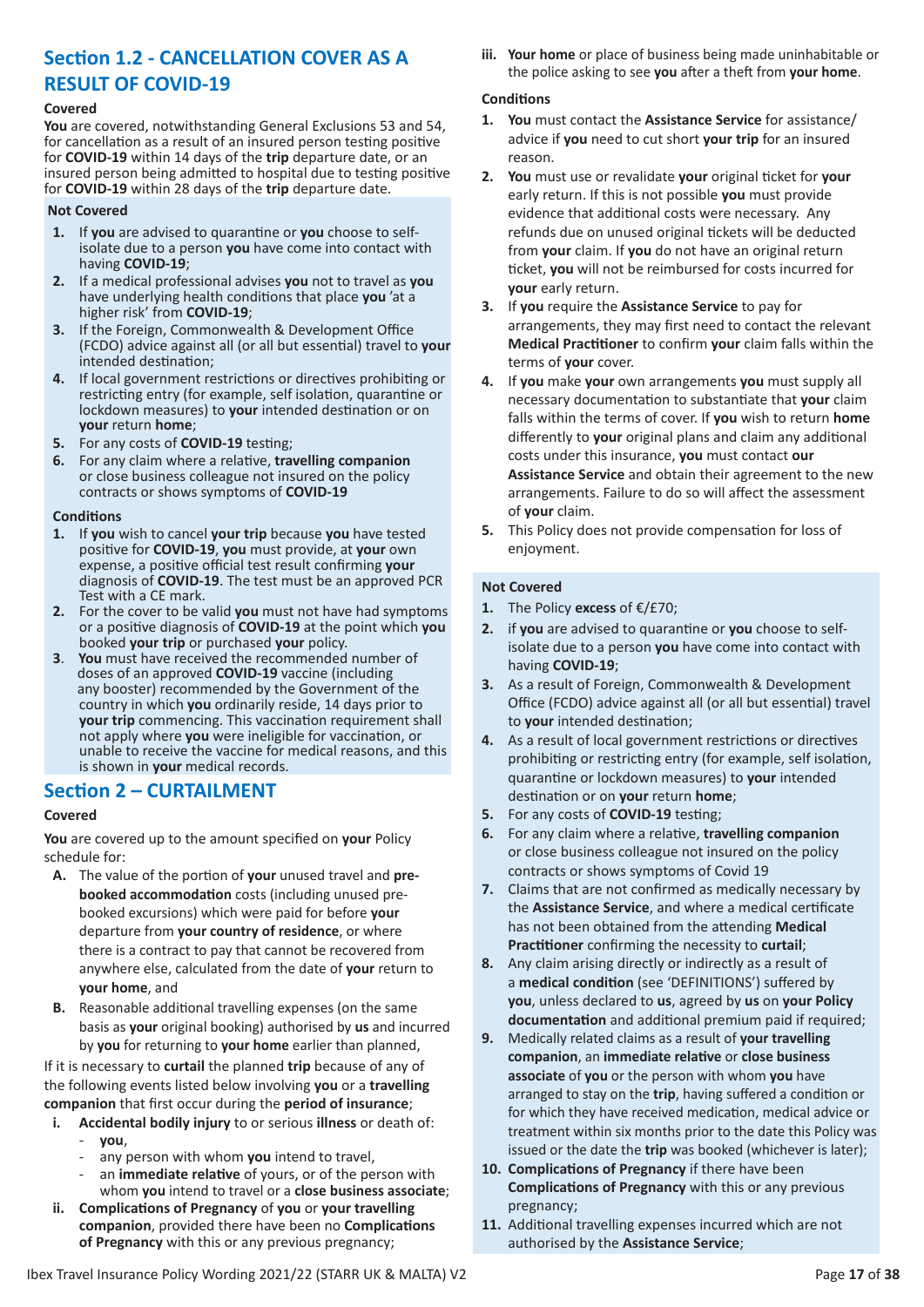- **12.** Any claim:
	- i) Where at the time of taking out this insurance, the person whose condition gives rise to the claim is an inpatient in (or awaiting admission or booked to be admitted to) a hospital, hospice or nursing home;
	- ii) Where at the departure date, **you** or **your** travelling companion are travelling against the advice of a **Medical Practitioner** or travelling for the purpose of obtaining medical treatment;
- **13.** The cost of **your** unused original tickets where **our Assistance Service** or **we** have arranged and paid for **you** to come **home** following **curtailment** of the **trip**. If however **you** have not purchased a return ticket, **we** reserve the right to deduct the cost of an economy flight from any additional costs **we** have incurred which are medically necessary to repatriate **you home**.
- **14.** Anything listed in 'GENERAL EXCLUSIONS'.

### **Section 3 - EMERGENCY MEDICAL EXPENSES AND REPATRIATION**

#### **Covered**

This section includes cover for claims resulting from **terrorism** and **COVID-19**.

**You** are covered up to the amount specified on **your** Policy schedule for costs incurred outside **your country of residence** for points 1 to 6 below:

#### **Note: Failure to contact the Assistance Service for claims over €/£500 may result in a claim being invalid.**

If travelling within **your country of residence** (Spain and Portugal residents only), **you** are covered up to the amount specified on **your** Policy schedule, for points 3, 4 and 5 below only.

- **1.** Reasonable emergency medical, surgical, and hospital treatment at the sole discretion of **our Assistance Service**, who reserve the right to make the final decision as to whether or not it is medically necessary.
- **2.** Emergency dental treatment (for pain relief only), limited to €/£280;
- **3.** Necessary additional travelling expenses (on the same basis as **your** original booking) and reasonable and necessary additional accommodation expenses (bed and breakfast only) to enable **you** to return **home** if **you** are unable to travel as originally planned. Cover is provided for:
- **a.)** one relative or travel companion if **you** have to be accompanied **home** on medical advice or on compassionate grounds or if **you** are a child and require an escort **home** (in the event that they have applied for and received written authorisation from the **Assistance Service**);
- **b.)** a maximum amount of £2,000 per insured person if **you** have to extend **your trip** because **you** have tested positive for **COVID-19**. Please also refer to condition 9.
- **4.** Repatriation to **your home** by medically appropriate means, as determined by the **Assistance Service**;
- **5.** In the event of **your** death: reasonable costs for the transport of **your** body or ashes to **your country of residence** (Gibraltar, Spain or Portugal), (the cost of burial or cremation is not included); or, local funeral expenses abroad, limited to €/£5,000;
- **6.** Reasonable emergency medical expenses for **complications of pregnancy**, provided **you** have not had any **complications of pregnancy** with this or any previous pregnancy.

#### **Conditions**

- **1. You** must contact the **Assistance Service** immediately should **you** be admitted to hospital or require on-going out-patient treatment overseas.
- **2.** All treatment or expenses must be authorised by the **Assistance Service**.
- **3. Note For Treating Doctor or Hospital:**

For travel to the United States of America: **We** will only pay for reasonable and necessary emergency medical treatment, surgical, hospital, ambulance and nursing fees and charges. This means costs that are incurred for approved, eligible medical services or supplies up to 150% of the published medical rates for the same or similar treatment as payable by **US** Medicare.

- **4. You** must maintain contact with the **Assistance Service** until **your** return to **your country of residence** or until **you** no longer require treatment or assistance.
- **5.** If **you** are travelling to a country in the European Union, **we** recommend that **you** take with **you** an EHIC (European Health Insurance Card). **We** will waive the Policy **excess** under this section if **you** use the EHIC or another reciprocal health agreement to reduce the amount of **your** claim.
- **6.** If **you** require medical treatment in Australia, **you** must register with Medicare via their local office. (Any treatment not available under Medicare must be authorised by the **Assistance Service**). For further information please visit the following website http:/www.medicareaustralia.gov. au/public/migrants/visitors/uk.jsp
- **7.** ln the event of repatriation, any value remaining in unused original return travel tickets, which is recoverable, shall be deducted from the amount of the claim.
- **8. We** reserve the right to:
	- **a)** Repatriate **you** when, in the opinion of the treating doctor and the **Assistance Service**, **you** are fit to travel;
	- **b)** Avoid further liability in the event that **you** refuse repatriation when, in the opinion of the treating doctor and the **Assistance Service**, **you** are fit to travel;
	- **c)** Transfer **you** to the hospital, clinic or location of **our** choice when, in the opinion of the **Assistance Service**, **you** are fit to be transferred.
	- **d)** If **Our** medical officer advises a date when it is feasible and practical to repatriate **you**, but **you** choose instead to remain abroad, **Our** liability to pay any further costs under this section after that date will be limited to what **We** would have paid if **Your** repatriation had taken place.
- **9.** For cover under subsection 3.b it is a requirement of this insurance that **you**:
	- **a.)** provide a positive official PCR test result from a recognised testing authority confirming **your** diagnosis of **COVID-19**.
	- **b.)** return to **your home** within 48 hours of **your isolation period** ending. In the event that multiple persons are insured on this policy, this requirement shall take effect from the end of the **isolation period** of the last insured person who recieved a diagnosis of  **COVID-19.**
	- **c.)** have received the recommended number of doses of an approved **COVID-19** vaccine (including any booster) recommended by the Government of the country in which **you** ordinarily reside, 14 days prior to your trip commencing. This vaccination requirement shall not apply where **you** were ineligible for vaccination, or unable to receive the vaccine for medical reasons, and this is shown in **your** medical records.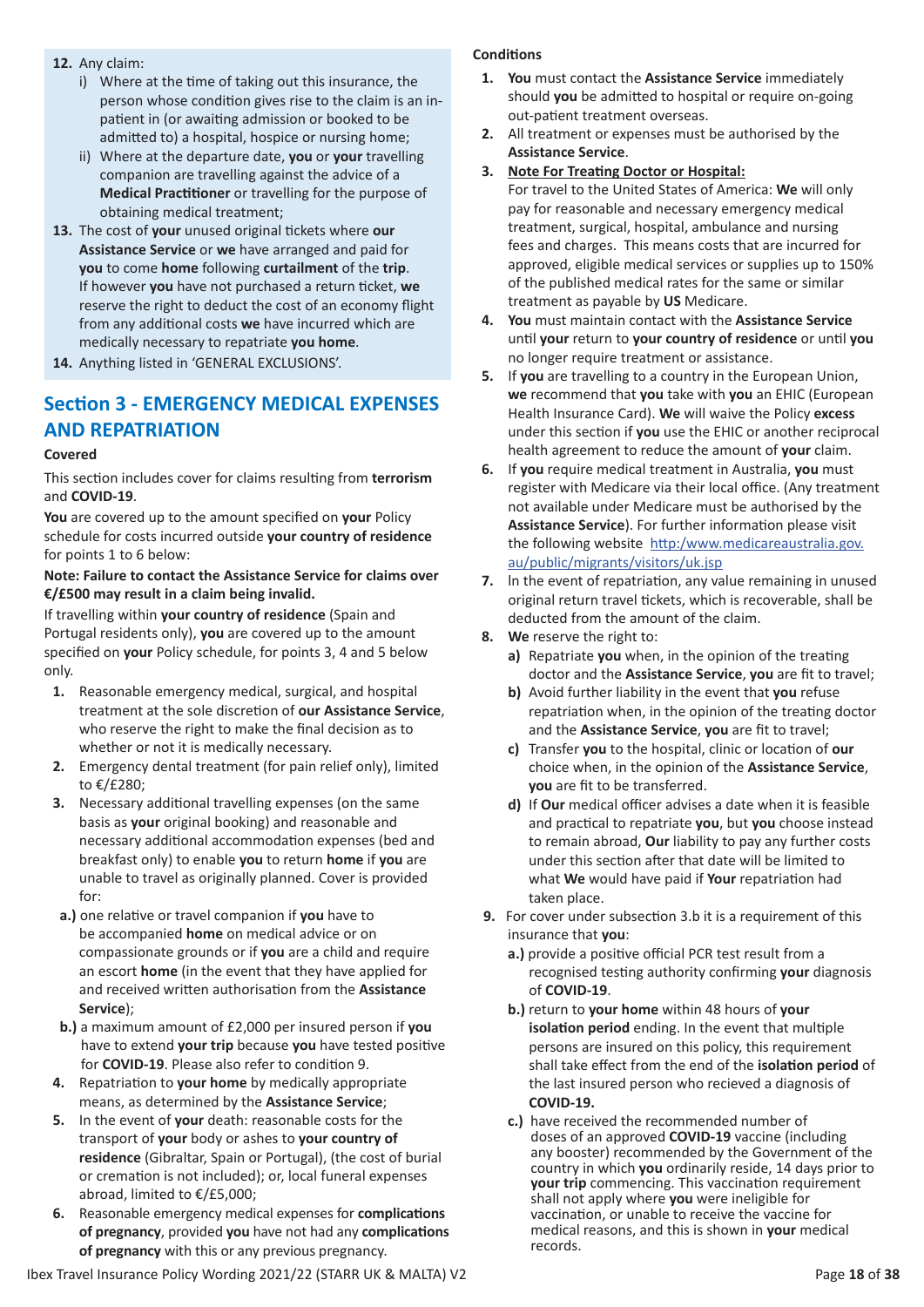#### **Not Covered**

- **1.** The Policy **excess** of €/£70;
- **2.** Any medical or dental treatment costs incurred in **your country of residence**;
- **3.** Any medical costs which are foreseen;
- **4.** Any, transport or accommodation costs in **your country of residence**, unless authorised by the **Assistance Service**;
- **5.** Any taxi or telephone costs, unless medically necessary and authorised by the **Assistance Service**;
- **6.** Any costs covered under a reciprocal health arrangement (e.g. EHIC within EU countries, reciprocal cover in Austria, Channel Islands, Eire and New Zealand, Medicare in Australia);
- **7.** Any costs recoverable from another source; (e.g. where another insurance may cover the same loss);
- **8. Complications of Pregnancy** if there have been **Complications of Pregnancy** with this or any previous pregnancy;
- **9.** Any directly or indirectly related claims if at the time this insurance was arranged and each time **you** make arrangements for a **trip**;
	- **i. You** or **your** travelling companions are planning to travel against the advice of a **Medical Practitioner**, or
	- **ii. You** or **your** travelling companions are travelling specifically to seek, or **you** know **you** will need, medical treatment while **you** are away, or
	- **iii. You** or **your** travelling companions are on a waiting list for treatment or investigation, or
	- **iv. You**, **your** travelling companions or any non-travellers have been given a terminal diagnosis.
	- **v. You** or **your** travelling companions have any medical condition for which the recommended treatment or prescribed medication as directed by a Medical Practitioner is not being taken.
	- **vi. You** or **your** travelling companions are aware of any **medical condition** which **you**/they have but for which a diagnosis has not yet been received.
- **10.** Any claim arising directly or indirectly as a result of a **medical condition** (see 'DEFINITIONS') suffered by **you**, unless declared to **us**, agreed by **us** on **your Policy documentation** and additional premium paid if required;
- **11.** Any claim arising directly or indirectly as a result of a change regarding **your** health (including injury and complications in pregnancy) occurring before the start of **your trip**, which has not been declared to and accepted by **us** in writing;
- **12.** Any costs for in-patient treatment, on-going out-patient treatment or **curtailment** of a **trip** on medical grounds without prior authorisation from the **Assistance Service**;
- **13.** Any costs for surgery or medical treatment which, in the opinion of the **Assistance Service**, can reasonably be delayed until **your** return to **your country of residence**;
- **14.** Any costs for medication and/or treatment which, at the time of departure, is known to be required outside **your country of residence**;
- **15**. The cost of any routine or elective (non-emergency) care or treatment, including specialist review or review or referral, investigations, treatment or surgery. Including any costs for cosmetic surgery; body art, tattoos or piercings;
- **16.** Claims that are not confirmed medically necessary by the **Assistance Service**;
- **17.** Additional hospital costs arising from single or private room accommodation, unless medically necessary;
- **18.** Further costs **you** incur if **we** wish to bring **you home** early but **you** refuse (where in the opinion of the treating doctor and the **Assistance Service you** are fit to travel);
- **19.** For costs of more than €/£500 if **you** did not contact the **Assistance Service**;
- **20.** Anything listed in 'GENERAL EXCLUSIONS'.

### **Section 4 - ADDITIONAL HOSPITAL BENEFIT**

This benefit payment contributes towards miscellaneous expenses incurred whilst **you** are an in-patient. It does not provide compensation for loss of holiday/enjoyment.

#### **Covered**

This section includes cover for claims resulting from **terrorism** and **COVID-19**.

**You** are covered up to the amount specified on **your** Policy schedule for:

**1.** Payment of €/£25 for each complete 24 hours **you** spend in hospital as a result of **you** being admitted as an inpatient to a registered hospital that is covered under Section 3 Emergency Medical Expenses and Repatriation. This is in addition to any medical expenses incurred under Section 3. Emergency Medical Expenses and Repatriation.

#### **Conditions**

- **1.** This benefit is payable only if the hospital admission has been covered under the terms of Section 3, Emergency Medical Expenses and Repatriation.
- **2.** In the event of a claim **you** must provide documentation confirming the date and time of admission and discharge.

#### **Not Covered**

- **1.** Please refer to the exclusion and conditions relating to Section 3 – Emergency Medical Expenses and Repatriation.
- **2.** Anything listed in 'GENERAL EXCLUSIONS'.

### **Section 5 -TRAVEL DELAY AND ABANDONMENT**

This section does not apply to trips within **your country of residence**.

#### **Covered**

- **A:** In the event of outward or **return journey** to or from **your country of residence** being delayed for more than 12 hours beyond the intended departure time (as specified on **your** travel ticket) as a result of:
	- 1. **Adverse Weather** conditions;
	- 2. Mechanical breakdown or technical fault of the aircraft, coach, train or sea vessel;
	- 3. Strike, industrial action or security alert (provided that when this Policy was issued or the **trip** was booked, whichever was later, no such action had already been declared and therefore there was no reasonable expectation that this would affect **your trip**);

**We** will pay the amount specified on **your** Policy schedule per insured person for each complete 12 hours **you** are delayed up to the maximum limit specified on **your** Policy schedule. If **you** incur more than 24 hours delay on **your** outward flight, sea crossing, coach or train departure from **your country of residence**, **you** may abandon **your trip** and claim under Section 1 Cancellation (less the **excess**);

**B:** If **you** abandon **your trip** as a result of **your** vehicle being involved in an accident or mechanical breakdown en-route to **your** departure point from **your country of residence**, rendering it impossible for **you** to undertake **your** planned itinerary, **we** will pay up to the limit under Section 1, Cancellation, less the **excess**.

#### **Conditions**

- **1.** In the event of a claim due to delayed **public transport you** must provide documentation from the transport company, confirming the period of and the reason for the delay.
- **2.** In the event of a claim due to vehicle breakdown, **you** must provide a police or roadside assistance report.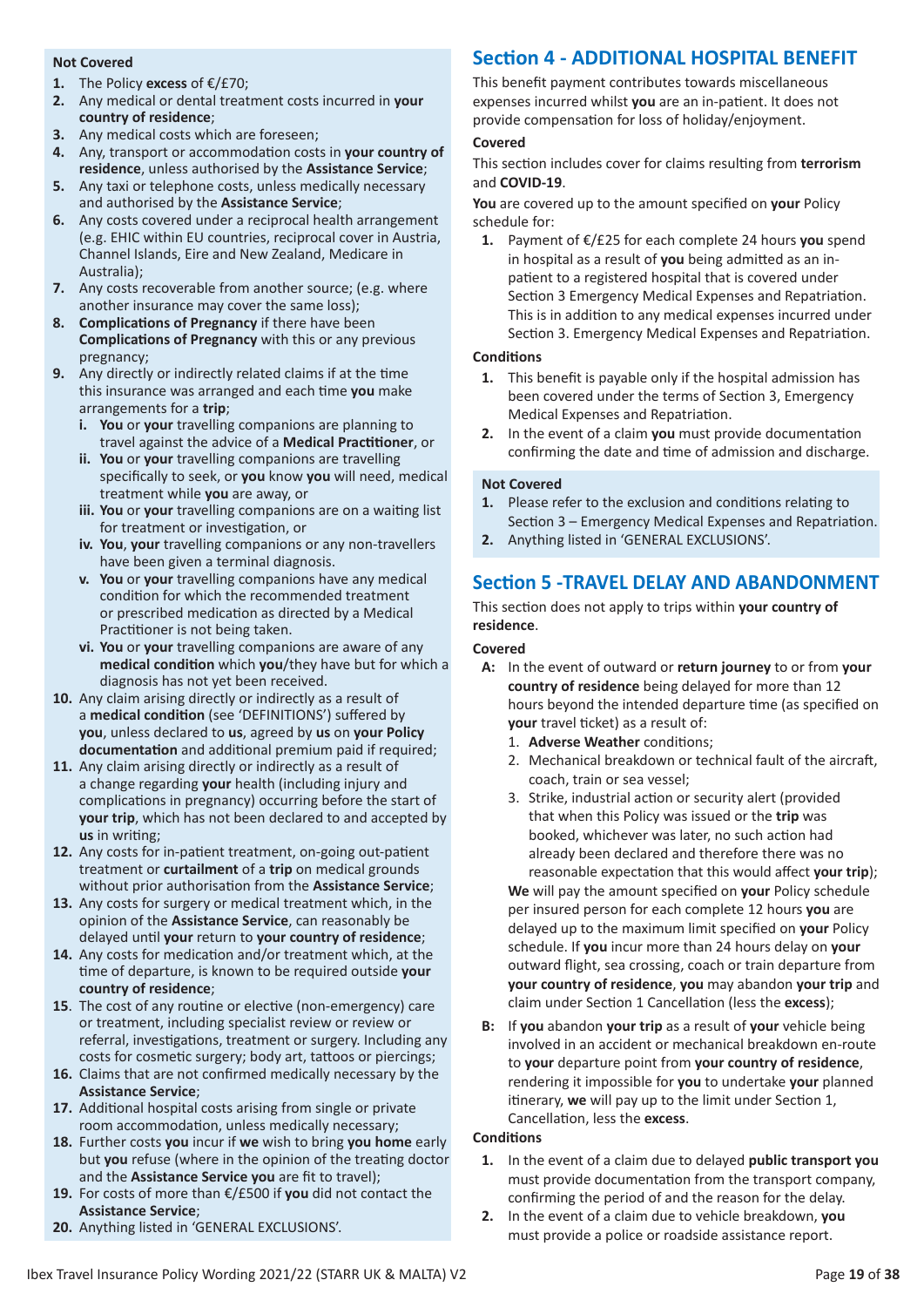#### **Not Covered**

- **1.** The Policy **excess** of €/£70 if **you** abandon **your trip**;
- **2.** Where **you** have not checked in, as a result of not allowing sufficient time, for **your** outward or **return journey**;
- **3. You** are not covered for any claims arising as a result of travel disruptions, cancellations, or delays due to volcanic ash clouds or volcanic eruptions, regardless of whether airspace or airports have been closed or not (Unless specified as covered on **your Policy documentation**);
- **4.** Any claims arising from withdrawal from service temporarily or otherwise of the aircraft, coach, train or sea vessel on the orders or recommendation of the Civil Aviation Authority or a Port Authority or similar body in any country;
- **5.** Internal flights or other flights which do not form part of **your** outward or **return journey** to/from **your country of residence**;
- **6.** Breakdown of any vehicle owned by **you** which has not been serviced properly and maintained in accordance with manufacturer's instructions;
- **7. You** are not covered to claim under this section if **you** have also claimed under Section 7 - Missed Departure cover from the same cause;
- **8.** Anything listed in 'GENERAL EXCLUSIONS'.

### **Section 6 - PERSONAL ACCIDENT**

This section includes cover for claims resulting from **terrorism**. **Covered**

**You** are covered up to the amount specified on **your** Policy **Schedule of Benefits**, which will be paid to **you** or **your** legal representative, if **you** sustain **bodily injury** caused by an **Accident** and at the end of 12 months of the occurrence of that **Accident**, it is the sole cause of:

- **1.** The physical loss of or permanent and total loss of use of one or more limbs at or above the wrist or ankle;
- **2.** The complete and irrecoverable loss of sight in one or both eyes;
- **3.** Permanent total disablement which prevents **you** from attending to any business or occupation in any capacity for a period of 12 months and which, in the opinion of **our** medical and/or vocational advisors, will not improve.

*'Loss of limb(s)'* means physical loss of a hand or foot or complete loss of use of a hand, arm, foot or leg.

*'Loss of sight'* means total and permanent loss of sight which shall be considered as having occurred;

- **a.** in both eyes if **your** name is added to the Register of Blind Persons on the authority of a fully qualified ophthalmic specialist, or
- **b.** in one eye if the degree of sight remaining after correction is 3/60 or less on the Snellen scale.

#### **Conditions**

- **1.** Points 1, 2 and 3 above may be subject to the Continental Scale of Benefits (available on request);
- **2.** If **you** are aged over 70 at the time of the **Accident**, the permanent total disablement benefit will not apply;
- **3.** No benefits shall be paid for more than one loss suffered;
- **4. You** must agree to examination by **our** medical and/or vocational advisors.

#### **Not Covered**

- **1.** Any claims caused as a consequence of:
	- **a.** Disease or any physical defect or **illness**;
		- **b.** A **bodily injury** which existed prior to the beginning of the **trip**/ purchase of the Policy;
- **2.** Claims resulting from motorcycling or quad biking;
- **3.** Claims arising out of **manual work**;
- **4.** A permanent total disablement claim if at the date of the accident **you** are over the statutory retirement age and are not in full time paid employment;
- **5.** More than one of the benefits relating to the same injury;
- **6.** The injection or ingestion of any substance;
- **7.** Any event which directly or indirectly exacerbates a previously existing physical **bodily injury**;
- **8.** Anything listed in 'GENERAL EXCLUSIONS'.

### **Section 7 – MISSED DEPARTURE**

This section does not apply to trips within **your country of residence**. **Covered**

**You** are covered up to the amount specified on **your** Policy schedule for necessary hotel and travelling expenses (not including food, drink and telephone expenses) incurred in reaching **your** booked destination, if **you** arrive too late to commence **your** booked **trip** from or to **your country of residence** during **your** outward or **return journey**, or if **you** miss **your** connection within **your country of residence** as a result of:

- **1.** The vehicle in which **you** are travelling being involved in an accident or breakdown or **you** being delayed as a result of a major accident on a motorway;
- **2.** The failure or delay of **your public transport**.

### **MISSED UK OR INTERNAL DEPARTURE CONNECTION & ASSISTANCE WITHIN YOUR COUNTRY OF RESIDENCE**

#### **Covered**

**You** are covered up to the amount specified on **your** Policy schedule should **you** be delayed or miss **your** connection as follows:

#### **On your outward journey from your country of residence**

If after leaving **your home**, **you** are delayed during **your** internal/ connecting or UK journey to the airport, port, coach or rail terminal, as a result of:

- **1.** The vehicle in which **you** are travelling being involved in an accident or breakdown or **you** being delayed as a result of a major accident on a motorway;
- **2.** The failure or delay of **public transport**.

#### **We** will:

- **1.** Provide assistance to enable **you** to continue **your** journey to the international departure point.
- **2.** Where necessary, reimburse **you** for alternative transport or emergency local help, including the towing of **your** vehicle to the nearest garage.

#### **On returning to your Country of Residence**

- **1.** If **your** main international air, sea, coach or rail carrier is delayed and **you** miss **your** pre-booked and pre-paid UK or internal travel connection by scheduled **public transport** within **your country of residence we** will:
	- **a.** Assist **you** to reach **home** from the point where **you** transfer from the main international air, sea, coach or rail carrier.
	- **b.** Liaise with the onward transport provider to advice of **your** late arrival and will, if necessary, reimburse **you** for alternative travel arrangements to enable **you** to get **home** within a reasonable time.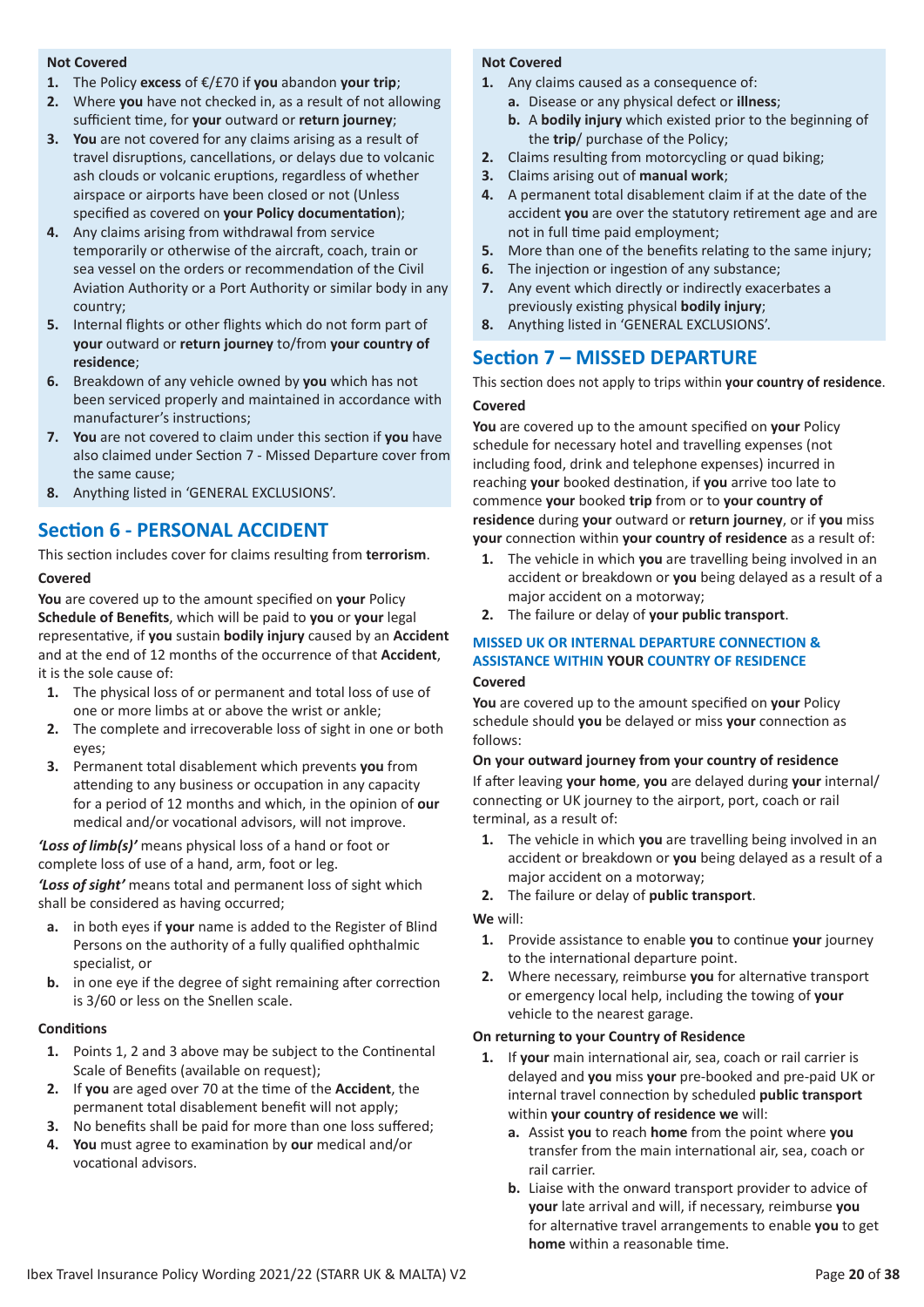- **2.** Should **you** arrive at the transfer point within the UK or **your country of residence** on time but **you** are unable to continue **home** as planned due to
	- **a.** The vehicle in which **you** are travelling being involved in an accident or breakdown or **you** being delayed as a result of a major accident on a motorway;
	- **b.** The failure or delay of **your public transport**.

**We** will reimburse **you** for necessary alternative transport, emergency local assistance, recovery of the private vehicle and the passengers to **home** or reasonable overnight accommodation (bed and breakfast) if no alternative transport is available until the following day or whilst awaiting repairs to the private vehicle.

#### **Special Condition:**

If the private vehicle in which **you** are travelling or intending to travel is immobilised by breakdown or accident, then **you** will be responsible for authorising repairs and for meeting any costs other than 1 hours roadside assistance and towing charges to the nearest garage.

**You** must take every reasonable step to commence and compete the journey to **your country of residence** international departure point on time.

#### **Conditions**

- **1.** In the event of a claim due to vehicle breakdown or a road accident, **you** must provide a police or roadside assistance report.
- **2.** In the event of a claim due to a major accident on the motorway, please obtain written confirmation of this from the Highways Agency. If the accident occurred on a minor road, please obtain written confirmation from the local council.
- **3.** In the event of a claim due to delayed **public transport you** must provide documentation from the transport company, confirming the period of and the reason for the delay.

#### **Not Covered**

- **1.** The Policy **excess** of €/£70;
- **2.** If sufficient time has not been allowed for **your** journey in order to meet the check-in time specified by the transport providers or agent;
- **3.** If **you** are not proceeding directly to the departure point;
- **4.** Any costs claimed under Section 5, Travel Delay and Abandonment, which relate to the same **trip** or any irrecoverable deposits;
- **5. You** are not covered for any claims arising as a result of travel disruptions, cancellations or delays due to volcanic ash clouds or volcanic eruptions, regardless of whether airspace or airports have been closed or not. (Unless specified as covered on **your Policy documentation**);
- **6.** Withdrawal from service (temporary or otherwise) of the aircraft, seas vessel, coach or train on which **you** are booked to travel, by order or recommendation of the regulatory authority in any country. **You** should direct any claim to the transport operator involved;
- **7.** Additional costs where the scheduled **public transport** operator has offered reasonable alternative travel arrangements;
- **8.** Breakdown of any vehicle owned by **you** which has not been serviced properly and maintained in accordance with manufacturer's instructions;
- 9. Immobilisation or loss of any vehicle **you** have taken abroad on **your trip**.
- 10. Anything listed in 'GENERAL EXCLUSIONS'.

### **Section 8 – BAGGAGE & PERSONAL EFFECTS**

### **Covered**

#### **A: PERSONAL BAGGAGE**

Up to the amounts specified on **your** Policy schedule for the value of or repair to any of **your** own **personal baggage** (not hired, loaned or entrusted to **you**), which is lost, stolen, damaged or destroyed (after making proper allowance for wear and tear and depreciation).

The maximum payment for eyeglasses (including sunglasses) shall be €/£70.

#### **B: DELAYED BAGGAGE**

Up to the amount specified on **your** Policy schedule for the cost of buying emergency necessities if **your personal baggage** is delayed in reaching **you** on **your outward journey** for at least 12 hours and **you** have a written report from the carrier (e.g. airline, shipping company etc.) or tour representative. Receipts will be required in the event of a claim.

#### **Conditions**

- **1.** Any amount **we** pay **you** under B. DELAYED BAGGAGE will be deducted from the final claim settlement if **your personal baggage** is permanently lost.
- **2. You** must obtain written proof of the incident from the police, within 48 hours of the discovery in the event of loss, burglary or theft of the **personal baggage**. Failure to do so may result in **your** claim being turned down.
- **3.** In the event of a claim for damaged items, proof of the damage must be supplied.
- **4.** In the event of a claim for a pair or set of items, **we** shall be liable only for the value of that part of the pair or set which is lost, stolen, damaged or destroyed.
- **5.** If the repair cost is more than the value of an item, **we** will assess the claim as if the item has been lost.
- **6.** Any item, pair or set of items with a value of over €/£70 must be supported by an original receipt. If original receipts cannot be supplied to support **your** claim, each item will be limited to €/£70 and the total amount payable for all such items will be €/£350.

- **1.** The Policy **excess** of €/£70 under A. **PERSONAL BAGGAGE**;
- **2.** If **you** do not exercise reasonable care for the safety and supervision of **your** property;
- **3. Personal baggage** left **unattended** by **you**, unless located in locked accommodation and where an appropriately sized safety deposit box was not available for use by **you**;
- **4. Personal baggage** left in the custody of a person who does not have an official responsibility for the safekeeping of the property;
- **5. Personal baggage** stolen from an **unattended** vehicle:
	- **a.** Unless it was in the locked glove compartment or locked rear boot or luggage area of the vehicle and is covered so as not to be visible from the outside of the vehicle;
	- **b.** If there is no visible evidence of forcible and violent entry;
	- **c.** Left for any period between the hours of 8pm and 8am (other than motor homes);
- **6. Valuables** left in a motor vehicle (other than motor homes, provided the **valuables** are stored out of view);
- **7. Valuables** within checked-in luggage or in luggage compartments/racks not immediately adjacent to **you** on any form of **public transport** (other than hand luggage that stays with **you** at all times);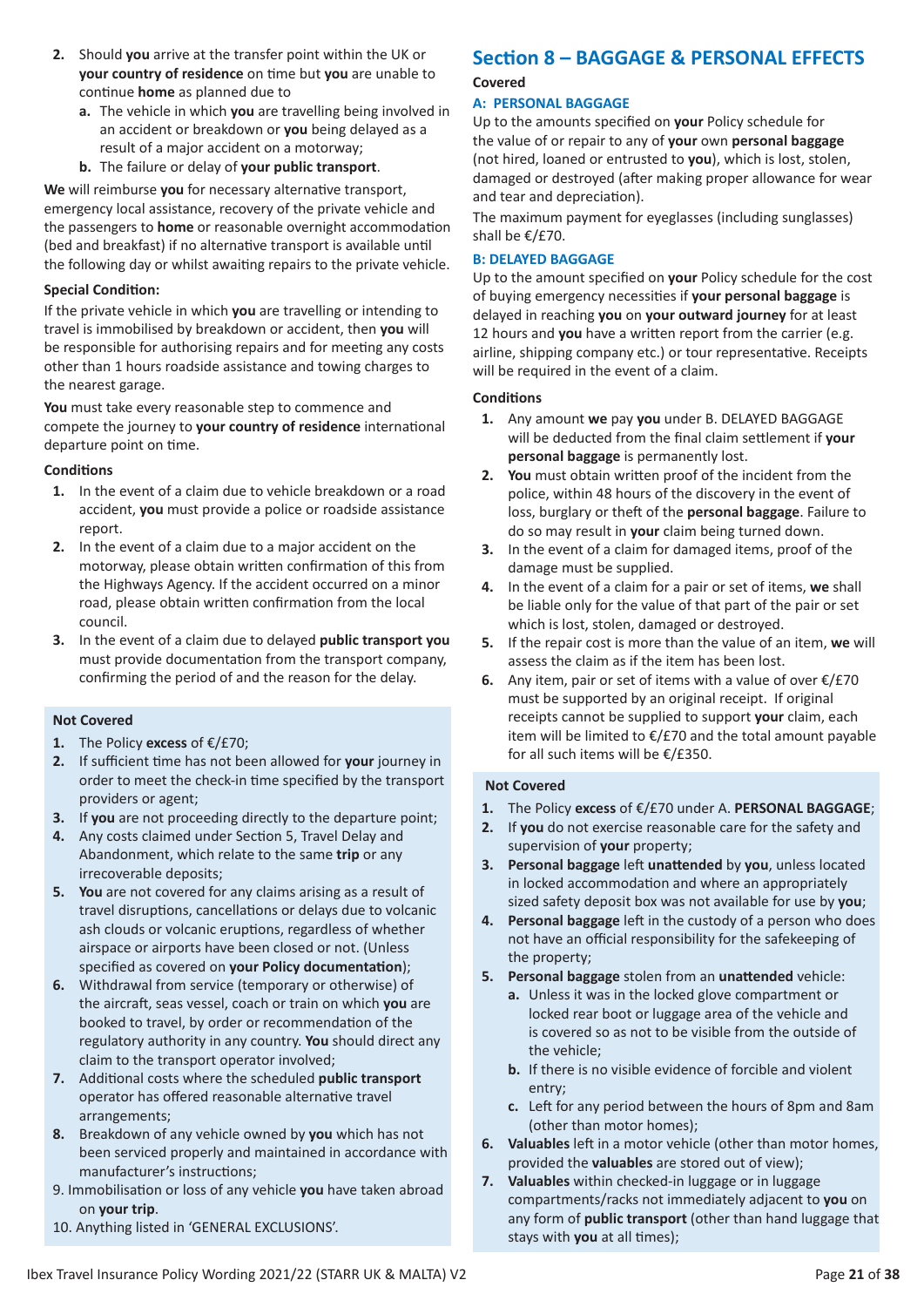- **8.** Loss or theft of or damage to **valuables** whilst **unattended** unless locked in a hotel safe (or equivalent facility) or locked in **your** private accommodation;
- **9.** If **your personal baggage** is lost or delayed in transit and **you** do not:
	- **a.** Notify the Carrier (i.e. airline, shipping company etc) immediately and obtain a written carrier's report (or Property Irregularity Report in the case of an airline) and send **us** the original; or
	- **b.** Follow up in writing within 7 days to obtain a written Carrier's report (or Property Irregularity Report in the case of an airline) if **you** are unable to obtain one immediately and send **us** the original;
- **10.** Loss, destruction, damage or theft of the following property:
	- **a.** Mobile telephones, **computers**, laptops and accessories;
	- **b.** Contact lenses, hearing aids, dentures and prescribed medication;
	- **c.** Watches and jewellery (unless as a result of mugging or any form of physical violence to **you**);
	- **d.** Glass, china, pictures, musical instruments, antiques and precious stones;
	- **e.** Pedal cycles, dinghies, boats and/or ancillary equipment, vehicles or vehicle accessories (other than wheelchairs and pushchairs);
	- **f.** Tools of trade;
	- **g.** Perishable items e.g. food;
- **11.** Loss, destruction, damage or theft due to:
	- **a.** Confiscation or detention by customs or other officials or authorities;
	- **b.** Wear and tear, process of cleaning, denting or scratching, staining, moth or vermin;
	- **c.** Transportation by any postal service;
- **12.** Electrical or mechanical breakdown or manufacturing fault;
- **13.** Breakage of fragile or brittle articles being transported by a carrier, unless the breakage is due to fire or other accident to the vessel, aircraft or vehicle in which they are being carried;
- **14.** Any property more specifically insured or recoverable under any other source. Any reimbursement received will be deducted from the amount of **your** claim under this section;
- **15.** Stamps, **documents**, deeds, samples or merchandise, manuscripts or securities of any kind;
- **16. Winter Sports Equipment**, water **sports equipment** or **golf equipment** (unless the appropriate premium has been paid and is shown on **your Policy documentation**, which covers **you** under a separate section of the Policy), or **additional sports equipment** (unless the appropriate premium has been paid and this is shown on **your Policy documentation**). There is no cover whatsoever for **winter sports equipment**, **golf equipment** or **additional sports equipment** whilst in use;
- **17.** Mechanical or electrical breakdown;
- **18.** Anything listed in 'GENERAL EXCLUSIONS'.

### **Section 9 – PERSONAL MONEY**

#### **Not applicable to 'Standard' Level of Cover**

*Cover under this section starts at the time of collection from the bank, or 72 hours prior to departure, whichever is the later.*

#### **Covered**

**You** are covered up to the amount specified on **your** Policy schedule for accidental loss or theft of **your** own **money** and/ or **documents**. Cash is only covered whilst being carried on **your** person or left in a locked safety deposit box. Cash is limited to the amount specified on **your** Policy schedule, unless **you** are under 16 years of age, in which case the maximum payable is  $€/£70$ .

#### **Conditions**

**1.** In the event of a claim for loss of **money you** must provide evidence of the initial withdrawal of the **money** and also evidence of how **you** coped financially immediately after the loss (e.g. currency exchange/ withdrawal slips, bank/ credit card statements).

- **1.** Any claim under a 'Standard' **level of cover** Policy;
- **2.** The Policy **excess** of €/£70 (except for cash only claims, where the **excess** is €/£28);
- **3.** If **you** do not exercise reasonable care in protecting **your money** and **documents** against loss, theft or damage;
- **4.** For **money** and **documents** left **unattended** by **you**, unless in a locked safety deposit box (or out of sight, in **your** locked accommodation if no safety deposit box was available);
- **5. Documents** left in the custody of a person who does not have an official responsibility for the safekeeping of the property;
- **6. Documents** stolen from an **unattended** vehicle at any time:
	- **a.** Unless they were in the locked glove compartment or locked rear boot or luggage area of the vehicle and were covered so as not to be visible from the outside of the vehicle;
	- **b.** If there is no visible evidence of forcible and violent entry;
	- **c.** Left for any period between the hours of 8pm and 8am.
- **7.** If **you** do not obtain a written police report within 24 hours of the discovery in the event of loss, burglary or theft of **money** and/or **documents**;
- **8.** Any shortages due to error, omission or depreciation in value, or different exchange rate;
- **9.** Traveller's cheques where the provider will replace losses and will only charge **you** a service charge;
- **10.** Any costs claimed under Section 10 Loss of Passport & Travel **Documents**;
- **11.** Anything listed in 'GENERAL EXCLUSIONS'.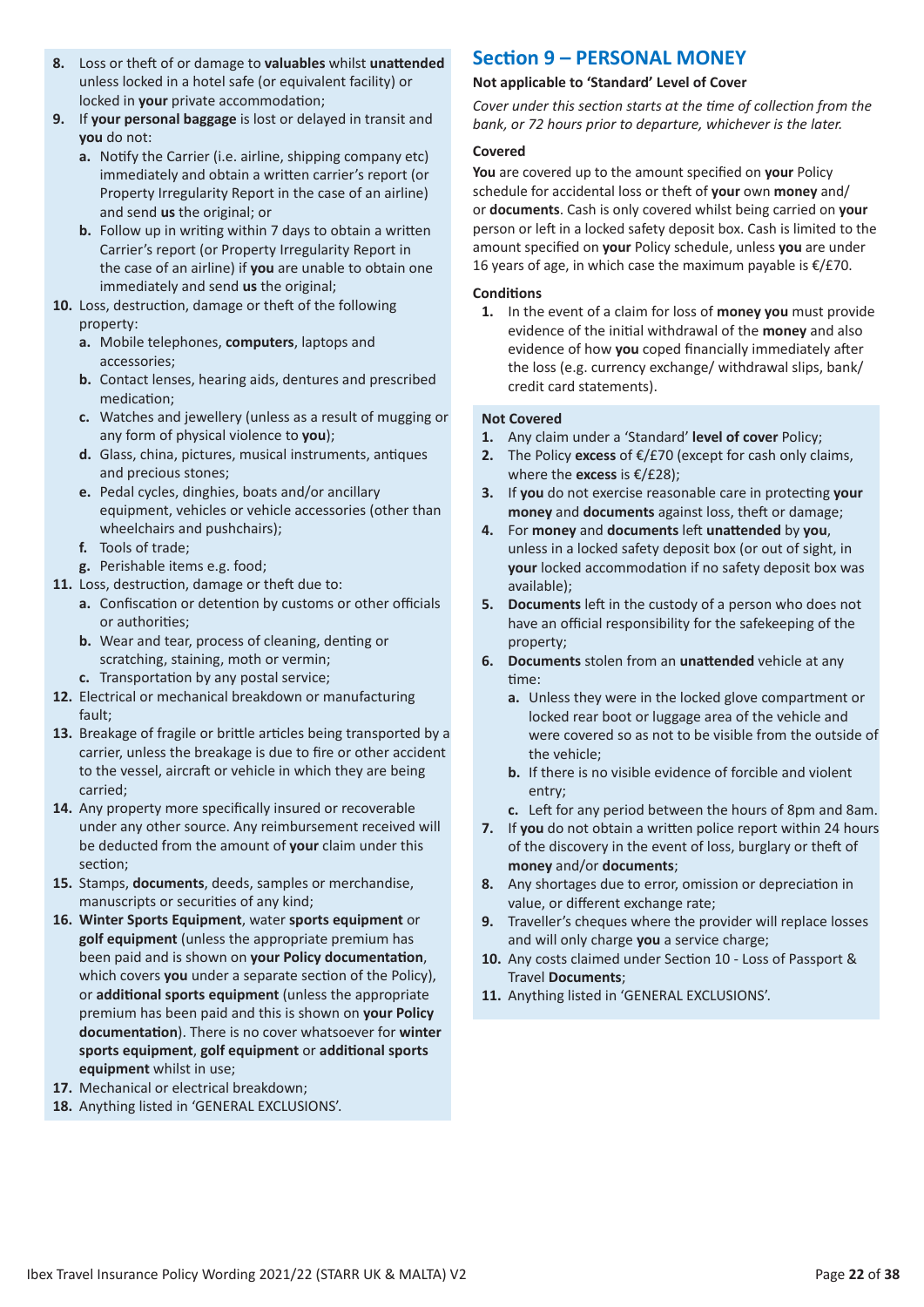### **Section 10 - LOSS OF PASSPORT & TRAVEL DOCUMENTS**

#### **Covered**

In the event of accidental loss or theft of **your** passport and/or **documents** whilst on a **trip**, **you** are covered up to the amount specified on **your** Policy schedule for:

- **1.** Reasonable and necessary travel or accommodation expenses over and above any payment which **you** would normally have made during **your trip** if no loss had been incurred;
- **2.** The cost of an emergency passport, visas or permits incurred to enable **you** to enable **you** to continue **your trip** as planned or return to **your country of residence**.

#### **Condition**

**1. You** must provide receipts for all costs incurred.

#### **Not Covered**

- **1.** The Policy **excess** of €/£70;
- **2.** Any costs that **you** would have incurred had **you** not lost **your** passport;
- **3.** If **you** do not exercise reasonable care for the safety or supervision of **your** passport;
- **4.** Costs arising from any loss not covered under Section 9 Personal Money;
- **5.** If **you** do not obtain a written Police report within 48 hours of the loss;
- **6.** Loss, destruction or damage arising from confiscation or detention by Customs or other officials or authorities;
- **7.** The cost of a permanent replacement for the passport itself;
- **8.** Anything listed in 'GENERAL EXCLUSIONS'.

### **Section 11 – HIJACK & MUGGING BENEFIT**

#### **Covered**

**You** are covered up to the amount specified on **your** Policy schedule for each full 24-hour period:

- **i)** during the unlawful seizure or wrongful exercise of control over **you** or of an aircraft or conveyance in which **you** are travelling as a passenger.
- **ii)** if **you** are hospitalised during **your trip** because of **bodily injury** sustained during a mugging or similar violent and unprovoked attack.

#### **Not Covered**

- **1.** If **you** or **your family** or **your** business associates have engaged in activities that could be expected to increase the risk of hijack;
- **2.** any claims where the incident giving rise to the claim has not been reported to or investigated by the Police or local authority and a written report provided to **Us** confirming, in regards to:
	- **a)** Hijack **you** were involved and the duration of the hijack during which **you** were unlawfully detained. Or
	- **b)** Mugging the details of the incident.
- **3.** any claims in relation to Mugging:
	- **a)** unless **our Assistance Service** was contacted as soon as possible after **your** admission to hospital.
	- **b)** any claim unless **you** can provide medical evidence from the treating doctor to confirm the injuries and treatment given.
	- **c)** any claim as a result of an act of an **immediate relative**, another insured person under this Policy or an individual who resides with **you** on a permanent basis, or
	- previously known to **you** at time of departing on the **trip**.
- **4.** Anything listed in 'GENERAL EXCLUSIONS'.

### **Section 12 - PERSONAL LIABILITY**

#### **Covered**

**You** are covered up to the amount specified on **your** Policy schedule for legal expenses and legal liability for damages incurred by **you** which are caused by an accident that occurred during **your trip**, leading to a claim made against **you** as a result of:

- **1. Accidental bodily injury** to a person who is not a member of **your family** or household, a **travelling companion** or employed by **you**;
- **2.** Loss of or damage to any property which does not belong to, is not in the charge of, and is not in the control of **you** or any member of **your family**, household, any **travelling companion** or employee (except hired wheelchairs);
- **3.** Loss of or damage to **your** temporary holiday accommodation that does not belong to **you**, or any member of **your family**, household, any **travelling companion** or anyone employed by **you**.

#### **Conditions**

- **1.** No liability shall be admitted and no admission, arrangement, offer, promise or payment shall be made by **you** without **our** written consent.
- **2. We** are entitled to take over any rights in the defence or settlement of any claim and to take proceedings in **your** name for **our** benefit against any other party.
- **3. You** must, wherever possible, provide all such information and assistance as **we** require.

- **1.** The Policy **excess** of €/£140;
- **2.** Fines imposed by a Court of Law or other relevant bodies;
- **3.** Anything caused as a consequence of:
	- **a.** Liability which **you** incur as a result of an agreement that **you** made which would not apply in the absence of that agreement;
	- **b.** Injury, loss or damage arising from:
		- **i).** Ownership or use of aircraft, horse-drawn or mechanical/motorised vehicles, bicycles, vessels (other than rowing boats, punts or canoes), animals or firearms;
		- **ii).** The occupation (except temporarily for the purpose of the **trip**) or ownership of any land or buildings;
		- **iii).** The carrying out of any trade, profession, manual work or hazardous occupation;
		- **iv).** Racing of any kind;
		- **v).** Any deliberate or criminal act;
- **4.** Liability as an employer or under any other contract or insurance Policy;
- **5.** All forms of pollution and contamination;
- **6.** Anything listed in 'GENERAL EXCLUSIONS'.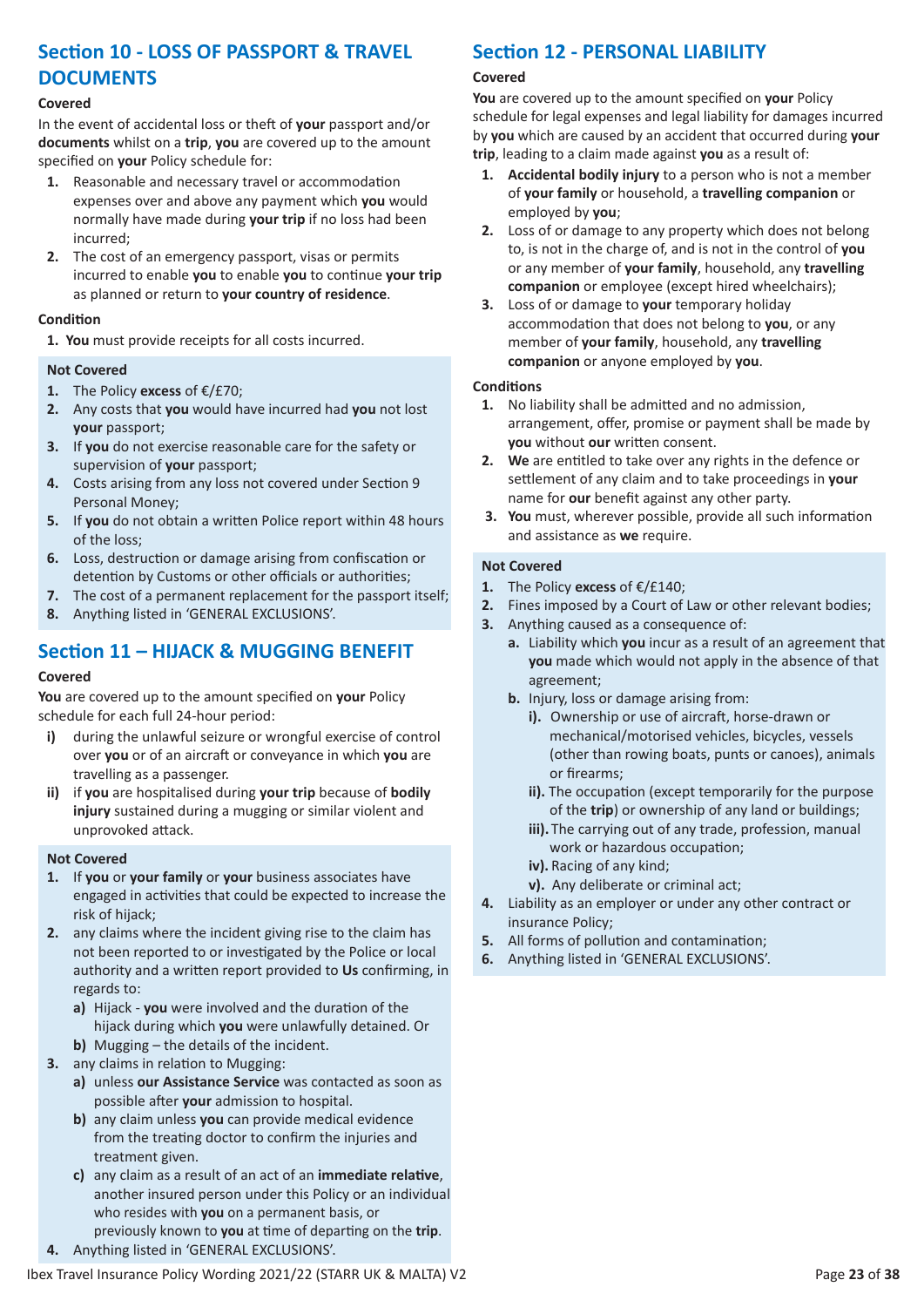### **Section 13 - LEGAL EXPENSES**

#### **Covered**

**You** are covered up to the amount specified on **your** Policy schedule for legal costs and expenses incurred to claim for compensation or damages if **you** suffer physical **bodily injury** or **you** die during the period of **your trip** as a result of an accident. (For the purposes of this Policy, **bodily injury** sustained as a result of a **medical condition(s)** caused or happening as a result of travelling or travel conditions, or **bodily injury** sustained as a result of medical malpractice, any incorrect medical procedure(s) performed or incorrect diagnosis, shall not be considered an accident).

#### **Conditions**

- **1. You** must obtain as much information as possible, including police reports, witness details and any photographs and contact the Claims Service as soon as possible, submitting **your** request in writing.
- **2. We** shall have control over the legal proceedings and the selection, appointment and control of a solicitor. **You** must follow the advice provided by **our** appointed legal representatives. Failure to do so will result in cover being withdrawn.
- **3.** In the event that **you** are awarded compensation (by judgement or settlement), **we** shall be entitled to recover from **you**, any sums paid to **you** under any Section of this Policy on account of the same incident for which compensation is received.
- **4.** If there is more than one insured claiming under **your** Policy, **we** shall apply a maximum limit of double the individual sum insured in respect to all claimants.

#### **Not Covered**

- **1.** The Policy **excess** of €/£280, which will be refunded to **you** if **we** recover **our** outlay in full from the settlement received;
- **2.** Any claim reported to **us** more than 30 days after the occurrence of the incident giving rise to the claim;
- **3.** Costs incurred in pursuit of any claim against **us**, **our** agents, intermediaries, an insurer, underwriting any section of this Policy, a travel agent, a tour operator or carrier;
- **4.** Legal expenses incurred either prior to **our** written acknowledgement granting **our** support or obtained without **our** written consent;
- **5.** Any claim where **we** consider a reasonable settlement is unlikely or where the cost of the action could be more than the settlement;
- **6.** Any cost for bringing a legal action in more than one country for the same event;
- **7.** Actions between members of the same household or a relative or **travelling companion**, or actions to enforce a judgement or legally binding decision;
- **8.** Any amount deducted in legal fees from **your** compensation or damages, which has been calculated as a proportion or percentage of those damages;
- **9.** The funding of any appeal costs;
- **10.** Travel and accommodation expenses incurred in pursuit of a legal action;
- **11.** Any contingent fee arrangement between **you** and **your** legal representatives;
- **12.** Any legal costs resulting from criminal proceedings;
- **13.** Anything listed in 'GENERAL EXCLUSIONS'.

### **Section 14 – PET CARE EXPENSES COVER**

**We** will pay up to the sum insured shown in **Your** Schedule of Insurance for extra kennel and/or cattery costs for **Your** dog or cat if **You** are delayed in returning from **Your Trip** due to:

**1. Your** death, **Bodily Injury** or **Illness**. **We** will only pay for each complete 24-hour period and for a maximum of 5 such 24-hour periods in total.

- **1.** any claim unless **You** can provide medical evidence to confirm such death, **Bodily Injury**, or **Illness**.
- **2.** any expense incurred after **You** have returned to the **Country of Residence**.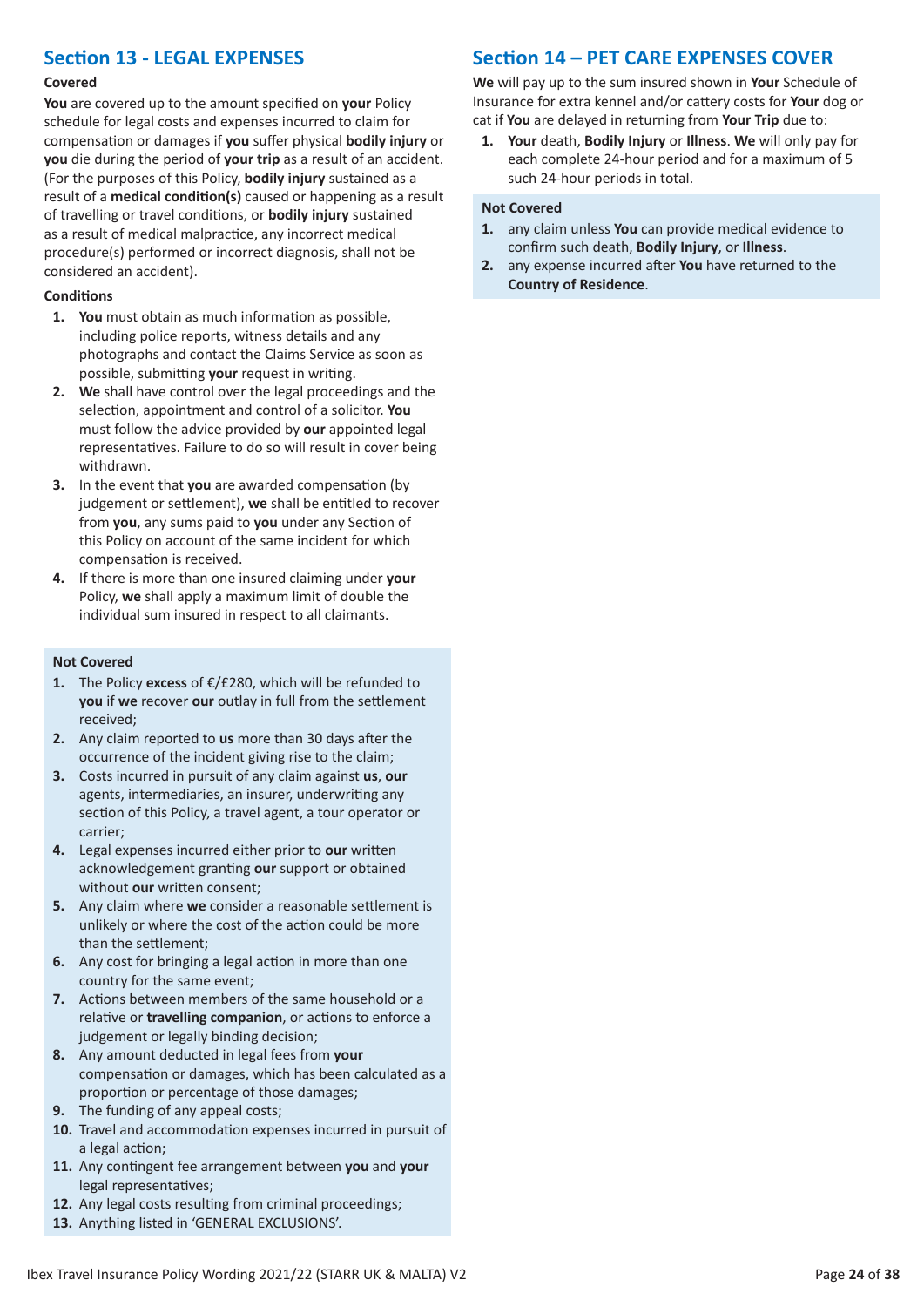### **Section 15 - BUSINESS PLUS COVER**

(THIS SECTION APPLIES WHEN THE APPROPRIATE PREMIUM HAS BEEN PAID, AND ENDORSEMENT HAS BEEN MADE ON **YOUR** POLICY SCHEDULE)

#### **Covered**

#### **A: REPLACEMENT BUSINESS COLLEAGUE**

The cancellation section of this Policy is extended to cover for the cost of a **replacement business colleague** provided cancellation is due to a cause listed under Section 1 Cancellation 'Covered' and the sole purpose of the **trip** was for carrying out **your** business, **you** are covered up to the amount specified on **your** Policy schedule.

The **curtailment** section of this Policy is extended to cover for the cost of a **replacement business colleague** provided **curtailment** is due to a cause listed under Section 2 **Curtailment**. **Curtailment** 'Covered' (B) and the sole purpose of the **trip** was for carrying out **your** business, **you** are covered up to the amount specified on **your** Policy schedule.

#### **B: BUSINESS EQUIPMENT, LAPTOPS, DOCUMENTS AND SAMPLES**

**You** are covered up to the amount specified on **your** Policy schedule for the value of any specified **business equipment** (used for the sole purpose of carrying out **your** business), or the repair or replacement (at **Our** discretion) of a **laptop** (less than 24 months old) owned by **you** or owned by **your** employer (and for which **you** are financially responsible), or business samples; which are accidentally lost, stolen or damaged (after making proper allowance for wear and tear and depreciation).

**You** are covered up to the amount specified on **your** Policy schedule for the cost of replacement business **documents** or samples (provided the **documents** or samples are vital to the carrying out of business during **your trip**) which are accidentally lost, stolen or damaged.

Note: **You** cannot claim for a **laptop** under this section if **you** have paid the additional premium for Section 20. Gadget Cover option and are claiming for the **laptop** under Section 20 Gadget Cover.

#### **C: BUSINESS MONEY**

**You** are covered up to the amount specified on **your** Policy schedule for accidental loss or theft of business **money** during **your trip**, which is **your** property (if self-employed) or **your** employer's property. Cash is only covered whilst being carried on **your** person or left in a locked safety deposit box. Cash is limited to the amount specified on **your** Policy schedule, unless **you** are under 16 years of age, in which case the maximum payable is €/£70.

#### **Conditions**

**1.** In the event of a claim for loss of **money you** must provide evidence of the initial withdrawal of the cash and also evidence of how **you** coped financially immediately after the loss (e.g. currency exchange/ withdrawal slips, bank/ credit card statements).

#### **Not Covered**

- **1.** The Policy **excess** of €/£70 under A and/or B and/or C;
- **2.** Anything not covered in Section 1.1 Cancellation, Section 1.2 – Cancellation Cover as a Result of **COVID-19**, Section 2 – **Curtailment**, 3 – Medical Expenses, Section 8 – Baggage & Personal Effects and/or Section 9 – Personal Money;
- **3.** Deliberate damage or gross misuse of the equipment or **Laptop** under B;

**4.** In respect of B: -

Repairs or any other costs for:

- **a)** Cleaning, inspection, routine servicing or maintenance;
- **b)** Loss or damage arising from a manufacturer's defect or recall in respect of laptops;
- **c)** Replacement of or adjustment to fittings, control knobs or buttons, batteries;
- **d)** Any repairs carried out without prior authorisation from **us**;
- **e)** Wear and tear to the **laptop** and/or gradual deterioration of performance;
- **f)** Cosmetic Damage;
- **g)** Any claim if the serial number has been tampered with in any way.
- **5.** Any claim made, or any event causing the need for a claim to be made, which occurred prior to the Commencement Date of the **period of insurance**.
- **6.** Any claim arising whilst **You** are not on a **trip**.
- **7. Accidental** Damage, theft, breakdown or liquid damage to accessories (**laptop** cables etc) of any kind.
- **8.** Costs arising from the replacement of any downloaded material or software.
- **9.** Any breakdown arising from the failure of any electrical or computer equipment, software, micro-controller, microchip, Accessories or associated equipment to correctly recognise and process any calendar date or time.
- **10.** Anything listed in 'GENERAL EXCLUSIONS'.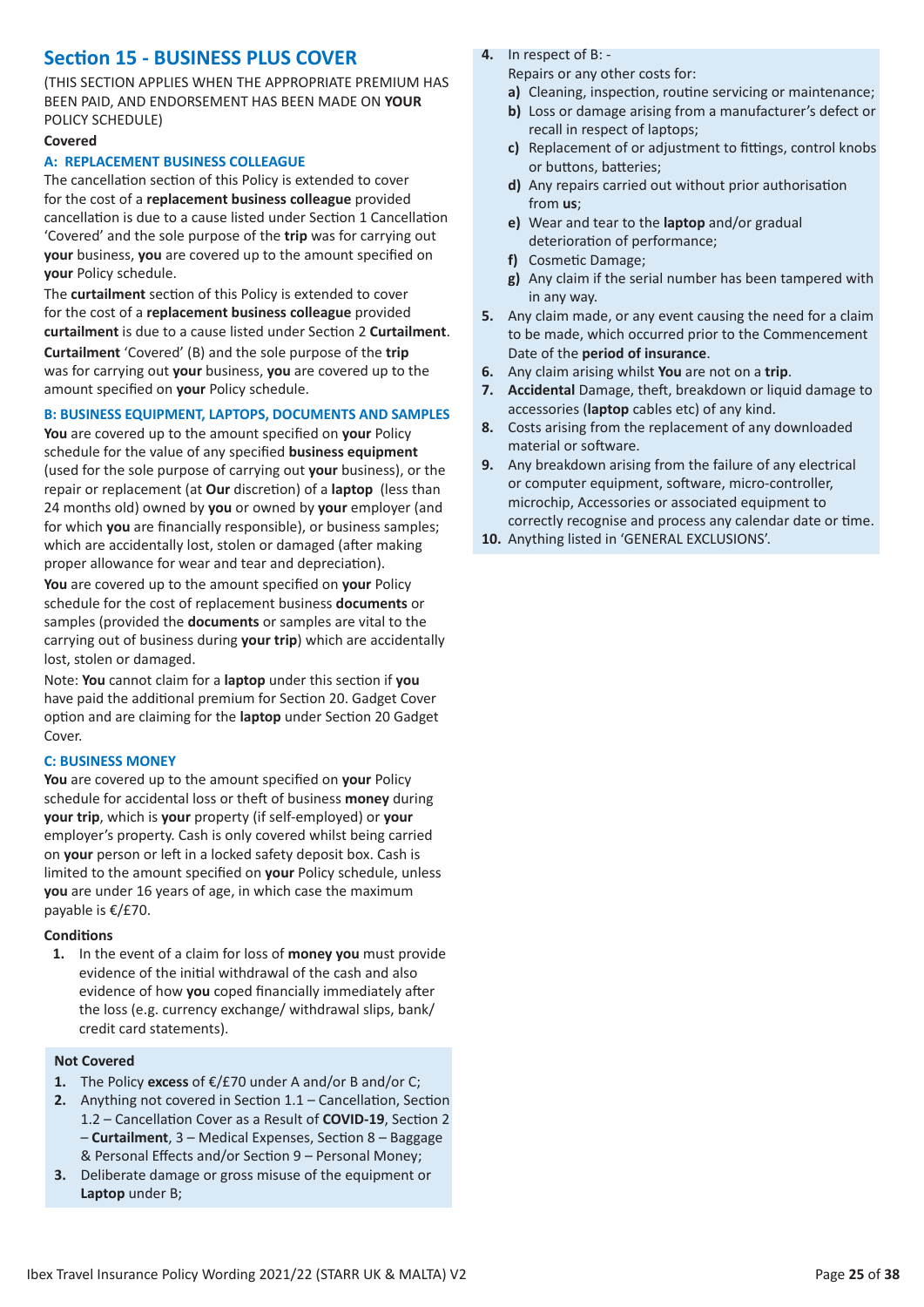### **Section 16 - GOLF COVER**

*(THIS SECTION APPLIES WHEN THE APPROPRIATE PREMIUM HAS BEEN PAID, AND ENDORSEMENT HAS BEEN MADE ON* **YOUR** *POLICY SCHEDULE)*

#### **Covered**

#### **A. GOLF MEDICAL**

The medical section of this Policy is extended to cover **you** whilst **you** are playing golf.

#### **B: GOLF LIABILITY**

The personal liability section of this Policy is extended to cover **you** whilst **you** are playing golf.

#### **C: GOLF EQUIPMENT**

**You** are covered up to the amount specified on **your** Policy schedule to repair or replace **your** own **golf equipment** (after making proper allowance for wear and tear and depreciation) or hired **golf equipment**, if they are lost, stolen or damaged during **your trip**, limited to €/£350 for any one item. The claim settlement may take into account any discount that would be available to **us** if **we** exercise **our** right to purchase the replacement **golf equipment** using a supplier which may be determined by **us**.

#### **Condition**

**1. You** must obtain written proof of the incident from the Police (or an authorised person) within 48 hours of the discovery in the event of loss, burglary or theft of baggage. Failure to do so will result in **your** claim being turned down.

The claims handler will require proof of ownership. If this cannot be provided **we** reserve the right to limit the claims payment to €/£50 per item subject to a maximum of €/£200 in total, per claim.

#### **Not Covered**

- **1. Golf Equipment** which is more than 5 years old;
- **2.** The Policy **excess** of €/£70 (except under F: Hole-in-One); **3.** Anything not covered in Section 8 BAGGAGE & PERSONAL EFFECTS;
- **4.** Anything listed in 'GENERAL EXCLUSIONS'.

#### **D: GREEN / CLUB FEES**

**You** are covered up to the amount specified on **your** Policy schedule if **you** are unable to play golf because of unforeseen sickness or injury.

#### **Condition**

**1.** In the event of a claim **you** must provide proof of prepaid golf fees and a medical certificate from an attending **Medical Practitioner** confirming the reason and length of time **you** were unable to play golf.

#### **Not Covered**

- **1.** Any claim where **you** were already aware of a reason prior to incurring the fees, that **you** would be unable to play golf.
- **2.** Anything listed in 'GENERAL EXCLUSIONS'.

#### **E: GOLF HIRE**

**You** are covered up to the amount specified on **your** Policy schedule for the reasonable cost of hiring **golf equipment** from a recognised supplier for the rest of **your trip** or until **your** own or hired **golf equipment** has been returned to **you**, if:

- **a. Your** equipment is lost, stolen or damaged; or
- **b. Your** equipment is delayed for more than 12 hours on **your outward journey**.

#### **Condition**

- **1.** In the event of a claim, **you** must provide the following documentation:
	- **a.** Loss or theft: report from Police, plus receipts showing original and additional hire charges.
	- **b.** Damage: confirmation from hire company of damage sustained and additional charges incurred.
	- **c.** Delay: confirmation from airline or transport company that equipment was delayed for over 12 hours on the **outward journey** plus receipt showing original and additional hire charges.

#### **F: HOLE-IN-ONE**

**You** are covered up to the amount specified on **your** Policy schedule in respect of customary bar expenses for one round of drinks incurred by **you** as a result of, and immediately subsequent to, achieving a hole-in-one during a competition round at a recognised golf course.

#### **Condition**

**1.** In the event of a claim **you** must provide a letter from the relevant Golf Club Secretary confirming the competition name and date, a certified copy of **your** score card, countersigned by **your** opponent and by the Official Scorer for the competition and an original, dated Golf Club bar receipt.

#### **Not Covered**

- **1.** Any claim where **you** are not able to provide a receipt as proof of costs incurred, for the day **you** achieved the holein-one stroke.
- **2.** Anything listed in 'GENERAL EXCLUSIONS'.

### **Section 17 - WINTER SPORTS COVER**

*(THIS SECTION APPLIES WHEN THE APPROPRIATE PREMIUM HAS BEEN PAID, AND ENDORSEMENT HAS BEEN MADE ON* **YOUR** *POLICY SCHEDULE).*

#### **Covered**

#### **A. WINTER SPORTS MEDICAL**

The Emergency Medical Expenses section of this Policy is extended to cover **you** whilst partaking in **Winter Sports**.

#### **B. WINTER SPORTS LIABILITY**

The Personal Liability section of this Policy is extended to cover **you** whilst partaking in **Winter Sports**.

#### **Not Covered**

- **1.** If **you** do not adhere to the International Ski Federation code or the resort regulations;
- **2.** Ski jumping, ice hockey, the use of skeletons or bobsleighs, taking part in International and National events, their heats or officially organised practice or training for these events;
- **3.** Anything listed in 'GENERAL EXCLUSIONS'.

#### **C. PISTE CLOSURE & AVALANCHE DELAY**

**You** are covered up to the amount specified on **your** Policy schedule (up to the maximum amount specified on **your** Policy schedule) if there is a lack of snow or bad weather conditions or avalanche danger in **your** holiday resort, and the pistes are closed for a continuous period in excess of 24 hours, preventing **you** from **Winter Sports**. Cover is only available during the months that constitute the local regular ski season and where **you** purchased **your** Policy more than 14 days before **your** departure date.

Condition

1. In the event of a claim **you** must provide documentation from the resort's management confirming the reason for closure and how long the pistes were closed at **your** resort and the reason.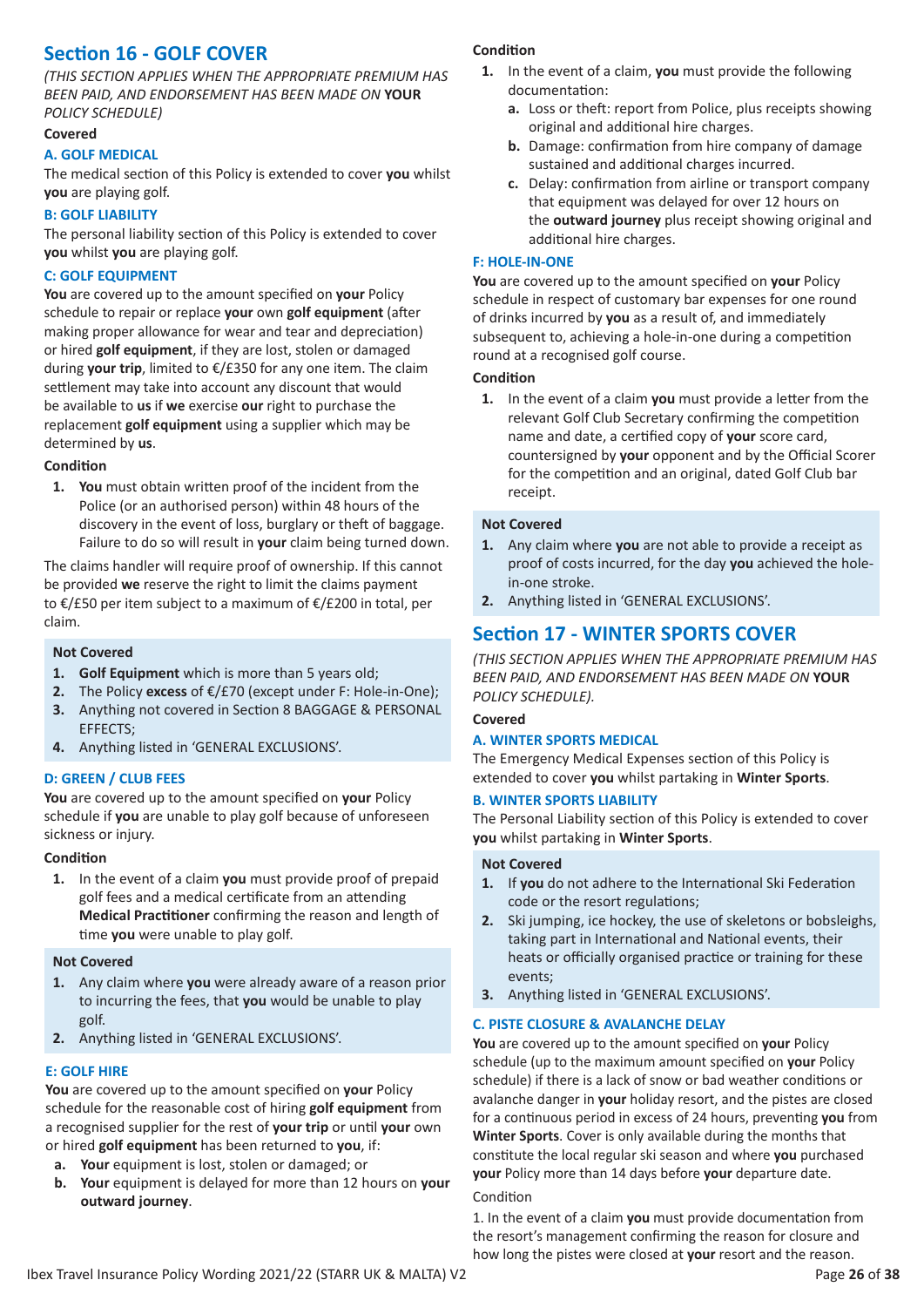#### **Not Covered**

- **1.** Any claim where **you** have not pre-booked a resort, or **you** are due to ski at a resort which is not more than 1,000m above sea-level;
- **2.** Any claim where an alternative resort is available or offered to **you**;
- **3.** Any claims where **you** were already aware of the piste closure (or the likelihood of this) when **you** purchased this Policy;
- **4.** Anything listed in 'GENERAL EXCLUSIONS'.

#### **D. WINTER SPORTS HIRE**

**You** are covered up to the amount specified on **your** Policy schedule for the reasonable cost of hiring **Winter Sports Equipment** for the rest of **your trip** or until **your** own or hired Winter **Sports Equipment** has been returned to **you**, if:

- **a. Your** equipment is lost, stolen or damaged; or
- **b. Your** equipment is delayed for more than 12 hours on **your outward journey**.

#### **Condition**

- **1.** In the event of a claim **you** must provide the following documentation:
	- **a.** Loss or theft: report from Police, resort management or tour operator plus receipts showing original and additional hire charges.
	- **b.** Damage: confirmation from the hire company of damage sustained and additional charges incurred.
	- **c.** Delay: confirmation from the airline or transport company that **your** equipment was delayed for over 12 hours on the **outward journey** plus a receipt showing original and additional hire charges.

#### **.Not Covered**

**1.** Anything listed in 'GENERAL EXCLUSIONS'.

#### **E. WINTER SPORTS PACK**

**You** are covered up to the amount specified on **your** Policy schedule for the value of the unused portion of **your** ski school, lift pass and **winter sports equipment** hire costs limited to the amount specified on **your** Policy schedule per week, if:

- **a. You** have an accident or **you** are ill;
- **b. Your** lift pass is lost or stolen.

#### **Condition**

- **1.** In the event of a claim **you** must provide the following documentation:
	- **a. Accident** or **illness**: medical report confirming the reason and length of time **you** were unable to undertake **your** planned activity plus the original lift pass and evidence of initial cost.
	- **b.** Loss or theft: report from Police or resort management plus evidence of initial cost and cost of replacement pass.

#### **Not Covered**

- **1.** The Policy **excess** of €/£70;
- **2.** If **you** do not adhere to the International Ski Federation code or the resort regulations;
- **3.** Anything not covered in Section 8, BAGGAGE & PERSONAL EFFECTS;
- **4.** Anything not covered in Section 3, Emergency Medical Expenses & Repatriation;
- **5.** Ski jumping, ice hockey, the use of skeletons or bobsleighs, taking part in International and National events, their heats or officially organised practice or training for these events;
- **6.** Anything listed in 'GENERAL EXCLUSIONS'.

### **F. WINTER SPORTS EQUIPMENT**

**You** are covered up to the amount specified on **your** Policy schedule for the value or repair of **your** own **Winter Sports Equipment** (after making proper allowance for wear and tear and depreciation) or **your** hired **Winter Sports Equipment**, if they are lost, stolen or damaged during **your trip**. For skis and snowboards over 5 years old there is no cover.

#### **Condition**

- **1.** In the event of a claim **you** must provide the following documentation:
	- **a. Loss or theft:** a report from Police, resort management or tour operator; plus original receipt and confirmation of second hand value from a specialist dealer where possible.
	- **b. Damage:** confirmation from a specialist dealer of the damage sustained and repair costs, or confirmation that damage is beyond economic repair, plus the second hand value prior to damage.
	- **c. Proof of Ownership:** If this is not received **we** reserve the right to limit the claims payment to  $\epsilon$ /£50 per item subject to a maximum of €/£200 in total, per claim;

In respect of loss or damage to **Winter Sports Equipment**, **we** will not pay more that the proportion shown below depending on the age of the equipment. It is a requirement of this insurance that **you** must, in the event of a claim, provide receipts or other documentation to prove ownership and value, especially in respect of any items for which **you** are claiming more than €/£100.

| <b>Age of Equipment</b> | <b>Proportion of Original</b><br><b>Purchase Price</b> |
|-------------------------|--------------------------------------------------------|
| Up to 1 year            | 85%                                                    |
| Up to 2 years           | 65%                                                    |
| Up to 3 years           | 45%                                                    |
| Up to 4 years           | 30%                                                    |
| Up to 5 years           | 20%                                                    |
| Over 5 years            | No cover                                               |

- **1.** The Policy **excess** of €/£70;
- **2.** If **you** do not adhere to the International Ski Federation code or the resort advice, regulations or ski-patrol guidelines (or skiing off-piste without the guidance of a local);
- **3.** Anything not covered in Section 8 BAGGAGE & PERSONAL EFFECTS ;
- **4.** Ski jumping, ice hockey, the use of skeletons or bobsleighs, taking part in International and National events, their heats or officially organised practice or training for these events;
- **5.** Damage to **Winter Sports Equipment** whilst in use for race training or racing;
- **6.** Anything listed in 'GENERAL EXCLUSIONS'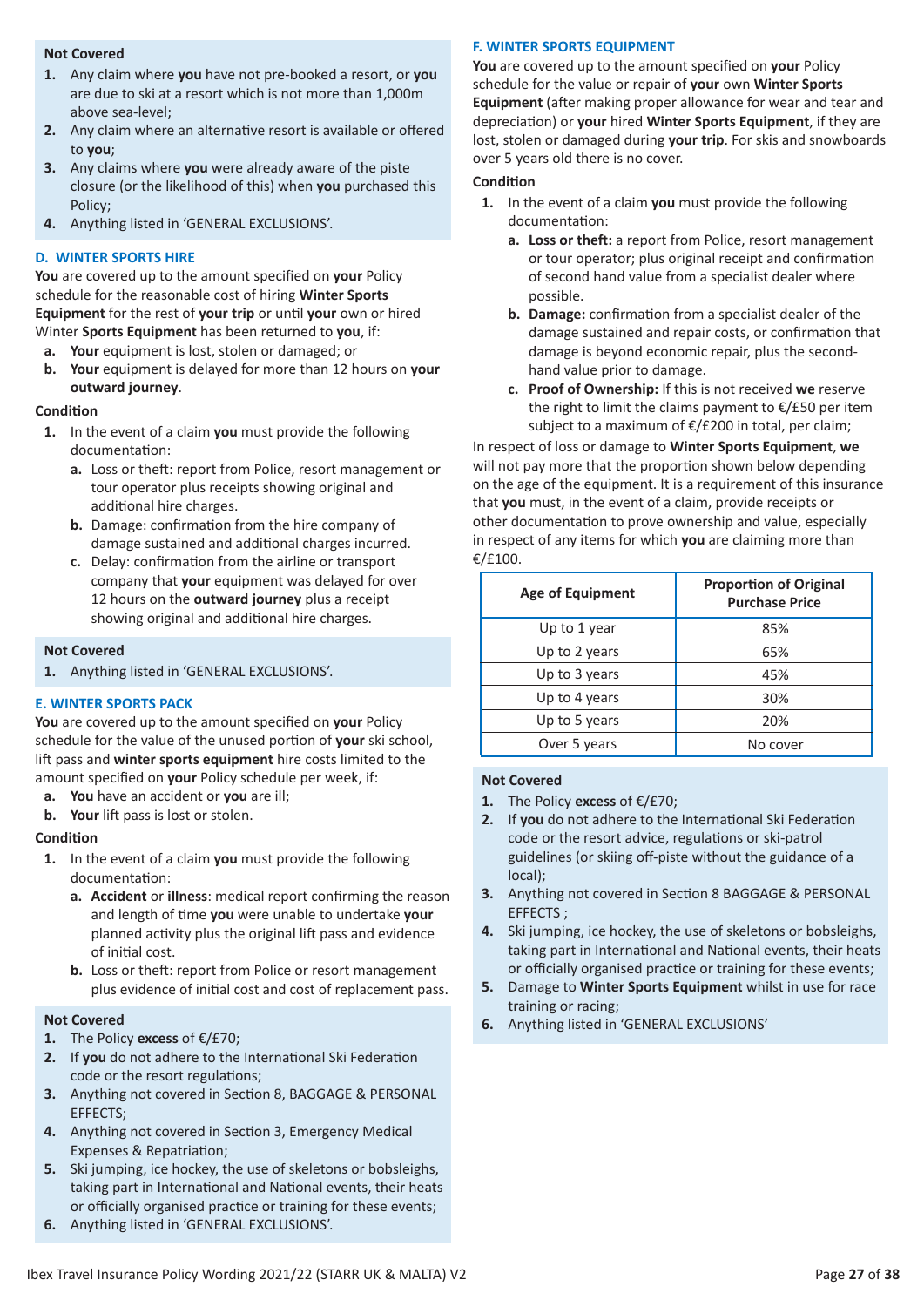### **Section 18 – CRUISE PLUS COVER**

*(THIS SECTION APPLIES WHEN THE APPROPRIATE PREMIUM HAS BEEN PAID, AND ENDORSEMENT HAS BEEN MADE ON* **YOUR** *POLICY SCHEDULE).*

#### **A. MISSED CRUISE DEPARTURE**

**You** are covered up to the amount specified on **your** Policy schedule for necessary additional travel expenses by the most direct route and additional accommodation (room only) that is agreed by **us** to join **your cruise** ship journey at the next docking port if **you** fail to arrive at the international departure point in time to board the ship on which **you** are booked to travel on the **cruise** ship journey of **your trip** as a result of;

- **a.** the failure of scheduled **public transport** due to strike, industrial action, **adverse weather** or mechanical breakdown.
- **b.** a direct accident to or breakdown of the vehicle in which **you** are travelling.

If, at the time of requesting **our** assistance in a missed **cruise** departure claim, satisfactory evidence required by **us**, is not supplied in order to substantiate the claim, **we** will make all necessary arrangements at **your** cost and arrange appropriate reimbursement as soon as the claim has been validated.

#### **Not Covered**

- **1.** The Policy **excess** of €/£70;
- **2.** Claims arising directly or indirectly from;
	- **i. Adverse weather**, strike or Industrial action or air traffic control delay existing or publicly declared by the date this insurance is purchased by **you** or the date **your trip** was booked whichever is the later;
	- **ii.** an accident to or breakdown of the vehicle in which **you** are travelling for which a professional repairers report is not provided;
	- **iii.** breakdown of any vehicle in which **you** are travelling if the vehicle is owned by **you** and has not been serviced properly and maintained in accordance with manufacturer's instructions;
	- **iv.** withdrawal from service (temporary or otherwise) of an aircraft or sea vessel on the recommendation of the Civil Aviation Authority or a port authority or any such regulatory body in a country to/from which **you** are travelling;
- **3.** Additional expenses where the scheduled **public transport** operator has offered suitable alternative travel arrangements;
- **4.** Additional expenses where **your** planned arrival time at the port is less than 3 hours in advance of the sail departure time if **you** are travelling independently and not part of an integrated **cruise** package;
- **5.** Any repair costs to **your** private vehicle;
- **6.** Anything listed in 'GENERAL EXCLUSIONS'

#### **Special conditions relating to Section 18**

**1. You** must allow sufficient time for the scheduled **public transport** or other transport to arrive on schedule and to deliver **you** to the departure point. Please also refer to the "General Exclusions and Conditions".

#### **B. CABIN/STATEROOM CONFINEMENT**

**You** are covered up to the amount specified on **your** Policy schedule for each 24 hour period that **you** are confined by the ships medical officer, to **your** cabin or stateroom due to **your** compulsory quarantine for medical reasons during the period of the **trip**.

#### **Not Covered**

- **1.** any confinement to **your** cabin where **you** are unable to provide written confirmation from **your** ship's medical officer confirming **you** were confined to **your** cabin, the reason for and the length of **your** confinement;
- **2.** any additional period of confinement or compulsory quarantine;
	- **i.** relating to treatment or surgery, including exploratory tests, which are not directly related to the **bodily injury** or **illness** which made **your** confinement necessary.;
	- **ii.** following **your** decision not to be repatriated after the date when in **our** opinion, it is safe to do so;
- **3.** confinement or necessary quarantine;
	- **i.** relating to any form of treatment or surgery which in **our** opinion (based on information received from the ship's doctor or other **Medical Practitioner** in attendance) can be delayed until **your** return to **your country of residence**;
	- **ii.** as a result of a tropical disease where **you** had not had the recommended inoculations and/or taken the recommended medication;
- **4.** Anything listed in 'GENERAL EXCLUSIONS'.

#### **C. UNUSED PRE-BOOKED EXCURSIONS**

**We** will pay to the sum insured for the cost of pre-booked, prepaid and non-refundable excursions, which **you** were unable to use as a direct result of being confined to **your** own cabin due to an accident or **illness** which is covered under Section 18 B.

#### **Not Covered**

- 1. The Policy **excess** of €/£70;
- 2. Any claim arising directly or indirectly from any **medical condition** unless **you** have declared all medical conditions to **us** and **we** have written to **you** accepting them for insurance;
- 3. Any claim as a result of cabin confinement where **you** are unable to provide written confirmation from **your** ship's medical officer confirming **you** were confined to **your** cabin, the reason for and the length of **your** confinement;
- 4. Anything listed in 'GENERAL EXCLUSIONS'.

#### **D. MISSED PORTITINERARY CHANGE BENEFIT**

**You** are covered up to the amount specified on **your** Policy schedule for each missed port in the event **your** scheduled port visit is cancelled due to **adverse weather** or timetable restrictions. **You** must get written confirmation from **your cruise** operator, carrier or tour operator confirming **your** scheduled port visit was cancelled and the reason for the cancellation.

- **1.** Claims arising from a missed port caused by strike or industrial action if the strike or industrial action was notified at the time that the insurance was purchased;
- **2.** Any claim arising from **your** ship's failure to put people ashore due to the mechanical or operational failure of the ship's tender (or any other boat used to transport passengers to shore);
- **3. Your** failure to attend the excursion as per **your** itinerary;
- **4.** Any claim where a monetary amount, including but not limited to on board credit or other compensation, has been offered to **you** by the ship or tour operator;
- **5.** Any claim where **you** do not have written confirmation from **your cruise** operator, carrier or tour operator confirming **your** scheduled port visit was cancelled;
- **6.** Anything listed in 'GENERAL EXCLUSIONS'.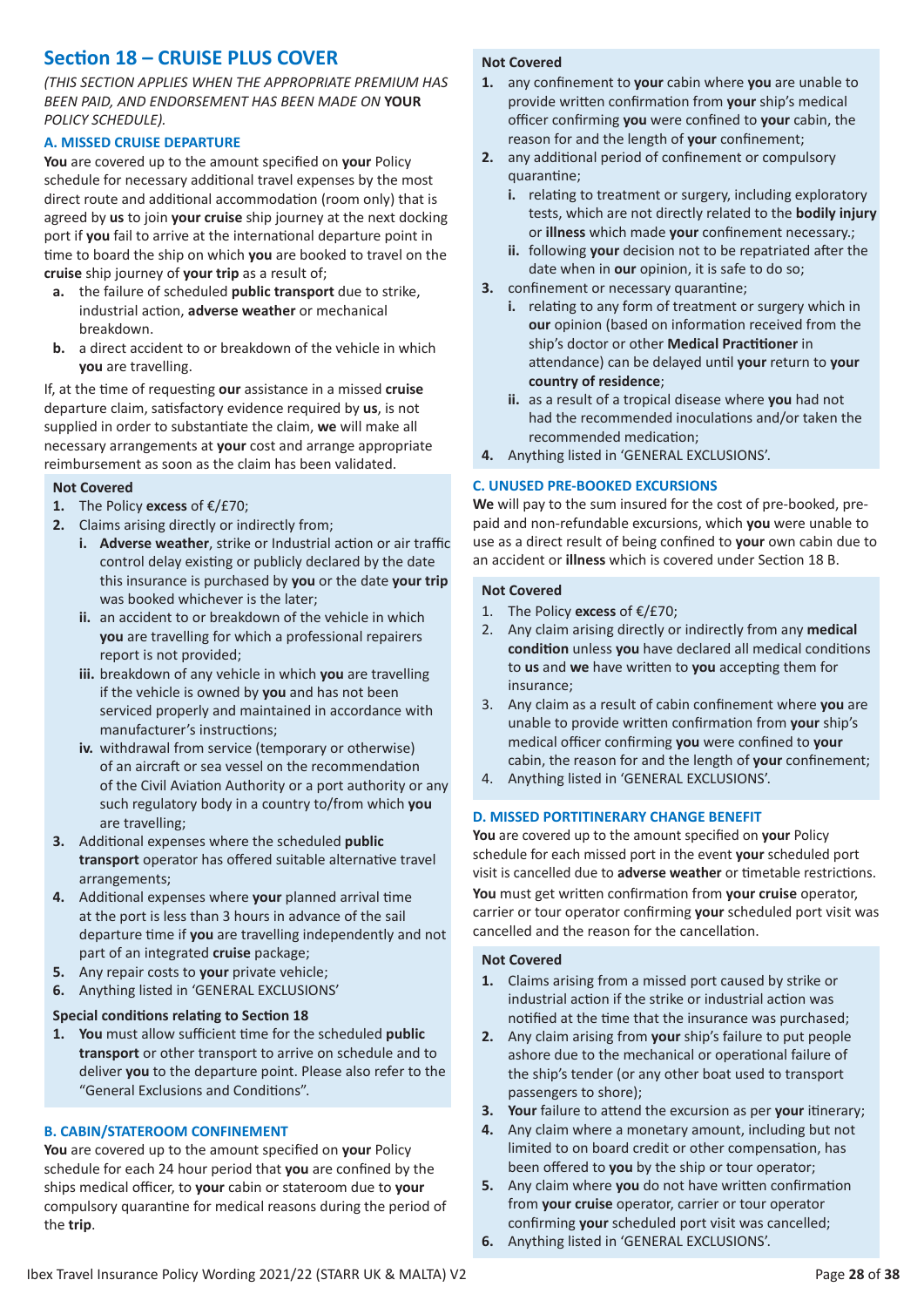#### **E. CRUISE CONNECTION**

**You** are covered up to the amount specified on **your** Policy schedule for reasonable and necessary additional travel expenses by the most direct route and additional accommodation (room only), that is agreed by **us** and necessarily incurred by **you**;

- **a.** to reach the next docking port in order to re-join the **cruise** as a result of:
	- **i. your** passport being lost after **your** international departure but before embarkation of **your** planned **cruise** or during disembarkation ashore on one of the scheduled stops as a result of loss or theft, or
	- **ii.** it being deemed medically necessary by a Medical Practitioner for **you** to accompany and assist an insured person who is admitted as an in-patient that is covered under Section 3 Emergency Medical Expenses and Repatriation of the Policy, or
	- **iii. you** being detained by local police as a result of being a witness or being required to give evidence as a result of **your** participation in a road traffic accident during **your trip**, or criminal investigation where **you** are not the accused.

If, at the time of requesting **our** assistance in the event of a **cruise** interruption claim, satisfactory medical or other evidence required by **us** is not supplied in order to substantiate the claim, **we** will make all necessary arrangements at **your** cost and arrange appropriate reimbursement as soon as the claim has been validated.

#### **Not Covered**

- **1.** The Policy **excess** of €/£70;
- **2.** Any claim for loss of passport not reported to the Police or other authority within 48 hours of discovery and which **you** do not get a written report;
- **3.** Any travel costs where **you** failed to contact **us** for approval prior to arranging travel and so **we** could provide assistance with any travel arrangements. Failure to do so can result in the claim being declined;
- **4.** Any claim as a result of an insured person being a hospital in-patient where the condition was not covered under Section 3 – Emergency Medical Expenses and Repatriation of the Policy, or where **we** have not been contacted and/ or a recommended hospital has not been appointed by **us** and where **you** have not obtained a medical certificate from the **Medical Practitioner** in attendance confirming it was medically necessary for **you** to accompany and assist an insured person admitted as an in-patient for an insured condition;
- **5.** Any claim arising directly or indirectly from any **medical condition** unless the insured person has declared all medical conditions to **us** and **we** have written to them accepting them for insurance;
- **6.** Any claim where **you** have been detained by local Police that is not evidenced by a written report from the local Police confirming the reason and period of **your** detention, or reason and period in which **you** were required to give evidence, that necessitated **you** missing the scheduled departure of **your cruise**;
- **7.** Claims under Sections 18 where less than 25% of the **trip** duration remains;
- **8.** Anything listed in 'GENERAL EXCLUSIONS'.

### **Section 19 – SPORTS EQUIPMENT & CYCLE COVER**

*(THIS SECTION APPLIES WHEN THE APPROPRIATE PREMIUM HAS BEEN PAID, AND ENDORSEMENT HAS BEEN MADE ON* **YOUR** *POLICY SCHEDULE)*

- **1.** In addition to Baggage and Personal Effects (Section 8), **We** will pay up to the amount shown in **Your** Schedule of Insurance after making reasonable allowance for wear, tear and depreciation and subject to the special condition shown below for loss or theft of, or damage to **Sports Equipment** or cycles owned, hired or borrowed by **You**.
- **2. We** will pay up to the sum insured shown in the **Your** Schedule of Insurance per day to a maximum of the sum insured shown in the **Your** Schedule of Insurance for the hiring of replacement equipment if **Your Sports Equipment** or cycles are lost or damaged or delayed for more than 12 hours, during **Your** outward or onward **Trip**.

#### **Not Covered**

- **1.** The amount of the **Excess** shown in **Your** Schedule of Insurance for each claim.
- **2.** Loss or theft of **Sports Equipment** or cycles stolen from an **unattended** motor vehicle if:
	- **i)** they have not been locked out of sight in a secure baggage area of the vehicle or to a purpose designed cycle rack;
	- **ii)** no forcible and violent means have been used by an unauthorised person to gain entry into the vehicle; and **iii)** no evidence of such entry is available.
- **3.** Damage to **Sports Equipment** or cycles whilst in use for race training or racing.
- **4. Your** damaged **Sports Equipment** or cycles if not submitted to **Us** for **Our** inspection.
- **5.** Loss or theft of **Sports Equipment** or cycles not reported to the police within 24 hours of discovering the loss, or as soon as possible after that, and a written report or reference obtained in the country where the incident occurred.
- **6.** Loss or theft of, or damage to, **Sports Equipment** or cycles whilst in transit unless reported to the carrier and a property irregularity report obtained.
- **7.** Delay, detention, seizure or confiscation by customs or other officials.
- **8.** Loss or theft of, or damage to, **Sports Equipment** or cycles over 5 years old.
- **9.** Loss or theft of **Sports Equipment** or cycles left **unattended** in a public place unless securely locked to a fixed object and evidence of forcible removal is provided.
- **10.** Loss or theft of, or damage to, waterborne craft of any description or any road-going vehicle other than cycles.
- **11.** Ski Equipment
- **12.** Anything listed in 'GENERAL EXCLUSIONS'.

#### **Special conditions applicable to section 19 In respect of loss or damage to Sports Equipment or cycles.**

**We** will not pay more than the proportion shown below depending on the age of the equipment. It is a requirement of this insurance that **You** must, in the event of a claim, provide receipts or other documentation to prove ownership and value, especially in respect of any items for which **You** are claiming more than £/€ 100.

Up to 1 year 85% Up to 2 years 65% Up to 3 years 45% Up to 4 years 30% Up to 5 years 20% Over 5 years NIL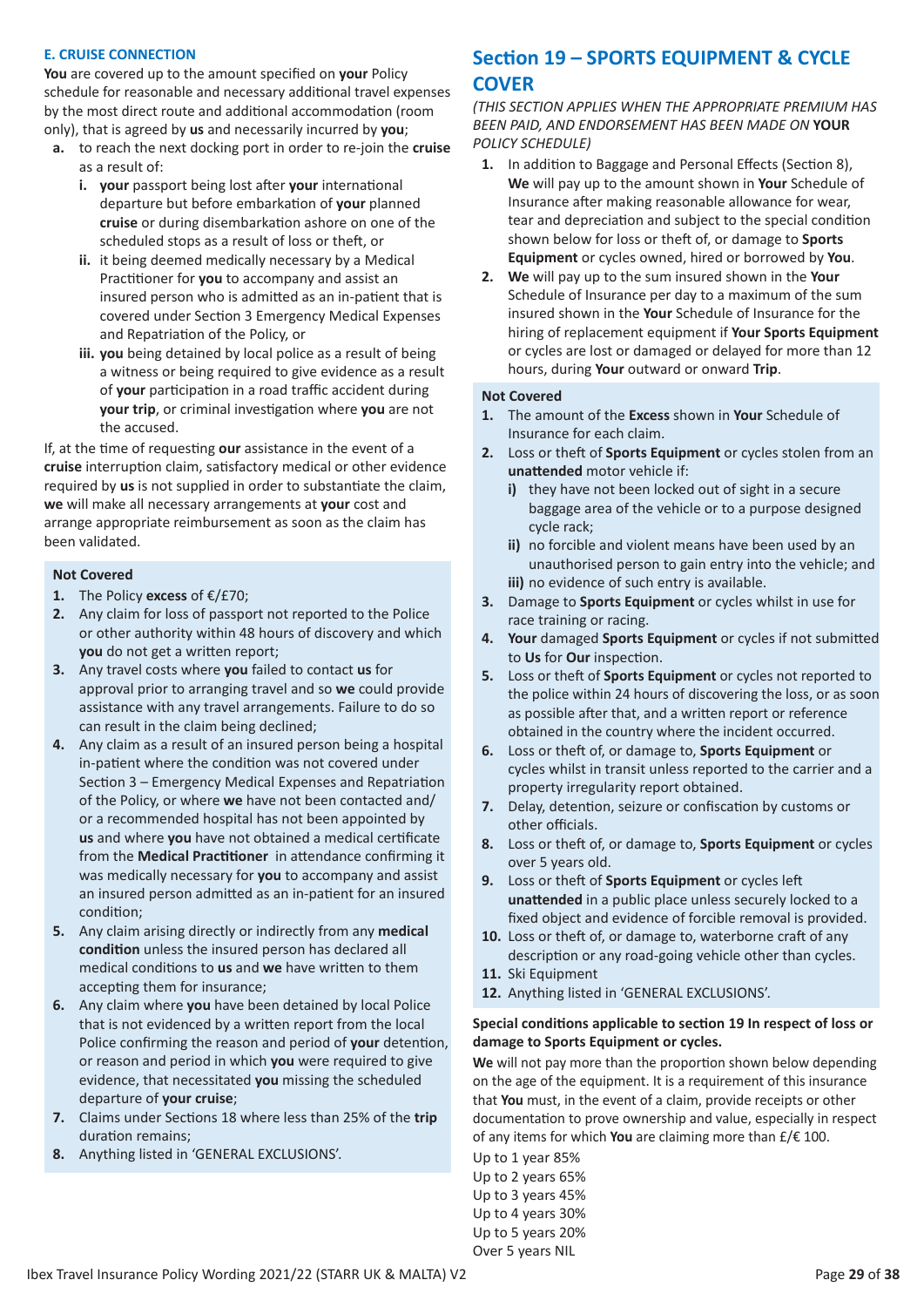### **Section 20 – GADGET COVER**

#### **Not applicable to 'Standard' Level of Cover**

*(THIS SECTION APPLIES WHEN THE APPROPRIATE PREMIUM HAS BEEN PAID, AND ENDORSEMENT HAS BEEN MADE ON* **YOUR** *POLICY SCHEDULE)*

#### **Definitions applicable to this section only.**

The following words shall have the meanings given below. Accessories : any item that **you** may attach or connect to **your** gadget (for example a phone charger).

**Accidental Damage:** the unintentional and unforeseen failure, breakage or destruction of **your** gadget, with visible evidence of an external force being applied and which results in the gadget being unusable.

**Cosmetic Damage:** any damage which is non-structural, including but not limited to scratches, dents and marks, which does not affect the usage of the gadget.

**Gadget:** means the portable electronic equipment item(s) owned by **you**, the replacement value of which must not exceed the Gadget Maximum Per Item Limit and shown within the relevant proof of purchase, that is in good condition and in full working order at the time of **your trip**, including Laptops, Mobile Phones, Smart Phones, iPhones, iPads, Tablets, e-readers, MP3 Players, CD/DVD Players, Head/Ear Phones, Satellite Navigation Devices, PDAs, handheld games, consoles, cameras, video cameras and wearable technology (e.g. smart watch or health and fitness tracker) but excluding drones.

**Loss:** that the gadget has been accidently lost by **you** and **you** are permanently deprived of its use.

**Malicious Damage:** the intentional or deliberate actions of another party which causes damage of **your** gadget.

**Proof of Purchase:** an original receipt and any other documentation required to prove **your** gadget was purchased from a UK VAT or EEA registered company and that it is owned by **you** - including the date of purchase, make and model of **your** gadget, where applicable.

**Proof of Usage:** evidence that shows **your** gadget has been in use before the event giving rise to the claim. Where the gadget is a mobile phone this evidence can be obtained from **your** Airtime provider. For other gadgets, such as laptops or tablets, in the event of accidental damage claims this may be determined through inspection by **our** repairers.

**Replacement Item(s):** an identical gadget of the same age and condition, or if not available, one of comparable specification or the equivalent value taking into account the age and condition of the original gadget. Replacement Items will only be delivered to a UK or EEA address of **your** choice.

**Theft:** the unlawful taking of **your** gadget against **your** will by another party using force or threat of violence, with the intent to permanently deprive **you** of that property, or burglary by forcible and violent entry, as confirmed by a Police crime report.

**Unauthorised Calls, Texts or Data Use:** any calls, texts or data use made from **your** gadget after the time that it was stolen, to the time that it was blacklisted by **your** Airtime provider.

#### **Covered**

**You** are covered up to the amount specified on **your** Policy schedule in respect of gadgets owned by **you** against Theft, Loss, **Accidental** Damage and Malicious Damage, Liquid Damage and Unauthorised Calls, Texts or Data Use, while **you** are on a **trip** that is covered by **your** travel insurance Policy.

Please also refer to the 'What is not covered' section and conditions applicable to Section 20.

#### **A.1 ACCIDENTAL DAMAGE AND MALICIOUS DAMAGE**

**You** are covered up to the amount specified on **your** Policy schedule for the costs of repairing **your** gadget as a result of **Accidental** Damage or Malicious Damage, which was not deliberately caused by **you** or bound to happen. If **we** are unable to economically repair **your** gadget then, at **our** discretion, a replacement item will be provided by **us**.

#### **Not Covered**

- **1. You** are not covered for accidental damage or malicious damage caused by:
	- **a.** Deliberate damage or neglect of the gadget;
	- **b.** Failure on **your** part to follow the manufacturer's instructions;
	- **c.** Inspection, maintenance, routine servicing or cleaning.
	- **d.** Malicious damage caused by **you**, **your family** or any of **your** travelling companions.
- **2.** Anything listed in 'GENERAL EXCLUSIONS'.

Please also refer to the 'What is not covered' section and conditions applicable to Section 20.

#### **A.2 THEFT OR LOSS**

**You** are covered up to the amount specified on **your** Policy schedule to replace **your** gadget with a replacement item if it is stolen or lost. Where only part or parts of **your** gadget have been stolen or lost, **we** will only replace that part or parts.

#### **Not Covered**

- **1.** Where the theft has occurred from any motor vehicle where **you** or someone acting on **your** behalf is not in the vehicle, unless the gadget has been concealed in a locked boot, locked glove compartment or other locked internal compartment and all the vehicle's windows and doors were closed and locked and all security systems had been activated;
- **2.** For theft from any premises, building, land or vehicle unless force resulting in damage to the building, premises or vehicle was used to gain entry or exit;
- **3.** Where the gadget has been removed from **your** control or the control of a member of **your family** unless it was concealed either on or about **your** person or on or about the person of a member of **your family** and has not been left **unattended**;
- **4.** Where the gadget has been left **unattended** when it is away from **your home**;
- **5.** Where all precautions have not been taken;
- **6.** If **you** do not report the theft or loss of **your** gadget to the police within 24 hours of discovering it and do not obtain a written police report.

#### **Please note:**

**i. You** must report the theft or loss of **your** gadget to the police within 24 hours of discovery and obtain a written police report or crime reference number in relation to the theft of the item. Lost property numbers are not acceptable in support of a theft claim. ii. **You** must report the theft or loss of **your** mobile phone within 12 hours of discovery of the occurrence of the theft or loss to **your** Airtime provider and instruct them to blacklist **your** handset. iii. If **your** claim is for a mobile phone or smartphone, **we** will request **your** call records to prove the gadget has been in use since Policy inception and up to the event giving rise to the claim.

Please also refer to the 'What is not covered' section and conditions applicable to Section 20.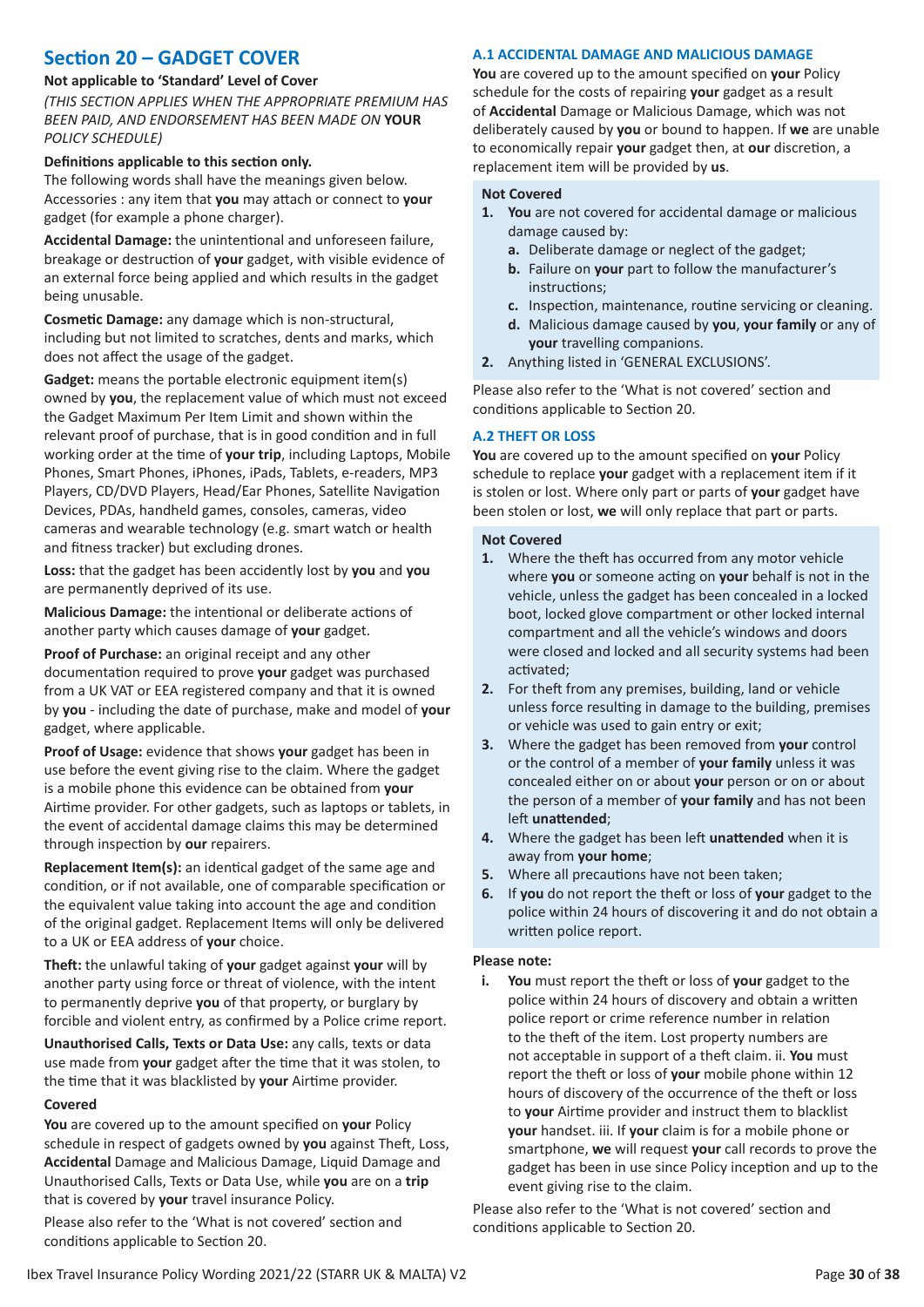#### **A.3 LIQUID DAMAGE**

**You** are covered up to the amount specified on **your** Policy schedule to repair or provide a replacement item for **your** gadget if it is damaged as a result of accidentally coming into contact with any liquid. **You** are not covered for any liquid damage claims excluded under the "What is not covered" section.

Please also refer to the 'What is not covered' section and conditions applicable to Section 20.

#### **B. UNAUTHORISED CALLS, TEXTS OR DATA USE**

Where **your** gadget is a device where **you** are charged for Unauthorised Calls, Texts or Data Use and it is lost or stolen.

**You** are covered up to the amount specified on **your** Policy schedule for cost of any calls, texts or data used after the time it was lost or stolen to the time it was blacklisted by **Your** Airtime provider. This is subject to **you** providing an itemised bill. The maximum **we** will pay for any one occurrence is £/€100.

**You** are not covered for any Unauthorised Calls, Texts or Data Use where the Theft has not been reported to **Your** Airtime provider within 12 hours of the theft and there is no protection from such losses from them.

Please also refer to the 'What is not covered' section and conditions applicable to Section 20.

#### **Not Covered**

- **1.** The amount of the **excess** shown in the **Schedule of Benefits**. This is increased to £/€100 in respect of claims for loss.
- **2.** Any loss, theft or accidental damage to a gadget left as 'checked in' baggage.
- **3.** Any loss, theft or accidental damage to a gadget prior to **your trip**.
- **4.** Any claim for loss where the circumstances of the loss cannot be clearly identified i.e. where **you** are unable to confirm the time and place of the loss.
- **5.** Any claim where proof of usage cannot be provided or evidenced.
- **6.** Loss, damage, destruction, distortion, erasure, corruption or alteration of electronic data from any computer virus or similar mechanism or as a result of any failure of the internet, or loss of use, reduction in functionality, cost, expense of whatsoever nature resulting therefrom, regardless of any other cause or event contributing concurrently or in any other sequence to the loss.
- **7.** Any kind of damage whatsoever unless the damaged gadget is provided for repair.
- **8.** Any expense incurred as a result of not being able to use the gadget, or any loss other than the repair or replacement costs of the gadget.
- **9.** Repairs or any other costs for:
	- **a)** cleaning, inspection, routine servicing or maintenance;
	- **b)** loss or damage arising from a manufacturer's defect or recall of the gadget;
	- **c)** replacement of or adjustment to fittings, control knobs or buttons, batteries or aerials;
	- **d)** any repairs carried out without prior authorisation from **us**;
	- **e)** claims arising from abuse, misuse or neglect;
	- **f)** wear and tear to the gadget and/or gradual deterioration of performance;
	- **g)** cosmetic damage;
	- **h)** sudden and unforeseen electrical or mechanical breakdown.
- **10.** Any claim if the serial number, IMEI (international mobile equipment identity) or simgate has been tampered with in any way or deleted.
- **11.** Any claim made, or any event causing the need for a claim to be made, which occurred prior to the commencement date of the **period of insurance**.
- **12.** Any claim for a mobile phone which has not been used for its core purpose since the inception of **your** Policy, or since it was added to **your** Policy, as verified by **your** Airtime provider.
- **13.** Any claim arising whilst **you** are not on a **trip**;
- **14.** Any repair or replacement if a SIM card registered to **you** was not in the insured mobile phone or gadget the time of the accidental damage, theft, loss, breakdown, or liquid damage.
- **15.** Any expense incurred arising from not being able to use the gadget, or any costs other than the repair or replacement costs of the gadget.
- **16. Accidental** damage, malicious damage, theft, loss, or liquid damage to accessories of any kind.
- **17.** Any breakdown arising from the failure of any electrical or computer equipment, software, micro-controller, microchip, accessories or associated equipment to correctly recognise and process any calendar date or time.
- **18.** Reconnection costs or subscription fees of any kind.
- **19.** Costs arising from the replacement of any personalised ring tones, graphics, downloaded material or software.
- **20.** Items purchased from an on-line auction site unless from a VAT registered supplier or registered company.
- **21.** Any costs for loss or damage to information or data or software contained in or stored on the gadget whether arising as a result of a claim paid by this insurance or otherwise.
- **22.** Any other costs that arise directly or indirectly from the event which led to **your** claim unless specifically stated in this Policy.
- **23.** liability of whatsoever nature arising from ownership or use of the gadget, including any **illness** or injury resulting from it.
- **24.** Value Added Tax (VAT) where **you** are registered with HM Revenue & Customs for VAT.
- **25.** Any loss, theft or accidental damage due to confiscation or detention by customs, other officials or authorities.
- **26.** Claims for any gadget used in connection with **your** profession or trade.
- **27.** Any gadget more specifically insured elsewhere, or costs or payments recoverable from any party, under the terms of any other contract, guarantee or warranty.27. Anything listed in 'GENERAL EXCLUSIONS'.

#### **Special conditions applicable to Section 20**

- **1.** Cover is limited to one claim per item during any single **period of insurance**. Cover is limited to one replacement per **period of insurance** per item, up to the amount specified in **your Schedule of Benefits**.
- **2.** This insurance only covers gadgets purchased in the UK, Gibraltar, Spain or Portugal. Cover includes the use of the gadget for the period and destination shown on **your** certificate. Any repairs or replacements may be carried out in the UK by repairers or retailers approved by **us**, or in regards to repairs undertaken in Spain or Portugal these must be through an established repair service business and be pre-approved by **us** before any repair or costs are incurred.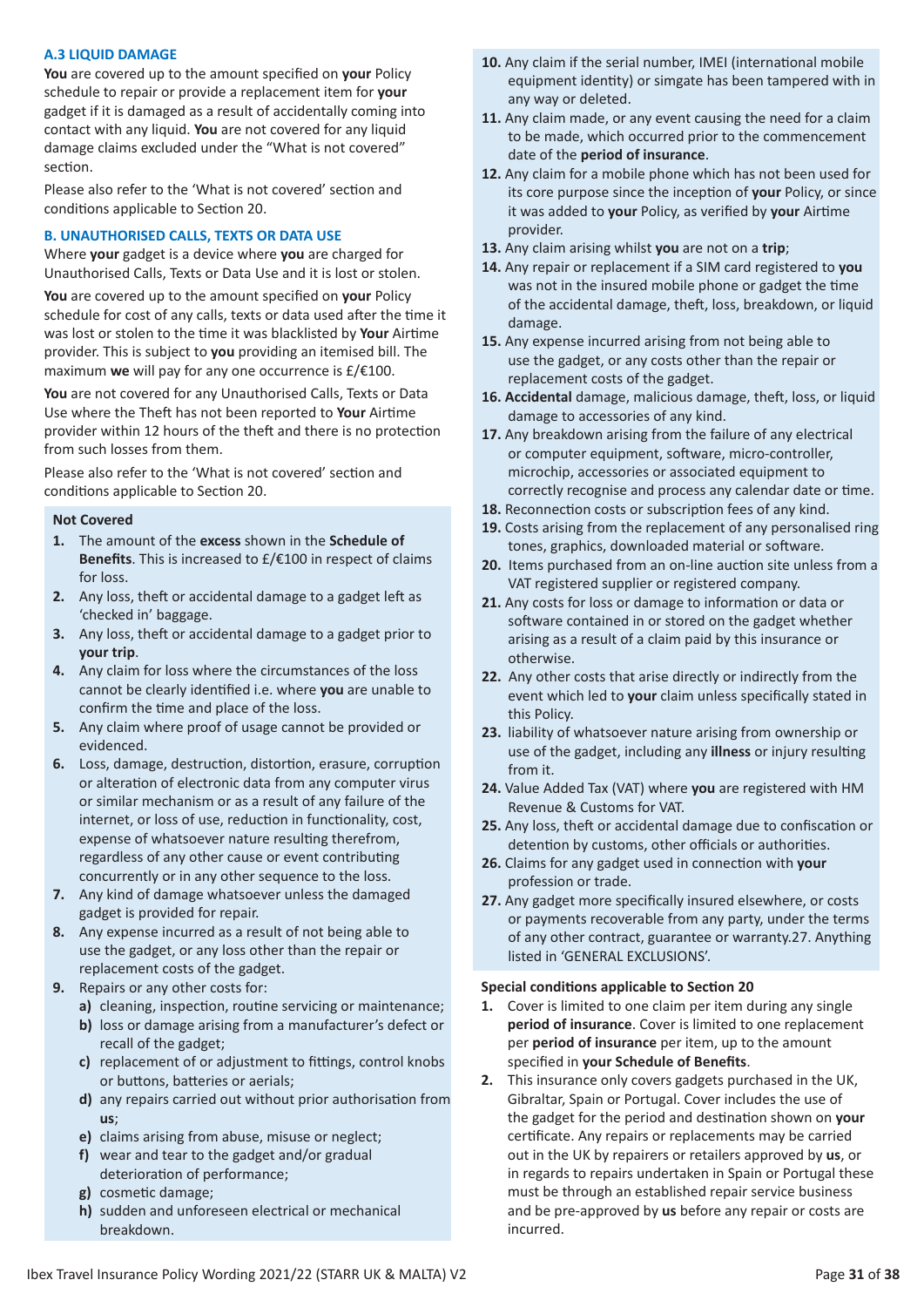- **3.** The gadget must be less than 6 years old (except for laptops which must be less than 3 years old) at the start date of the insurance, with valid proof of purchase. All items must have been purchased as new from a registered company and must be in full working order at the start date of this Policy.
- **4. You** must provide **us** with any receipts, proof of usage or **documents** to support **your** claim as requested. All proof of purchase must include the make and model of the gadget and must be in **your** name. If **we** do not receive the **documents we** have requested from **you** or if any **documents** submitted by **you** are not acceptable to **us**, it may delay **your** claim or **we** may decline to pay **your** claim.
- **5. You** must take all precautions to prevent any damage to **your** gadget.
- **6.** If **your** gadget is damaged whilst in the custody of a carrier (i.e. airline, railway, shipping company, bus company. etc), **You** must notify such carrier immediately and obtain a copy of their report.
- **7. We** will process **your** claim under the terms and conditions of this insurance based on the first reason notified to **us** for the claim. Please note that it may be necessary for **us** to contact **your** Airtime provider in order to validate **your** claim.
- **8.** Cover for **your** gadget applies to **you** as the person who purchased the Policy and **your family**.
- **9.** The benefits of this Policy cannot be transferred to someone else or to any other gadget without **our** written permission.
- **10. You** cannot claim for a **Laptop** under Section 20. Gadget Cover if **you** are claiming under Section 15. Business Plus Cover, B: **BUSINESS EQUIPMENT**, LAPTOPS, **DOCUMENTS** AND SAMPLES.

#### **Repairs and Replacement Conditions**

All repaired or replaced gadgets will be supplied and configured to UK specification and set-up in English language.

The cover for Screen Repair or Replacement is up to the Maximum Payable Screen Repair Limit applicable to **your** type of phone as shown in the **Schedule of Benefits**.

Where **we** are able to provide a replacement, this is not on a 'new for old' basis. Cover is limited to one replacement per **period of insurance** per item, up to the amount specified in **your** Policy **schedule of benefits**. If **your** gadget cannot be replaced with an identical gadget of the same age and condition, **we** will replace it or subject to **our** prior agreement will agree to it being replaced, with one of comparable specification or the equivalent value taking into account the age and condition of the original gadget subject to the following depreciation scale:

20% over one year old and less than two years old 30% over two years old and less than three years old 40% over three years old and less than four years old 60% over four years old and less than five years old 80% over five years old and less than six years old

#### **Please Note :**

- **i.** If **we** replace **your** gadget the damaged or lost items becomes ours. If it is returned or found **you** must notify **us** and send it to **us** if **we** ask **you** to.
- **ii.** It may not always be possible or economical to replace **your** gadget with the same colour or finish, in which case an alternative colour/finish will be provided.

### **EXTRAORDINARY RISKS (CONSORCIO)**

*Applies to Residents of Spain Only.*

#### **CONSORTIUM OF INSURANCE COMPENSATION**

In accordance with the provisions of Sections 6 and 8 of the Legal Statute of the Insurance Compensation Board ("Estatuto Legal del Consorcio de Compensacion de Seguros") promulgated by Section 4 of Act 21/1990 of 19 December (Official State Gazette of the 20th) the Policy holder under an insurance contract which includes an obligatory surcharge in favour of the said Public Body as referred to in Section 7 of the said Legal Statute is entitled to arrange cover in respect of extraordinary risks with any insurer fulfilling the conditions laid down by current legislation with the Insurance Compensation Board meeting compensation deriving from claims arising in respect of extraordinary circumstances in Spain which affect the risks situated therein in favour of Insured persons who having paid the corresponding surcharges to the same are in one of the following situations:

- **a)** The extraordinary risk covered by the Insurance Compensation Board is not covered by this insurance Policy.
- **b)** Even if covered by this insurance Policy the obligations of The Insurer cannot be met because it has been declared insolvent in temporary receivership or being in a situation of insolvency is subject to liquidation proceedings or the same have been taken over by the Insurance Company Liquidation Commission. The Insurance Compensation Board shall operate in accordance with the provisions of the said Legal Statute amended by Act 30/1995 of 8 November on the Regulation and Supervision of Private Insurance (Official State Gazette of the 9th) the Insurance Contracts (Act 50/1980 of 8 October) Royal Decree 2022/1986 of 29 August promulgating the Regulations regarding Extraordinary Risks to People and Property (Official State Gazette of 1 October) and complementary provisions.

Extraordinary Risks (Consorcio) only applies to those habitually living within the territorial borders of Spain.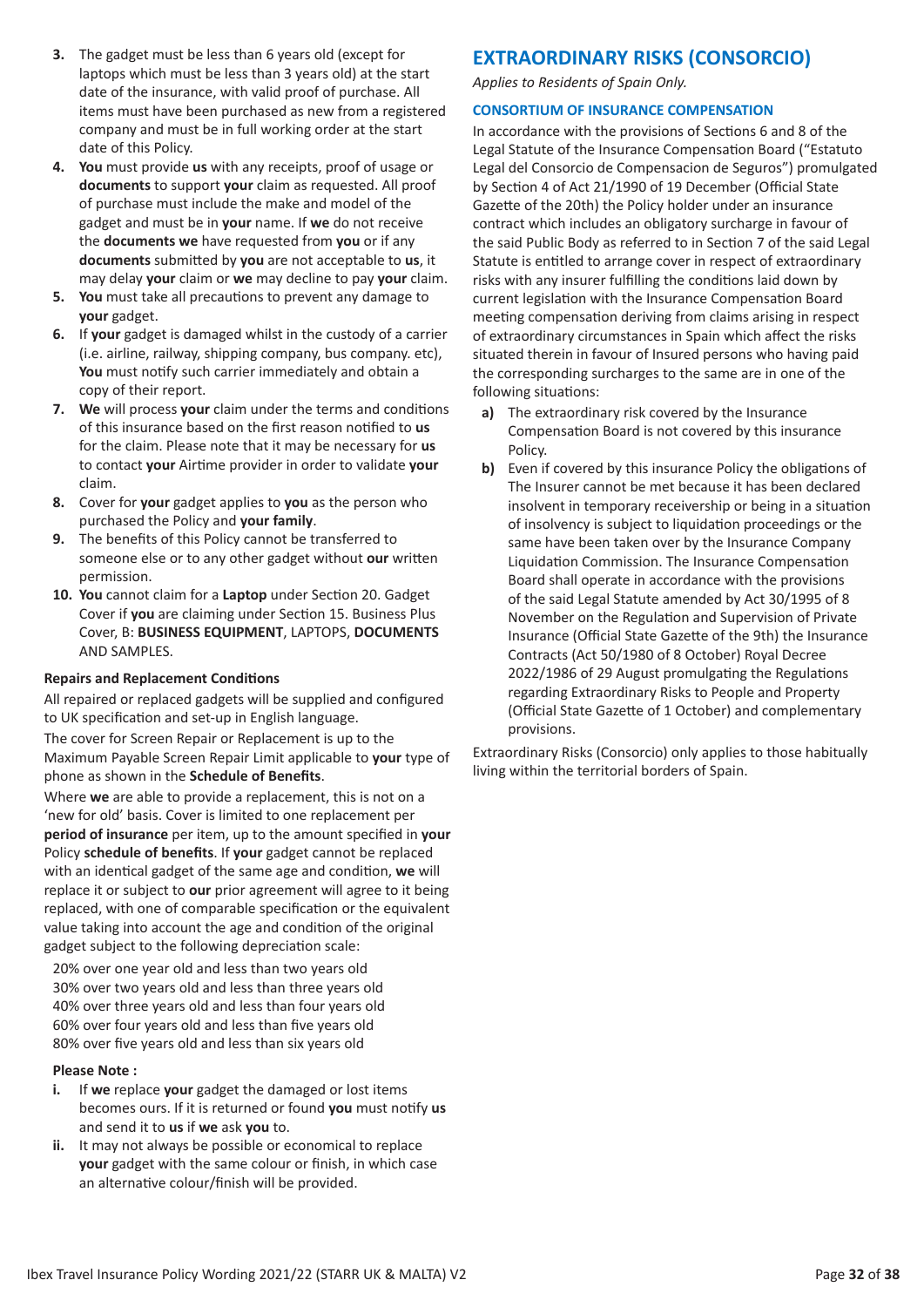### **CLAIMS PROCEDURE**

#### **Medical Claims**

*The nominated emergency Assistance Service referred to in this policy is operated by Global Response.*

**Our Assistance Service** has the medical expertise, contacts and facilities to help should **you** be injured in an accident or fall ill.

**Our Assistance Service** will also arrange transport to **your country of residence** when this is considered to be medically necessary or when **you** have notice of **illness** or death of an **immediate relative** at **home**.

**You** must contact them:

- In the event of any **illness**, **bodily injury**, accident or hospitalisation which requires Inpatient or Out-Patient treatment, or
- if **you** are admitted to hospital or **Specialist Clinic**, or
- if you wish to return home by any means other than originally booked, or
- if you require treatment that may cost more than €/£500 (or the equivalent in local currency).

### **Please quote your Certificate Number and Scheme Reference: VOY/IBX/2021/22**

#### **Global Response**

| Tel    | +44 (0) 113 3180 197             |
|--------|----------------------------------|
| Fax    | +44 (0) 113 3180 198             |
| Email: | operations@global-response.co.uk |

#### **Curtailment Claims**

Call the **Assistance Service** if **you** need to return early for an insured reason.

#### **All other claims:**

- Check the relevant Policy section to see if **you** are covered.
- Check what documentation is required to make a claim.
- Contact the Claims Service to request a claim form.
- Submit **your** claim within 28 days of returning **home**. (In certain cases **you** may wish to claim whilst still travelling - this is possible but **you** must still adhere to the usual claims requirements).
- Any loss or damage to baggage etc. whilst in the custody of carriers (airline, bus company etc.) must be notified immediately in writing to the carrier but in any event within 3 days and a property irregularity report obtained and sent to the claims service.
- Any loss of **money** or **personal baggage** must be reported to the police within 24 hours of discovery and a written report obtained and sent to the claims service.
- Keep copies of **your** completed claim form and all supporting documentation (originals must be submitted to the Claims Service).
- Keep any damaged items that are the subject of a claim. They may be required for salvage/assessment.
- All claims correspondence should be forwarded to Claims Settlement Agencies Limited. They can be contacted as follows:

**Claims Settlement Agencies Ltd. 308 - 314 London Road Hadleigh, Benfleet, Essex, SS7 2DD United Kingdom**

**Tel: +44 (0) 1702 427172 E-mail: admin@csal.co.uk Website: www.csal.co.uk**

#### **Please quote your Certificate Number and Scheme Reference: VOY/IBX/2021/22**

- Please do not send in any documentation until **you** have a completed claim form to go with it. The claim form lists the additional documentation necessary to support **your** claim.
- Always make sure that any loss or theft of **valuables** or any items are reported to the police within 24 hours of discovering the loss or as soon as possible after that, and a written report obtained in the country where the incident occurred.
- If **your** baggage is damaged or lost in transit whilst 'checked in' **you** must report it to the handling agents or airline as soon as possible on collection and obtain a Property Irregularity Report (PIR). These reports (if applicable to **your** claim), together with all available receipts and any other requested documentation, must be submitted with **your** claim form.
- Always take copies of any documentation or forms **you** send to **us**.

#### **CLAIM CONDTIONS**

- **1. You** must exercise reasonable care to prevent **illness**, accidental **bodily injury**, loss or damage and exercise all reasonable care for the safety and supervision of **your** property as if uninsured.
- **2.** Original receipts and/or proof of ownership and value must be supplied in the event of a claim.
- **3. You** must take all reasonable steps to recover any lost or stolen article.
- **4.** If **we** require any medical certificates, information, evidence or receipts, these must be obtained by **you**, at **your** expense.
- **5. You** must not act in a fraudulent way. If **you** or anyone acting for **you**:
	- fails to reveal or hides a fact likely to influence whether **we** accept **your** proposal, **your** renewal, or any adjustment to **your** Policy;
	- fails to reveal or hides a fact likely to influence the cover **we** provide;
	- makes a statement to **us** or anyone acting on **our** behalf, knowing the statement to be false;
	- sends **us** or anyone acting on **our** behalf a document, knowing the document to be forged or false;
	- makes a claim under the Policy, knowing the claim to be false or fraudulent in any way;
	- makes a claim for any loss or damage **you** caused deliberately or with **your** knowledge; or
	- If **your** claim is in any way dishonest or exaggerated; **we** will not pay any benefit under this Policy or return any premium to **you** and **we** may cancel **your** Policy immediately and backdate the cancellation to the date of the fraudulent claim. **We** may also take legal action against **you** and inform the appropriate authorities.
- **6.** This insurance Policy does not cover any claim which, but for the existence of this insurance, would be covered under any other insurance Policy(ies). This includes any amounts recovered by **you** from private health insurance, EHIC payments, any reciprocal health agreements, airlines, hotels, **home** contents insurers or any other recovery by **you** which is the basis of a claim. If at the time of making a claim, **we** decide to settle **our** liability under **your** Policy and there is another Policy covering the same risk, **we** will be entitled to contact that insurer for a contribution under **our** rights of subrogation.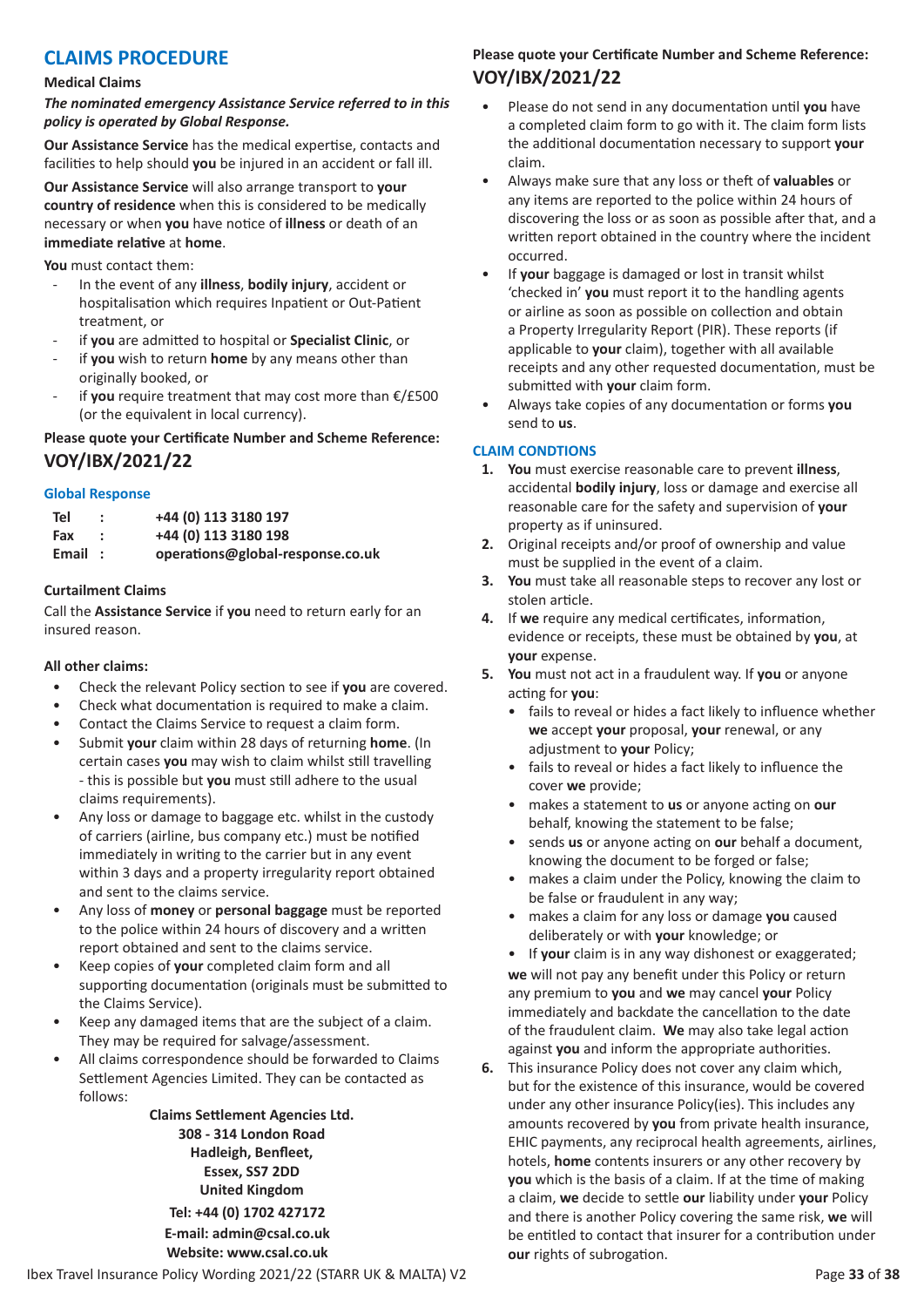- **7. We** may, at any time, pay **our** full liability under the Policy in final settlement.
- **8. We** may, at **our** own expense, take proceedings in **your** name to recover compensation or secure an indemnity from any third party, insurance company, reciprocal health agreement, airline or hotel. Any monies so recovered or secured shall belong to **us**.
- **9.** In the event of a claim, if **we** require a medical examination **you** must agree to this. In the event of death, **we** are entitled to a post mortem examination. The medical examination and post mortem would be at **our** expense.
- **10. You** must not make any payment, admit liability, offer or promise to make any payment without written consent from **us**.
- **11. We** are entitled to take over any rights in the defence or settlement of any claim and to take proceedings in **your** name for **our** benefit against any other party.

### **COMPLAINTS PROCEDURE**

**We** are dedicated to provide **you** with a high-quality service and want to ensure that this is maintained at all times. If **you** feel that **we** have not offered a first class service please write and tell **us** and **we** will do **our** best to resolve the problem. If **you** have any questions, concerns or problems regarding any aspect of **your** insurance or the handling of a claim **you** should, in the first instance, contact **your** insurance intermediary if **you** have one.

If **you** wish to make a complaint, **you** can do so at any time by referring the matter to:

For Residents of Gibraltar: Ibex Insurance Services Limited For Residents of Spain and Portugal: Ibex Portugal

who will review **your** complaint on **our** behalf if **your** complaint is in regards to the sale or administration of **your** Policy, if **your** complaint relates to a claim on **your** Policy they will refer **your** complaint to **Us** or the appointed Complaints or Claims Handler acting on **Our** behalf.

When **you** contact **us** please give **us your** name and contact telephone number. Please also quote **your** Policy and/or claim number and the type of Policy **you** hold.

Their contact details are:

For Residents of Gibraltar: **The Managing Director Ibex Insurance Services Limited 68, Irish Town Gibraltar Tel : (+350) 200 77822 Fax : (+350) 200 77823**

For Residents of Spain and Portugal **The Managing Director Ibex Portugal C/O Ibex Insurance Services Limited 68, Irish Town Gibraltar**

**We** expect that the majority of complaints will be quickly and satisfactorily resolved at this stage, but if **you** are not satisfied **you** can take the issue further.

#### **BEYOND YOUR INSURER**

#### **For Residents of Gibraltar**

Should **you** remain dissatisfied following the final written response, **you** may be eligible to refer **your** case to the Financial Ombudsman Service (FOS). The FOS is an independent body that arbitrates on complaints about general insurance products. **You** have six months from the date of **our** final response to refer **your** complaint to the FOS. This does not affect **your** right to take legal action. If **we** cannot resolve **your** complaint **you** may refer it to Financial Ombudsman Service at the address given below:

**The Financial Ombudsman Service, Exchange Tower, Harbour Exchange Square, London, E14 9SR United Kingdom Tel: +44 (0) 800 023 4567 – UK Landline 0300 123 9123 E-mail: complaint.info@financial-ombudsman.org.uk**

#### **For Residents of Spain and Portugal**

Should **you** remain dissatisfied following the final written response, **you** may be eligible to refer **your** case to the Malta Office of the Arbiter for Financial Services. The Office of the Arbiter for Financial Services is an independent body that arbitrates on complaints about general insurance products. The Office of the Arbiter for Financial Services has competence to hear a complaint if it is registered in writing with **us** not later than two years from the day on which **you** first had knowledge of the matters complained of. This does not affect **your** right to take legal action. If **we** cannot resolve **your** complaint **you** can always seek advice elsewhere or **you** may refer it to the Office of the Arbiter for Financial Services at the address given below:

**Office of the Arbiter for Financial Services First Floor, St Calcedonius Square, Floriana FRN1530, Malta Telephone: (+ 356) 212 49245 E-mail: complaint.info@financialarbiter.org.mt**

The Office of the Arbiter will expect that **you** have a final reply to **your** complaint from **us** before approaching them.

#### **EEA Residents**

In the first instance **you** should follow the complaints procedure. If **you** were sold this product online or by other electronic means within the European Union (EU) **you** may refer **your** complaint to the EU Online Dispute Resolution (ODR) platform. Upon receipt of **your** complaint the ODR will escalate **your** complaint to **your** local dispute resolution service – this process if free and conducted entirely online. **You** can access the ODR platform on http://ec.europa.eu/odr.

#### **OUR PROMISE TO YOU**

**We** will;

- acknowledge all complaints promptly.
- investigate quickly and thoroughly.
- keep **you** informed of progress.
- do everything possible to resolve **your** complaint.
- use the information from complaints to continuously improve **our** service.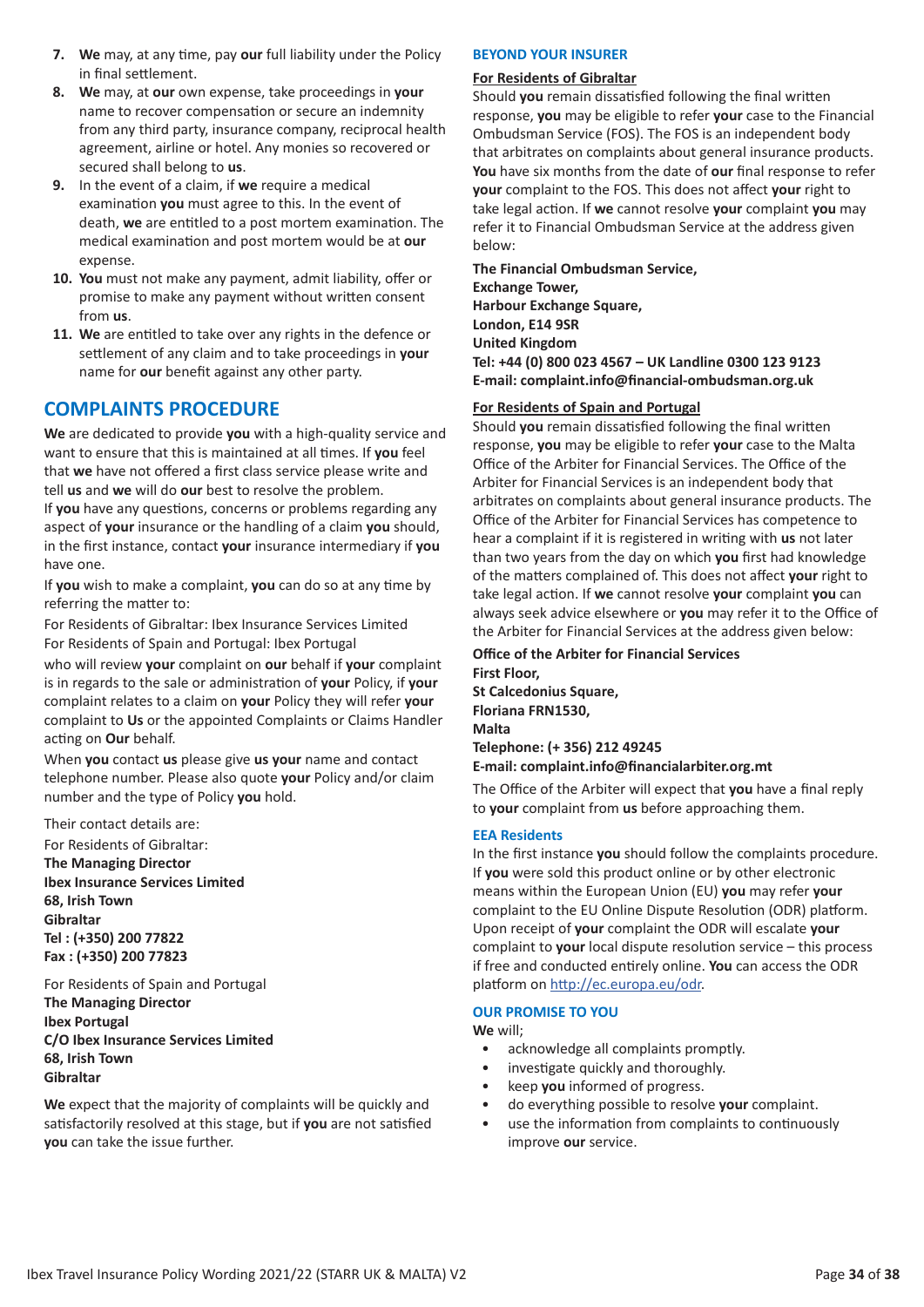### **DATA PROTECTION & PRIVACY STATEMENTS**

#### **Protecting Your Data**

Protecting **your** privacy is very important to **us**. **You** can view **our** full Privacy Policy here:

#### **For Residents of Gibraltar**

http://www.starrcompanies.co.uk/privacy-policy

**For Residents of Spain and Portugal** http://www.starrcompanies.com/malta

#### **The Personal Data You Provide To Us**

If **you** provide **us** with personal data about other people to be insured on the policy, such as **family** or friends, **you** agree to obtain their agreement and notify them of **our** use of their personal data.

#### **How We Use Your Personal Data**

**We** will use **your** personal data to arrange **your** insurance contract with **us** and for other related insurance purposes such as to administer **your** policy, handle claims and offer renewal of **your** policy. **We** may also use **your** personal data for modelling or statistical purposes and underwriting decisions made via automated means.

#### **Special Categories Of Personal Data**

Some personal data is defined by the current Data Protection legislation as special categories of sensitive personal data such as information about health. **We** may collect such data from **you** for insurance purposes where permitted by relevant legislation. **We** will only use this data for the specific purpose **you** supplied it and to provide the services described in this policy.

#### **Who We Share Your Information With**

**We** may share **your** personal data with other insurance market participants that **you** have not had direct contact with. These can include other insurers, intermediaries, administrators, reinsurers, claims administrators, loss adjusters and solicitors. **We** may also disclose certain personal data to **our** service providers, contractors, agents and group companies that perform activities on **our** behalf. These transfers would always be made in compliance with relevant Data Protection legislation.

#### **We** *do not disclose the information to anyone else except:*

- where **we** have **your** permission.
- where required or permitted to do so by law.
- to credit reference.
- to other companies that provide a service to **you** or **us**.

**We** may transfer **your** data to insurance market participants which are located outside of the European Economic Area. These transfers would always be made in compliance with relevant Data Protection legislation.

#### **Data Retention And Erasure**

**We** will not keep **your** data for longer than is necessary for the purposes for which the data is processed and for compliance with legal or regulatory obligations.

#### **Your Rights**

If **You** have any questions about **our** use of **your** personal data, **you** should contact **our** Data Protection Officer. In certain circumstances **you** have the right to request that **we**:

- provide more detail on how **we** use **your** personal data.
- provide **you** with a copy of **your** personal data that **you** provided to **us**.
- correct inaccurate information **we** hold about **you**.
- delete **your** data.
- provide an electronic copy of **your** personal data to another data controller.

If **you** ask **us** to delete **your** data, **we** may no longer be able to provide **you** with insurance services or deal with any claims, but **we** may still be required to process data about **you** for legal or regulatory reasons.

#### **Our Contact Details**

**Starr Insurance European Group Data Protection Officer, C/O Starr International (Europe) Limited 4th Floor, 30 Fenchurch Avenue, London EC3M 5AD United Kingdom E-mail: ukgdpr@starrcompanies.com Telephone: +44 (0) 207 337 3594**

#### **Your Right To Complain To A Supervisory Authority**

If **you** are not satisfied with the way **we** have handled **your** personal data **you** have the right to complain to:

#### **For Residents of Gibraltar**

The Information Commissioners Office (ICO) Website: www.ico.org.uk/concerns Telephone: +44 1625 545 700 or 0303 123 1113 within the UK.

For more information on how **we** process **your** personal data, refer to http://www.starrcompanies.co.uk/privacypolicy.

#### **For Residents of Spain and Portugal**

The Office of the Information and Data Protection Commissioner Link to make complaint: reportbreachidpc.com/Complaint Telephone : +356 232 87100

For more information on **our** Data Protection and Privacy Notice Statement, refer to http://www.starrcompanies.com/malta.

**We** are hereby released from any liability for any claim if **You** refuse disclosure of **Your** data to a third party, which in turn prevents **Us** from providing cover under this Policy.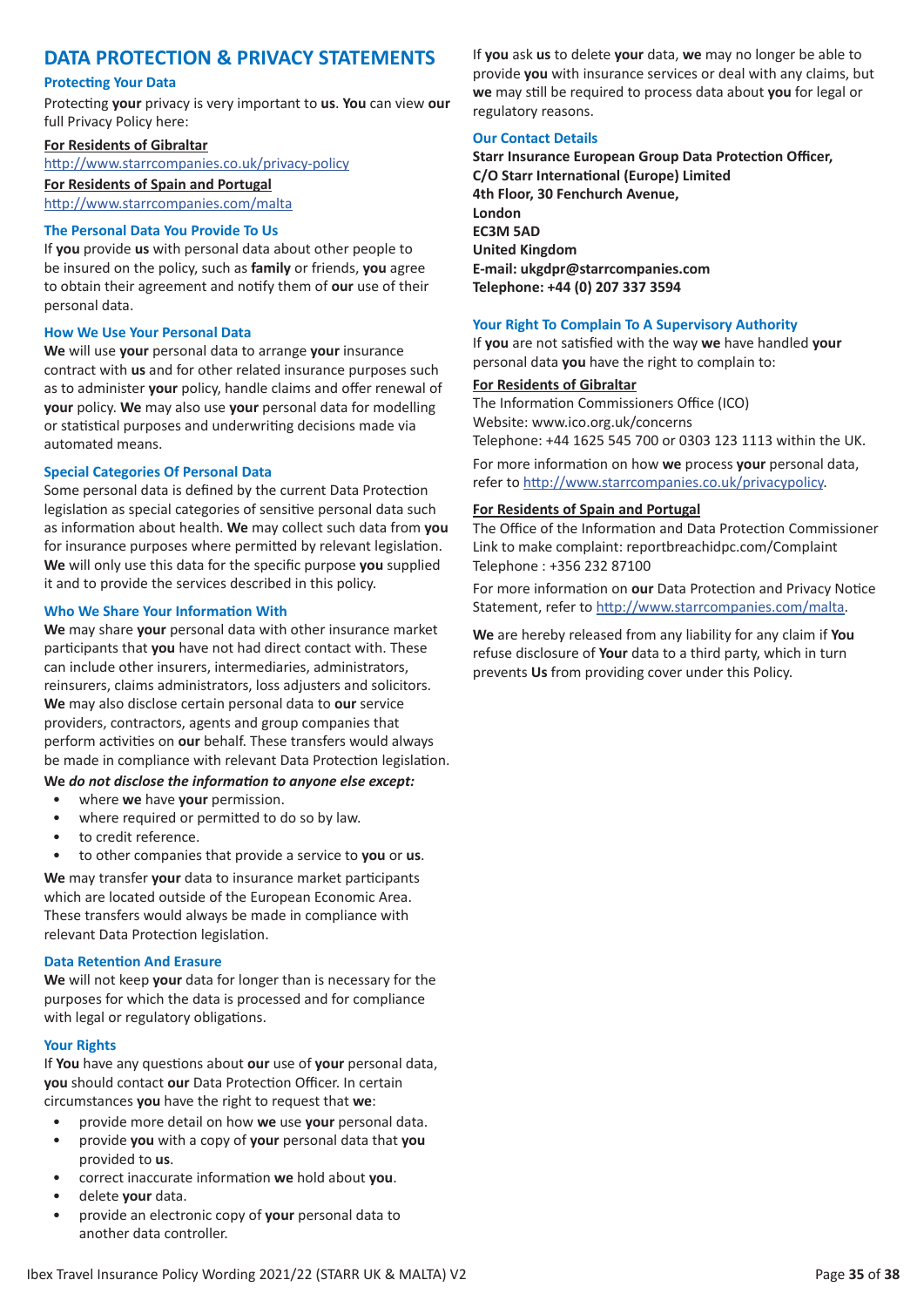### **CLAIMS EVIDENCE**

For all claims **we** will require **your** travel details and Originals of **your** flights tickets, booking invoice and itinerary and **we** may request any other relevant information relating to **your** claim.

**We** will require the following evidence where relevant as well as any other relevant information that **we** may ask **you** for

#### **SECTION 1.1 & 2 – CANCELLATION & CURTAILMENT**

- **1.** A medical certificate from the treating **Medical Practitioner** explaining why it was necessary for **you** to cancel or **curtail** the **trip**.
- **2.** In the case of death causing cancellation or **curtailment** of the **trip**, the original death certificate.
- **3.** Booking confirmation together with a cancellation invoice from **your** airline, agent, tour operator and/or provider of accommodation.
- **4.** In the case of **curtailment** claims, written details from **your** travel agent, tour operator or provider of transport/ accommodation of the separate costs of transport, accommodation and other pre-paid costs or charges that made up the total cost of the **trip**.
- **5. Your** unused travel tickets / Unused flight details.
- **6.** Original Receipts or bills for any costs, charges or expenses claimed for.
- **7.** The Global Response reference number to confirm that **you** contacted the emergency **Assistance Service**.
- **8.** In the case of compulsory quarantine a letter from the relevant authority or the treating **Medical Practitioner**.
- **9.** In the case of jury service or witness attendance the court summons. (subject to wording).
- **10.** The letter of redundancy for redundancy claims. (Subject to wording).
- **11.** A letter from the commanding officer concerned, confirming cancellation of authorised leave or call up for operational reasons. (Subject to wording).
- **12.** In the case of serious damage to **your home** a report from the Police or relevant authority.
- **13.** Private Medical Insurance Policy Schedule.

#### **SECTION 1.2 – CANCELLATION COVER AS A RESULT OF COVID-19**

#### **In addition to the above under Section 1.1 Cancellation:**

**1. you** must provide, at **your** own expense, a positive official test result confirming **your** diagnosis of **COVID-19**.

#### **SECTION 3 – MEDICAL EMERGENCY EXPENSES AND REPATRIATION**

- **1.** Original Receipts or bills for all in-patient/out-patient treatment or emergency dental treatment received.
- **2.** A medical certificate from the treating **Medical Practitioner** explaining why it was necessary for **you** to cancel or **curtail** the **trip**.
- **3.** In the event of death, the original death certificate and receipts or bills for funeral, cremation or repatriation expenses.
- **4.** The Global Response reference number to confirm that **you** contacted the emergency **Assistance Service**.
- **5.** Original Receipts or bills for taxi fares to or from hospital claimed for, stating details of the date, name and location of the hospital concerned.
- **6.** Original Receipts or bills for any other transport, accommodation or other costs, charges or expenses claimed for.
- **7.** Private Medical Insurance Policy Schedule

#### **SECTION 4 – ADDITIONAL HOSPITAL BENEFIT**

Confirmation in writing from the hospital, relevant authority or the treating **Medical Practitioner** of the dates on which **you** were admitted and subsequently discharged from hospital, compulsory quarantine or confinement to **your** accommodation.

#### **SECTION 8 & 10 – BAGGAGE & LOSS OF PASSPORT**

- **1.** An original Police report from the local Police in the country where the incident occurred for all loss, theft or attempted theft.
- **2.** A Property Irregularity Report from **your** airline or a letter from the carrier where loss, theft or damage occurred in their custody, as well as confirmation of any payment made.
- **3.** A letter from **your** tour operator's representative, hotel or accommodation provider where appropriate.
- **4.** Original Receipts for items lost, stolen or damaged.
- **5.** A letter from **your** airline confirming the time and date **your** baggage was returned to **you** along with any payment made.
- **6.** Used flight details and luggage tags.
- **7.** Report from a reputable supplier confirming item(s) is/are damaged beyond economical repair.
- **8.** Original Receipts or bills for any transport and accommodation expenses claimed for.
- **9.** Household Insurance Policy Schedule.

#### **SECTION 8 – DELAYED BAGGAGE**

- **1.** A property Irregularity Report from **your** airline or a letter from the carrier where loss, theft or damage, occurred in their custody, as well as confirmation of any payment made.
- **2.** A letter from **your** tour operator's representative, hotel or accommodation provider where appropriate.
- **3.** Original Receipts for items of clothing, medication or toiletries replaced if **your** baggage is temporarily lost in transit for more than 12 hours.
- **4.** A letter from **your** airline or the carrier confirming the time and date **your** baggage was returned to **you**.
- **5.** Used flight details and luggage tags.
- **6.** Household Insurance Policy Schedule.

#### **SECTION 5 – TRAVEL DELAY / ABANDONMENT**

- **1.** Full details of **your** planned travel itinerary.
- **2.** A letter from **your** airline confirming the numbers of hours delay, the reason for the delay and confirmation of **your** check in time.
- **3. Your** unused travel tickets / Flight Details.
- **4.** Receipts or bills for any transport, accommodation or other costs, charges or expenses claimed for.
- **5.** If **you** chose to abandon **your trip you** must forward confirmation from **your** airline that **you** did not travel. This must detail the time and date of when **you** could have next been accommodated to travel.
- **6.** In the case of abandonment claims, **your** booking confirmation together with written details from **your** airline, travel agent, tour operator or provider of transport/accommodation of the separate costs of transport, accommodation and other pre-paid costs or charges that made up the total cost of the **trip**.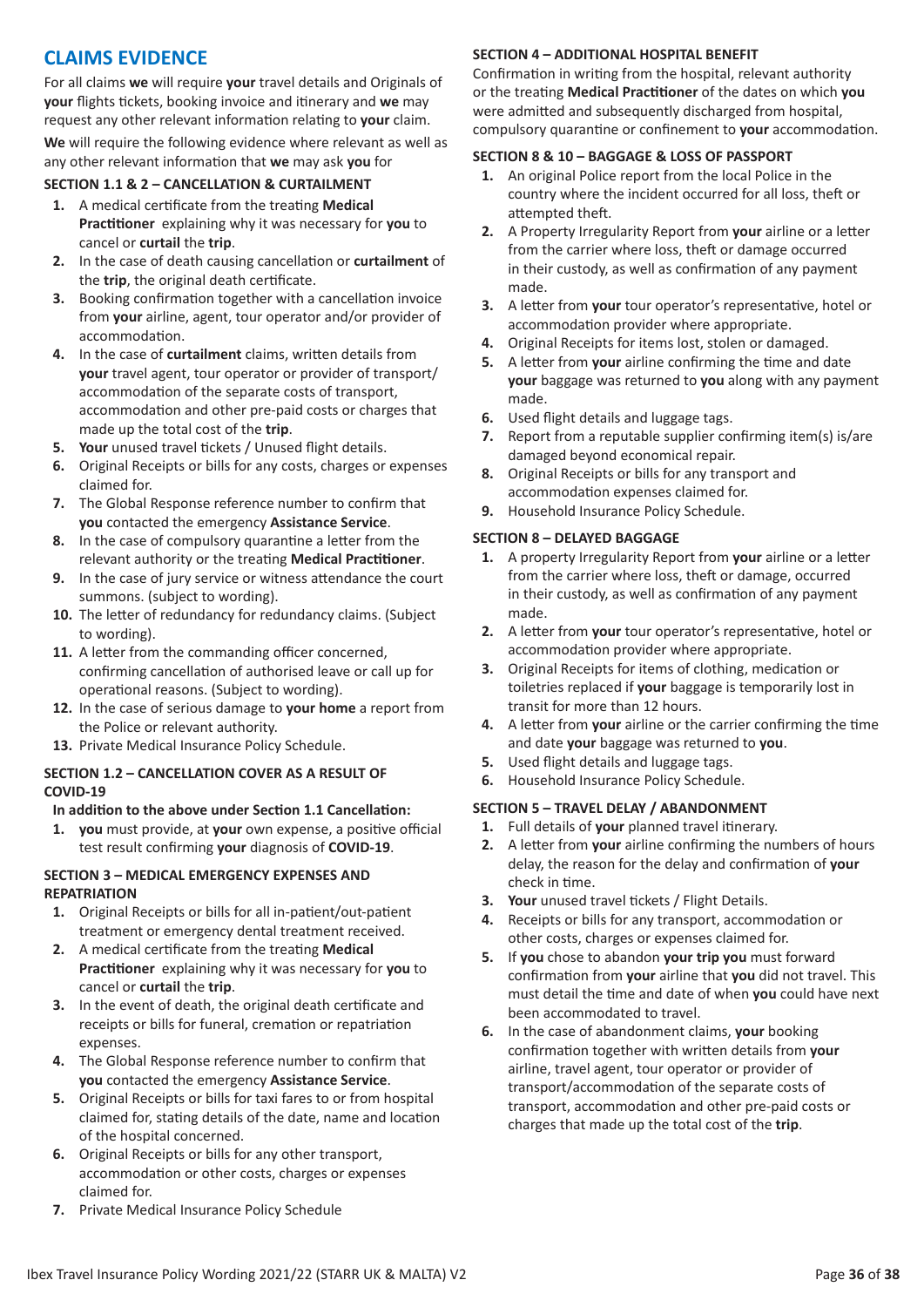#### **SECTION 7 – MISSED DEPARTURE**

- **1.** Full details of **your** planned travel itinerary.
- **2. Your** unused travel tickets / Flight Details.
- **3.** Original Receipts or bills for any transport or accommodation costs claimed for.
- **4.** Written evidence (at **your** own expense) from the Carrier (or their handling agents) stating the period of delay and the supporting reason for scheduled **public transport** services failing to get **you** to **your** destination in time due to strike, industrial action, **adverse weather** conditions or mechanical breakdown.
- **5.** Written evidence from Licensed Repair Unit to support the private motor vehicle in which **you** were travelling suffering from a mechanical breakdown or failure.
- **6.** Police Report and/or Report from Licensed Repair Unit to evidence that the private motor vehicle in which **you** were travelling being directly involved in a road traffic accident, which resulted in mechanical breakdown or failure.

#### **SECTION 12 – PERSONAL LIABILITY**

- **1.** Full details in writing of any incident.
- **2.** Any writ, summons, letter of claim or other document must be sent to **us** as soon as **you** receive it.